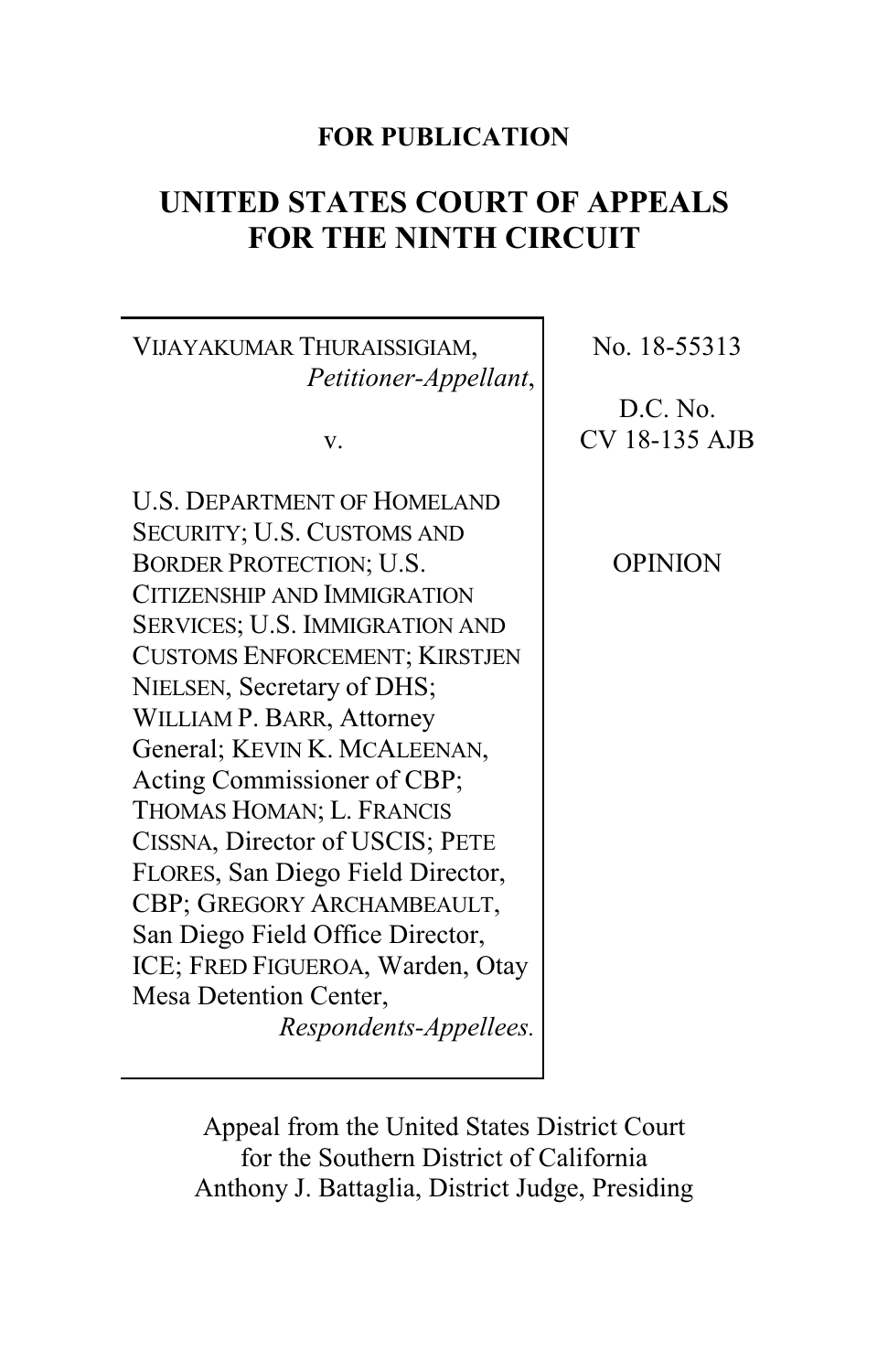Argued and Submitted May 17, 2018 Portland, Oregon

Filed March 7, 2019

Before: A. Wallace Tashima, M. Margaret McKeown, and Richard A. Paez, Circuit Judges.

Opinion by Judge Tashima

## **SUMMARY\***

### **Immigration**

In an action in which Vijayakumar Thuraissigiam filed a habeas petition to challenge procedures leading to his expedited removal order, the panel reversed the district court's dismissal of the petition for lack of subject matter jurisdiction, held that  $8$  U.S.C.  $\frac{6}{5}$  1252(e)(2) violates the Suspension Clause as applied to Thuraissigiam, and remanded.

Under 8 U.S.C. §  $1225(b)(1)(A)(i)$ , when a U.S. Customs and Border Protection ("CBP") officer determines that a noncitizen arriving at a port of entry is inadmissible for misrepresenting a material fact or lacking necessary documentation, the officer must place the noncitizen in socalled "expedited removal" proceedings. Expedited removal also applies to inadmissible noncitizens arrested within 100

**<sup>\*</sup>** This summary constitutes no part of the opinion of the court. It has been prepared by court staff for the convenience of the reader.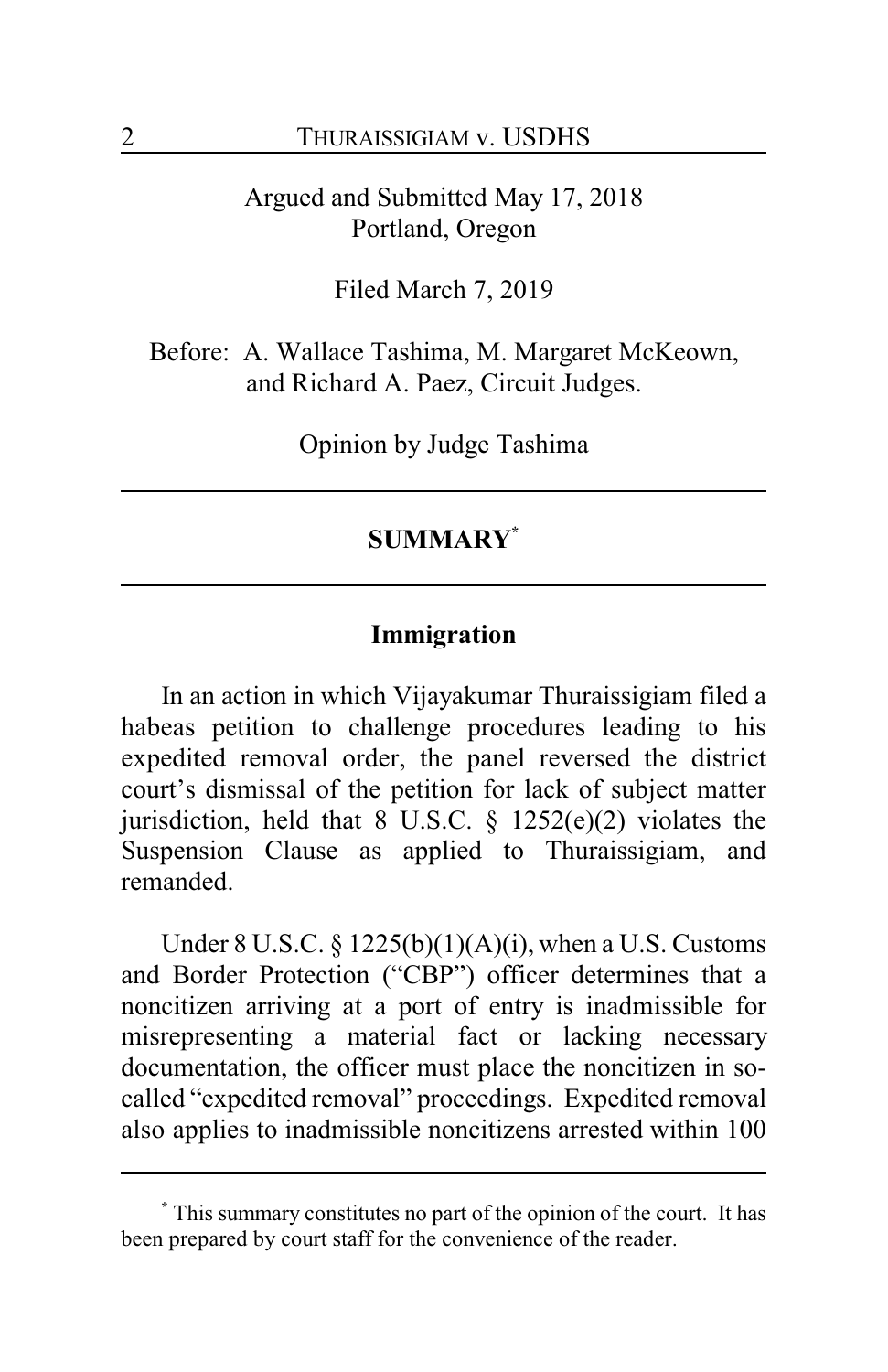miles of the border and unable to prove that they have been in the United States for more than the prior two weeks.

The Department of Homeland Security ("DHS") removes noncitizens eligible for expedited removal without further hearing or review, subject to only one exception: If, in an interview with a CBP officer, the noncitizen indicates an intent to apply for asylum or a fear of persecution, DHS must refer the noncitizen for an interview with an asylum officer. If the asylum officer finds no credible fear of persecution, the noncitizen will be removed. A supervisor reviews the asylum officer's credible fear determination, and the noncitizen may also request de novo review by an immigration judge.

Congress sharply circumscribed judicial review of the expedited removal process such that "no court shall have jurisdiction to review . . . any individual determination [or] ... the application of  $\lceil \S \ 1225(b)(1) \rceil$  to individual aliens" outside of the review permitted by the habeas review provision, § 1252(e). 8 U.S.C. § 1252(a)(2)(A)(iii). Under § 1252(e)(2), a person in expedited removal proceedings may file a habeas petition in federal district court to contest three DHS determinations: whether the person is a noncitizen, whether he "was ordered removed" via expedited removal, and whether he is a lawful permanent resident or has another status exempting him from expedited removal.

Thuraissigiam is a native and citizen of Sri Lanka and a Tamil, an ethnic minority group in Sri Lanka. After crossing into the United States, he was arrested 25 yards north of the Mexican border, and placed in expedited removal proceedings. He was referred for a credible fear interview after he indicated a fear of persecution in Sri Lanka, but an asylum officer determined that Thuraissigiam had not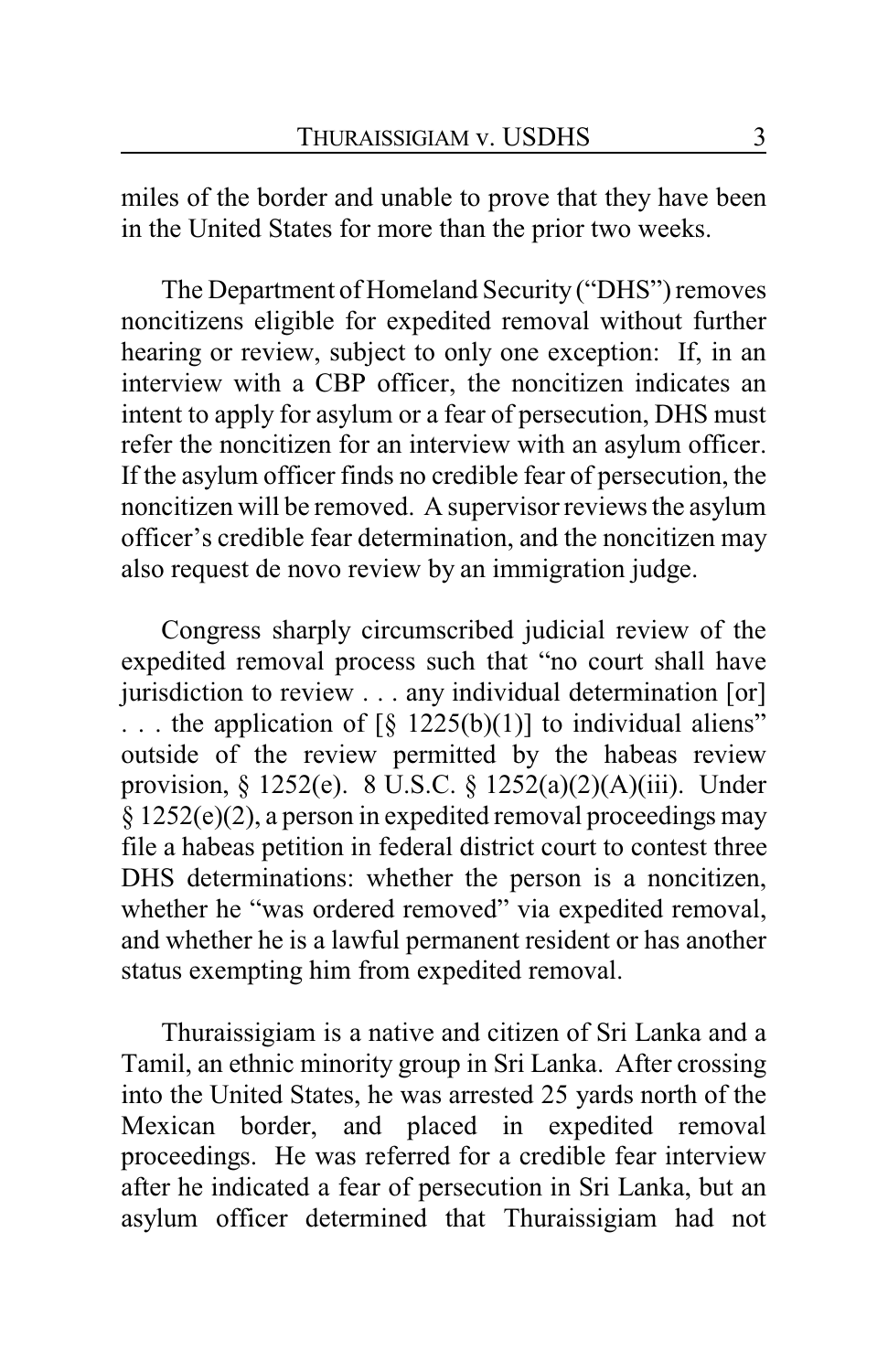established a credible fear of persecution. A supervisor approved the decision, and an immigration judge affirmed the negative credible fear finding in a check-box decision and returned the case to DHS for Thuraissigiam's removal.

Thuraissigiam filed a habeas petition in federal district court, arguing that his expedited removal order violated his statutory, regulatory, and constitutional rights. The district court dismissed the petition for lack of subject matter jurisdiction, concluding that  $\S$  1252(e) did not authorize jurisdiction over Thuraissigiam's claims and rejecting his Suspension Clause arguments.

The panel concluded, in line with this court's precedents, that  $§$  1252(e)(2) does not authorize jurisdiction over Thuraissigiam's petition because  $\S 1252(e)(2)$  limits a district court to reviewing three basic factual determinations related to an expedited removal order, and Thuraissigiam's petition does not challenge any of those determinations.

The panel next considered whether the habeas review available to Thuraissigiam under  $\S 1252(e)(2)$  satisfied the requirements of the Suspension Clause. In doing so, the panel observed that *Boumediene v. Bush*, 553 U.S. 723 (2008), provides an analytical template for evaluating a Suspension Clause challenge: at step one, the court examines whether the Suspension Clause applies to the petitioner; and, if so, at step two, the court examines whether the substitute procedure provides review that satisfies the Clause.

The panel also observed that *INS v. St. Cyr*, 533 U.S. 289, 302 (2001), illuminates how to approach both *Boumediene* steps. The panel explained that, like *Boumedine*, *St. Cyr* looked to the 1789-era historical application of the writ of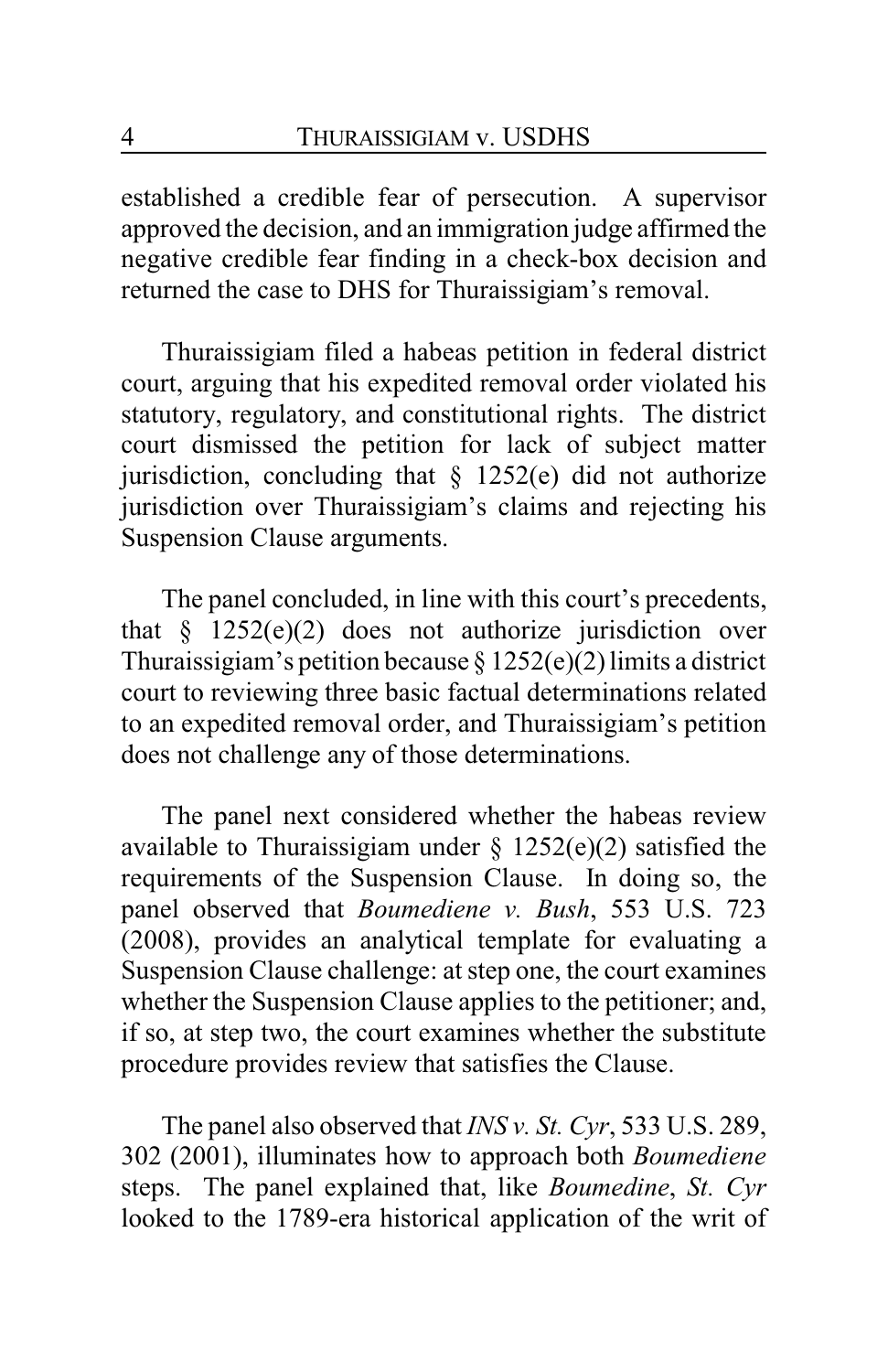habeas corpus, but that *St. Cyr* also looked to habeas precedents from the co-called "finality era," a period from 1891 to 1952 during which the statutory scheme precluded judicial intervention in immigration enforcement, except as required by the Constitution.

Drawing from *Boumedine* and *St. Cyr*, the panel concluded that it must evaluate Thuraissigiam's Suspension Clause challenge in two steps: First, to determine whether Thuraissigiam may invoke the Suspension Clause, the court examines 1789-era practice, the finality era cases, and other relevant precedents. Second, the court asks whether § 1252(e)(2) provides Thuraissigiam a "meaningful opportunity to demonstrate that he is being held pursuant to 'the erroneous application or interpretation' of relevant law." *Boumediene*, 553 U.S. at 779 (quoting *St. Cyr*, 533 U.S. at 302).

In applying *Boumediene* step one, which concerns the reach of the Suspension Clause, the panel concluded that Thuraissigiam, who was arrested within the United States, may invoke the Suspension Clause. In so concluding, the panel observed that, in the finality era, the Court permitted even arriving noncitizens to invoke habeas review.

The panel considered at *Boumediene* step two whether habeas review under  $\S 1252(e)$  is so limited so as effectively to suspend the writ as applied to Thuraissigiam. In doing so, the panel rejected the government's contention that because, in its view, Thuraissigiam lacks due process rights, there are no rights for the Suspension Clause to protect, explaining that *Boumediene* foreclosed that argument by holding that, whether or not due process was satisfied, the Suspension Clause might require more. Reviewing the relevant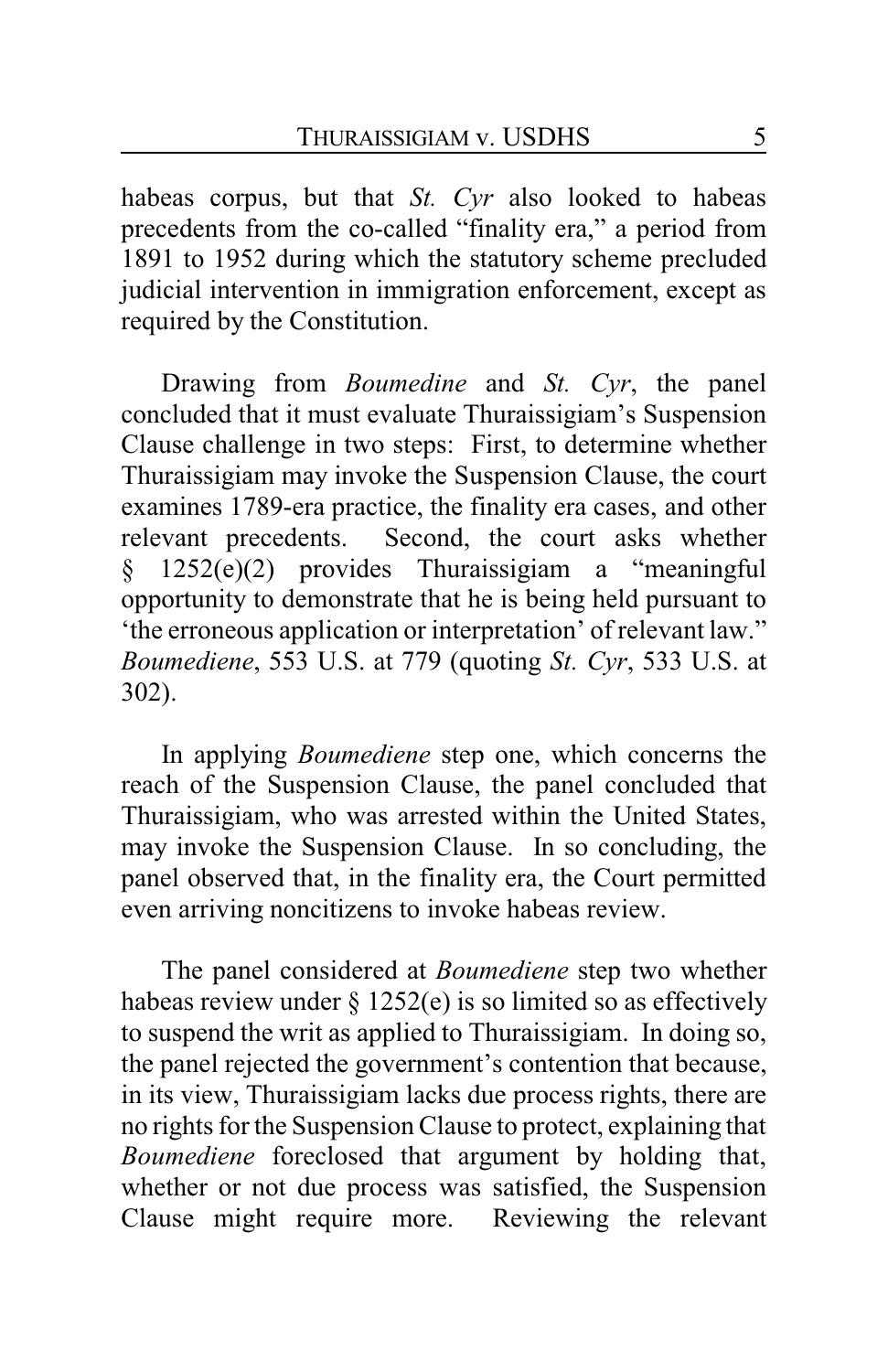precedent, the panel concluded that the Suspension Clause requires review of Thuraissigiam's claims.

The panel held that 8 U.S.C.  $\S$  1252(e)(2) violates the Suspension Clause as applied to Thuraissigiam. Noting the meager procedural protections afforded by the administrative scheme governing credible fear determinations in this context, and the fact that  $\S$  1252(a)(2) prevents any judicial review of whether DHS complied with the procedures in an individual case or applied the correct standard, the panel concluded that it is obvious that the constitutional minimum – whether Thuraissigiam was detained pursuant to the "erroneous interpretation or application of relevant law" – is not satisfied by the scheme set out by  $\S 1252(e)(2)$ .

The panel further declined to interpret  $\S$  1252(e)(2) to avoid the serious Suspension Clause problems engendered by the statute, explaining that the constitutional avoidance canon does not apply because the statute cannot bear a reading that avoids the constitutional problems it creates.

Finally, the panel observed that it did not profess to decide in this opinion what right or rights Thuraissigiam may vindicate via use of the writ, and remanded the case for the district court to exercise jurisdiction to consider Thuraissigiam's legal challenges to the procedures leading to his expedited removal order.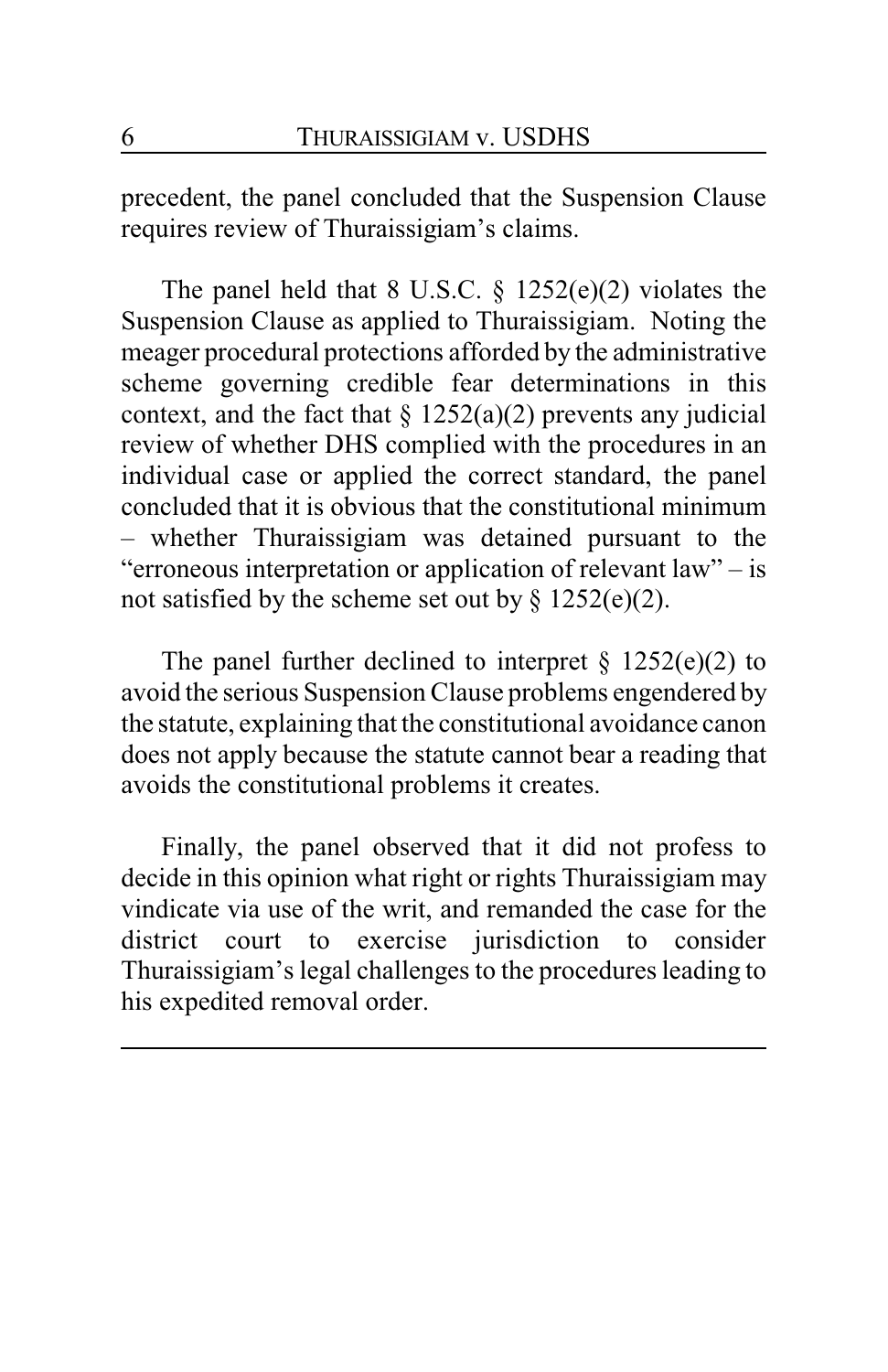## **COUNSEL**

Lee P. Gelernt (argued) and David Hausman, American Civil Liberties Union Foundation Immigrants' Rights Project, New York, New York; Jennifer Chang Newell and Cody Wofsy, American Civil Liberties Union Foundation Immigrants' Rights Project, San Francisco, California; David Loy, ACLU Foundation of San Diego & Imperial Counties, San Diego, California; for Petitioner-Appellant.

Joshua S. Press (argued), and Joseph A. Darrow, Trial Attorneys; Erez Reuveni, Assistant Director; William C. Peachey, Director; Office of Immigration Litigation, Civil Division, United States Department of Justice, Washington, D.C.; for Respondent-Appellees.

Matthew E. Price, Jenner & Block, New York, New York; Blaine Bookey, Karen Musalo, and Eunice Lee, Center for Gender & Refugee Studies, University of California Hastings College of the Law, San Francisco, Calfornia; for Amici Curiae Refugee and Human Rights Organizations and Scholars.

Ethan D. Dettmer, Soolean Choy, Priyah Kaul, and Eli M. Lazarus, Gibson Dunn & Crutcher, San Francisco, California; Joshua S. Lipshutz, Gibson Dunn & Crutcher, Washington, D.C.; for Amici Curiae Scholars of Immigration Law.

Noah A. Levine, Wilmer Cutler Pickering Hale & Dorr, New York, New York, for Amici Curiae Scholars of Habeas Corpus Law.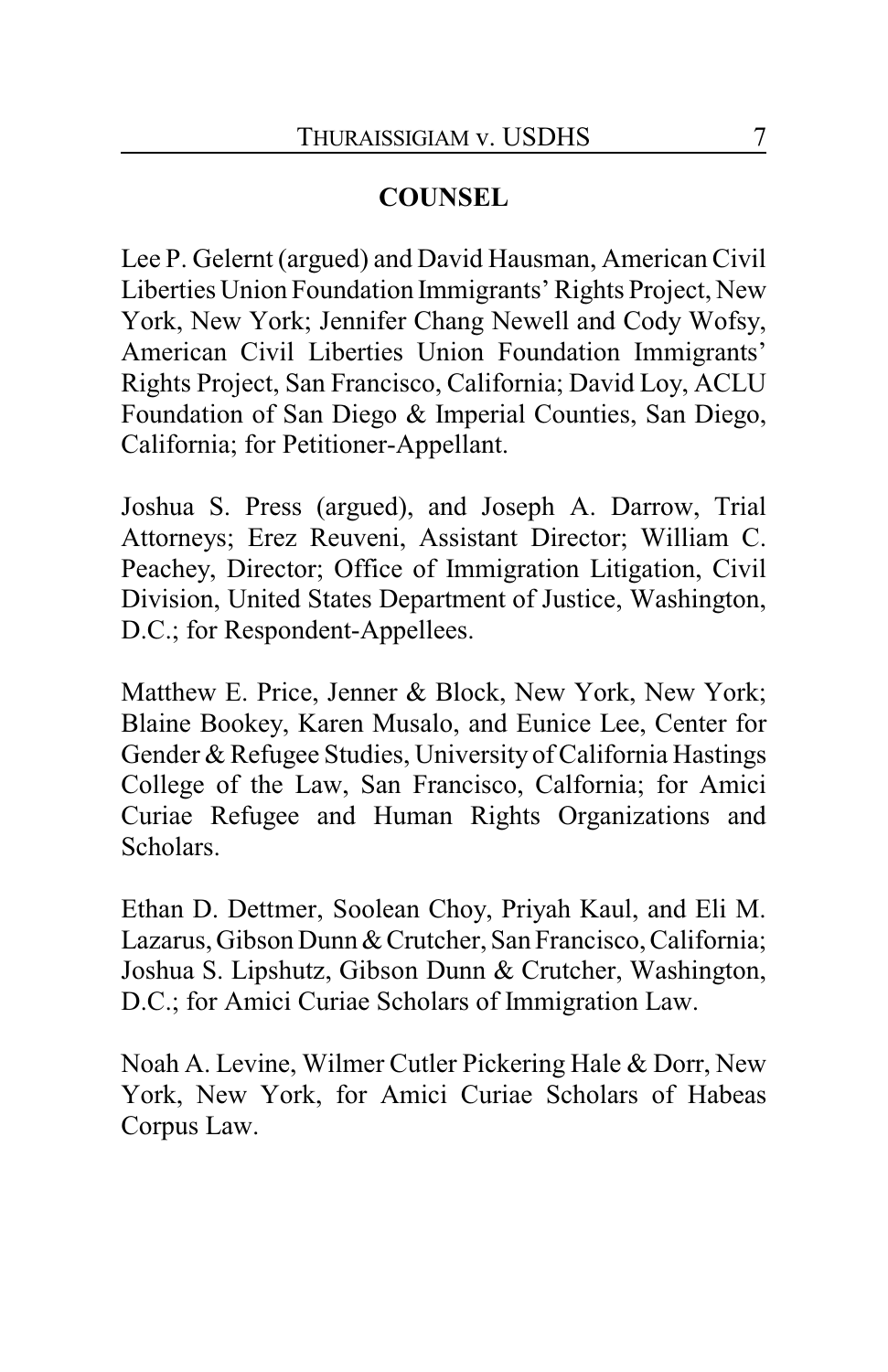Anjali Srinivasan and Leo L. Lam, Keker Van Nest & Peters, San Francisco, California, for Amici Curiae Scholars of Sri Lankan Politics.

### **OPINION**

TASHIMA, Circuit Judge:

Vijayakumar Thuraissigiam filed a habeas petition in district court pursuant to 8 U.S.C. § 1252(e)(2) to challenge the procedures leading to his expedited removal order. The court dismissed the petition for lack of subject matter jurisdiction. We reverse. Although  $\S$  1252(e)(2) does not authorize jurisdiction over the claims in Thuraissigiam's petition, the Suspension Clause, U.S. Const. art. I, § 9, cl. 2, requires that Thuraissigiam have a "meaningful opportunity to demonstrate that he is being held pursuant to 'the erroneous application or interpretation' of relevant law." *Boumediene v. Bush*, 553 U.S. 723, 779 (2008) (quoting *INS v. St. Cyr*, 533 U.S. 289, 302 (2001)). Because § 1252(e)(2) does not provide that meaningful opportunity, the provision violates the Suspension Clause as applied to Thuraissigiam.

### **BACKGROUND**

### **I. Statutory Background**

When a U.S. Customs and Border Protection ("CBP") officer determines that a noncitizen arriving at a port of entry is inadmissible for misrepresenting a material fact or lacking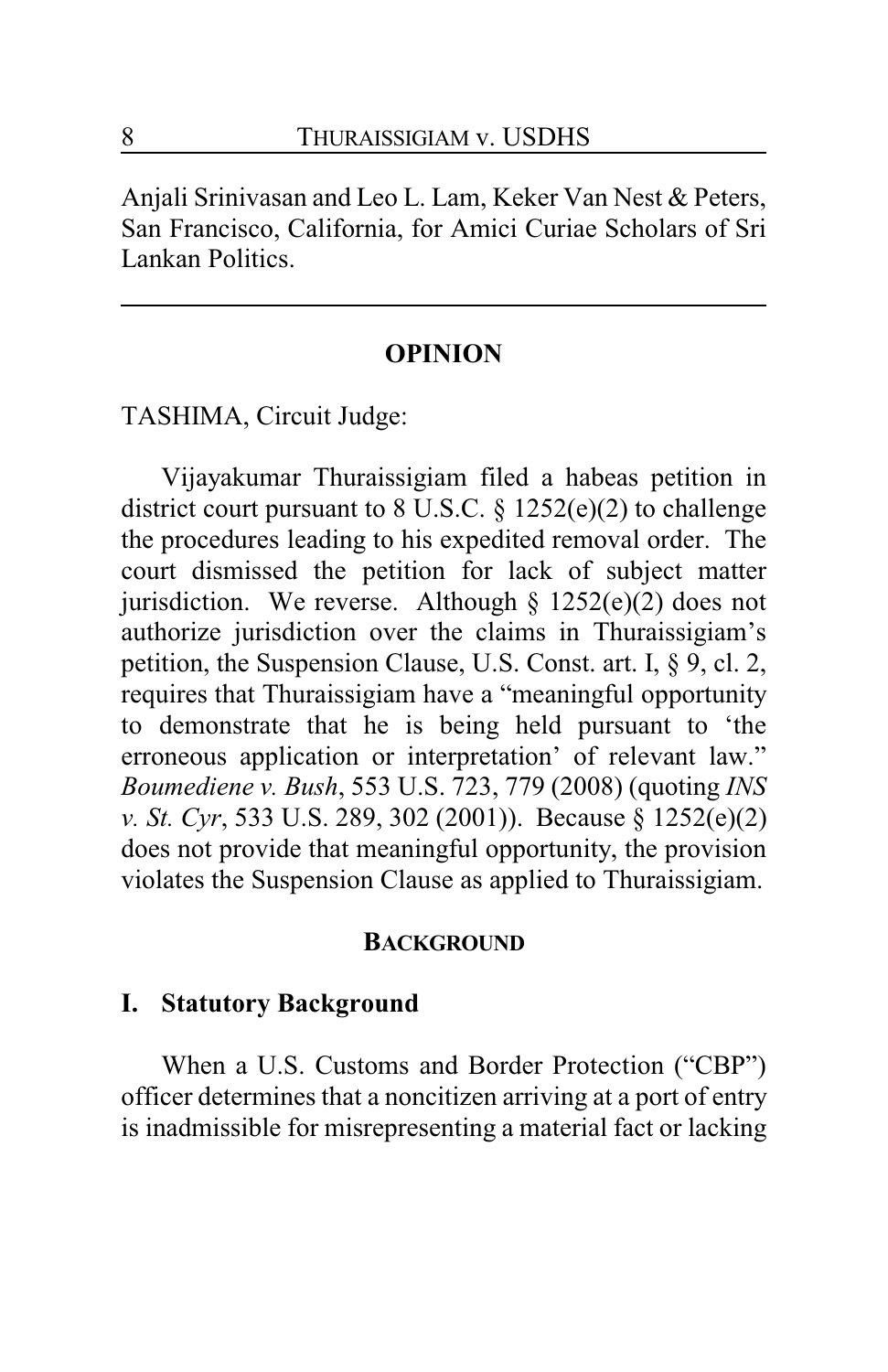necessary documentation,**<sup>1</sup>** the officer must place the noncitizen in so-called "expedited removal" proceedings. 8 U.S.C. § 1225(b)(1)(A)(i). By regulation, the Department of Homeland Security ("DHS"), of which CBP is a constituent agency, also applies expedited removal to inadmissible noncitizens arrested within 100 miles of the border and unable to prove that they have been in the United States for more than the prior two weeks. Designating Aliens for Expedited Removal, 69 Fed. Reg. 48877-01, 48879-80 (Aug. 11, 2004);**<sup>2</sup>** *see also* 8 U.S.C. § 1225(b)(1)(A)(iii)(II).

DHS removes noncitizens eligible for expedited removal "without further hearing or review," subject to only one exception. 8 U.S.C. §  $1225(b)(1)(A)(i)$ . If, in an interview with a CBP officer, the noncitizen indicates an intent to apply for asylum or a fear of persecution, DHS must refer the noncitizen for an interview with an asylum officer. *Id.* § 1225(b)(1)(A)(ii); 8 C.F.R. § 208.30. If that asylum officer determines that the noncitizen's fear of persecution is

**<sup>1</sup>** *See* 8 U.S.C. § 1182(a)(6)(C) (misrepresentation bar); *id.* § 1182(a)(7) (documentation bar).

**<sup>2</sup>** Congress gave the Attorney General the authority to extend expedited removal to some or all inadmissible noncitizens who cannot prove that they have been in the United States for more than two years prior; thus, the current regime does not represent the full exercise of executive authority permitted by statute.  $8 \text{ U.S.C.} \$   $1225(b)(1)(\text{A})(iii)$ . DHS also applies expedited removal to noncitizens who entered the United States by sea and who have not been in the United States for two years. *See* Notice Designating Aliens Subject to Expedited Removal Under Section 235(b)(1)(A)(iii) of the Immigration and Nationality Act, 67 Fed. Reg. 68,924, 68,924–25 (Nov. 13, 2002). The current regime may, however, expand; a January 2017 executive order instructs the Secretary of DHS to apply expedited removal to the fullest extent of the law. *See* Exec. Order No. 13,767, 82 Fed. Reg. 8793 (Jan. 25, 2017).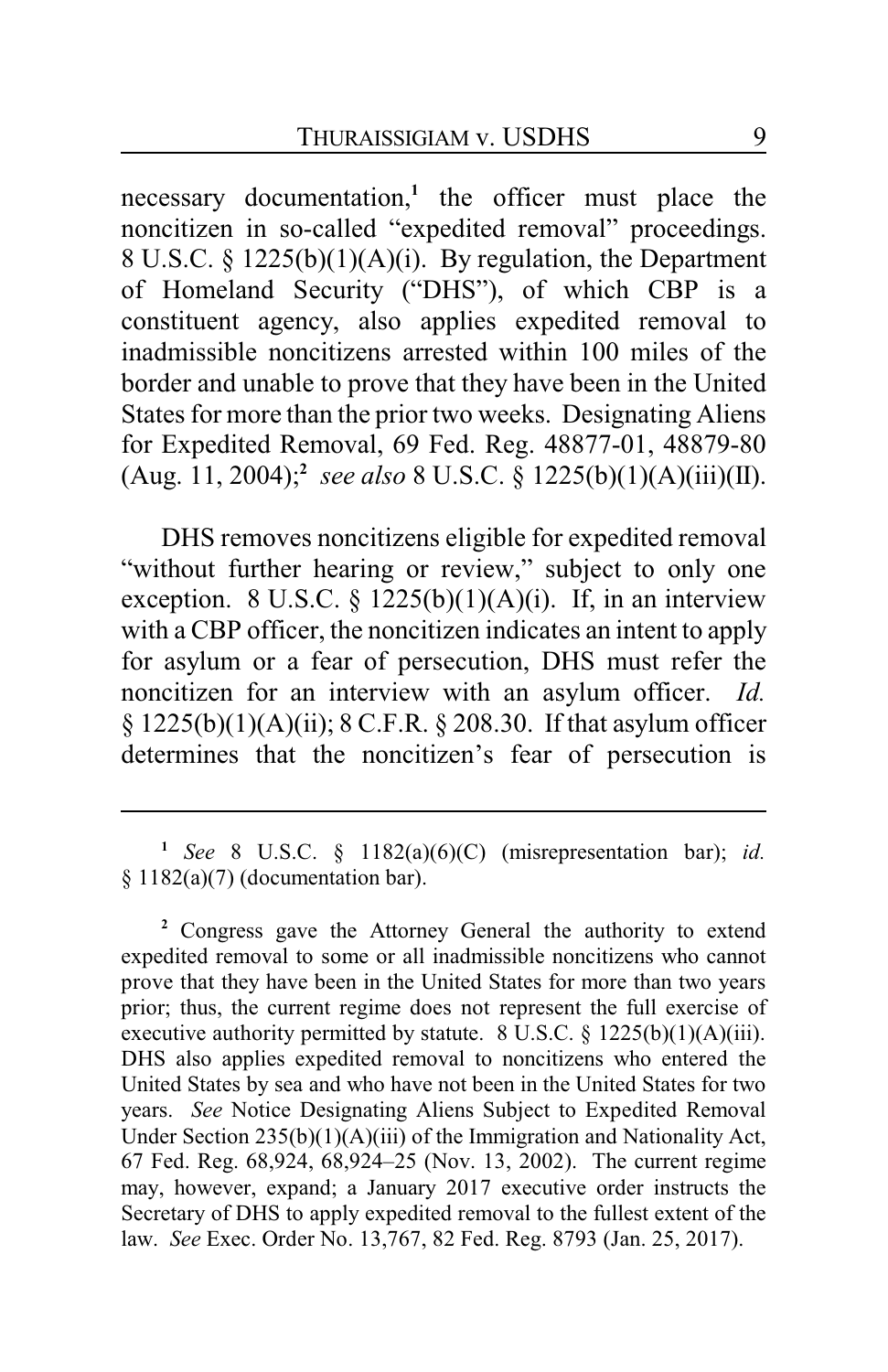credible, the noncitizen is referred to non-expedited removal proceedings, in which the noncitizen may apply for asylum or other forms of relief from removal. *See* 8 U.S.C.  $§$  1225(b)(1)(B)(ii); 8 C.F.R.  $§$  208.30(f); 8 C.F.R. § 1003.42(f). If the asylum officer finds no credible fear of persecution, the noncitizen will be removed. 8 U.S.C.  $§$  1225(b)(1)(B)(iii). A supervisor reviews the asylum officer's credible fear determination, 8 C.F.R. §§ 208.30(e)(7), 235.3(b)(2), (b)(7), and a noncitizen may also request de novo review by an immigration judge ("IJ"). 8 U.S.C. § 1225(b)(1)(B)(iii)(III); 8 C.F.R. § 1003.42. In 2016, DHS conducted over 141,000 expedited removals. *See* Refugee and Human Rights Amicus Br. 10. All individuals placed in expedited removal proceedings are subject to mandatorydetention pendinga final determination of credible fear of persecution or until they are removed. 8 U.S.C.  $§ 1225(b)(1)(B)(iii)(IV).$ 

Congress sharply circumscribed judicial review of the expedited removal process. "[N]o court shall have jurisdiction to review . . . any individual determination [or] ... the application of  $\lbrack \S \rbrack$  1225(b)(1)] to individual aliens" outside of the review permitted by the habeas review provision, § 1252(e). 8 U.S.C. § 1252(a)(2)(A)(iii). Under § 1252(e)(2), a person in expedited removal proceedings may file a habeas petition in federal district court to contest three DHS determinations: whether the person is a noncitizen, whether he "was ordered removed" via expedited removal, and whether he is a lawful permanent resident or has another status exempting him from expedited removal. *Id.*  $§ 1252(e)(2)(A)$ –(C). Review of whether a petitioner "was ordered removed" is "limited to whether such an order in fact was issued and whether it relates to the petitioner. *Id.* § 1252(e)(5). "There shall be no review of whether the alien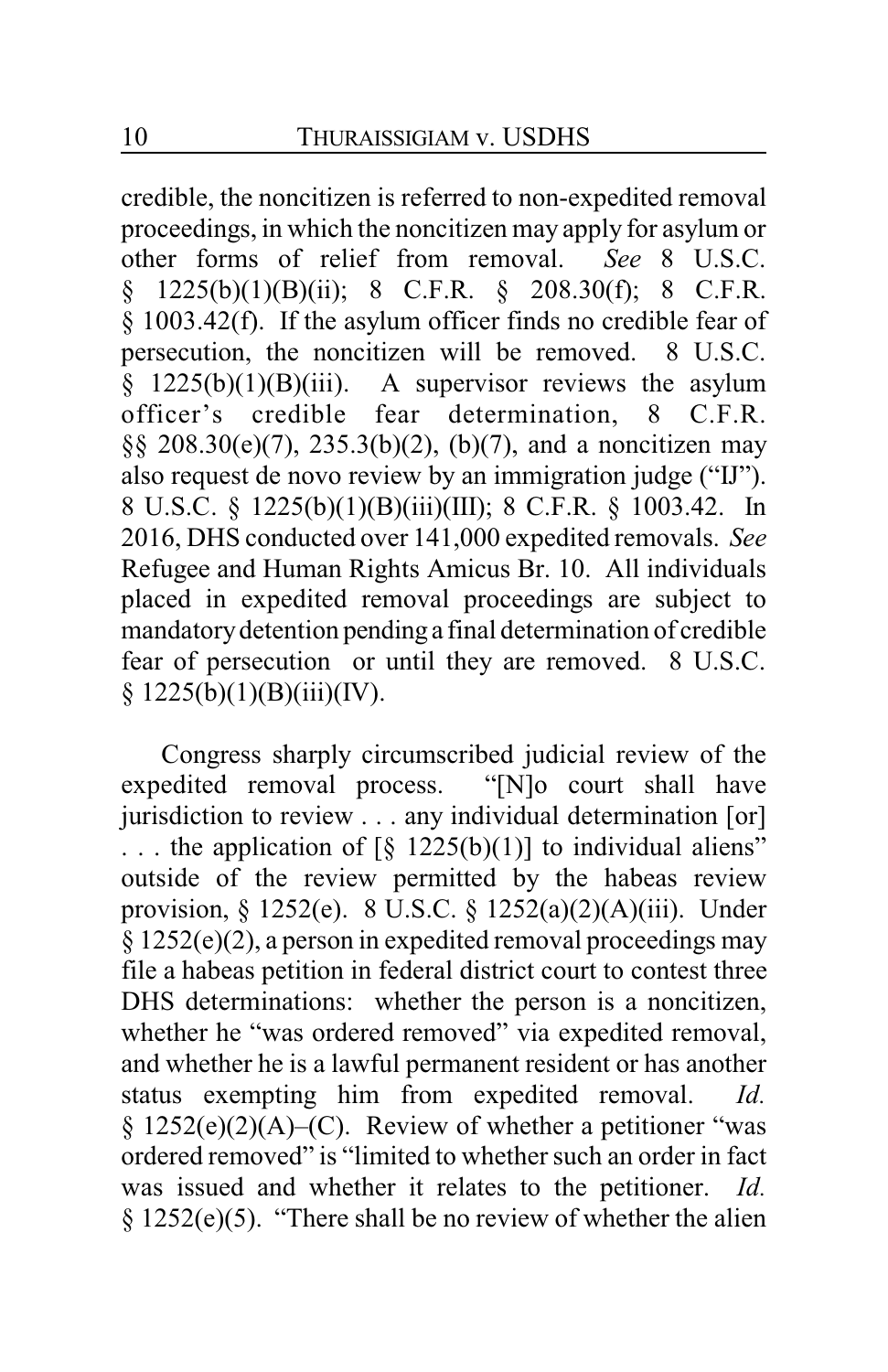is actually inadmissible or entitled to any relief from removal." *Id.*; *see also* 8 C.F.R. § 1003.42(f) ("No appeal shall lie from a review of an adverse credible fear determination made by an immigration judge.").**<sup>3</sup>**

### **II. Factual Background**

Thuraissigiam is a native and citizen of Sri Lanka and a Tamil, an ethnic minority group in Sri Lanka. *See* Scholars of Sri Lankan Politics Amicus Br. 3. Thuraissigiam fled his home country in June 2016 and made his way to Mexico. On February 17, 2017, Thuraissigiam crossed the border into the United States. Late that night, he was arrested by a CBP officer four miles west of the San Ysidro, California, port of entry, 25 yards north of the border.

DHS placed Thuraissigiam in expedited removal proceedings. Pursuant to 8 U.S.C. § 1225(b)(1)(A)(ii), CBP referred Thuraissigiam for an interview with an asylum officer after he indicated a fear of persecution in Sri Lanka. On March 9, an asylum officer from the United States Citizenship and Immigration Services ("USCIS") interviewed Thuraissigiam and determined that he had not established a credible fear of persecution. A supervisor approved the

**<sup>3</sup>** Under 8 U.S.C. § 1252(e)(3), a person may challenge the constitutionality and legality of the expedited removal provisions, regulations implementing those provisions, or written policies to implement the provisions. Such challenges, however, must be brought within 60 days after implementation and only in the District of Columbia. *Id.* § 1252(e)(3)(A)–(B). Various expedited removal provisions and implementing regulations survived a § 1252(e)(3) challenge in *American Immigration Lawyers Ass'n v. Reno*, 18 F. Supp. 2d 38 (D.D.C. 1998), although the plaintiffs did not raise a Suspension Clause argument about the extent of habeas review. *See id.* at 41.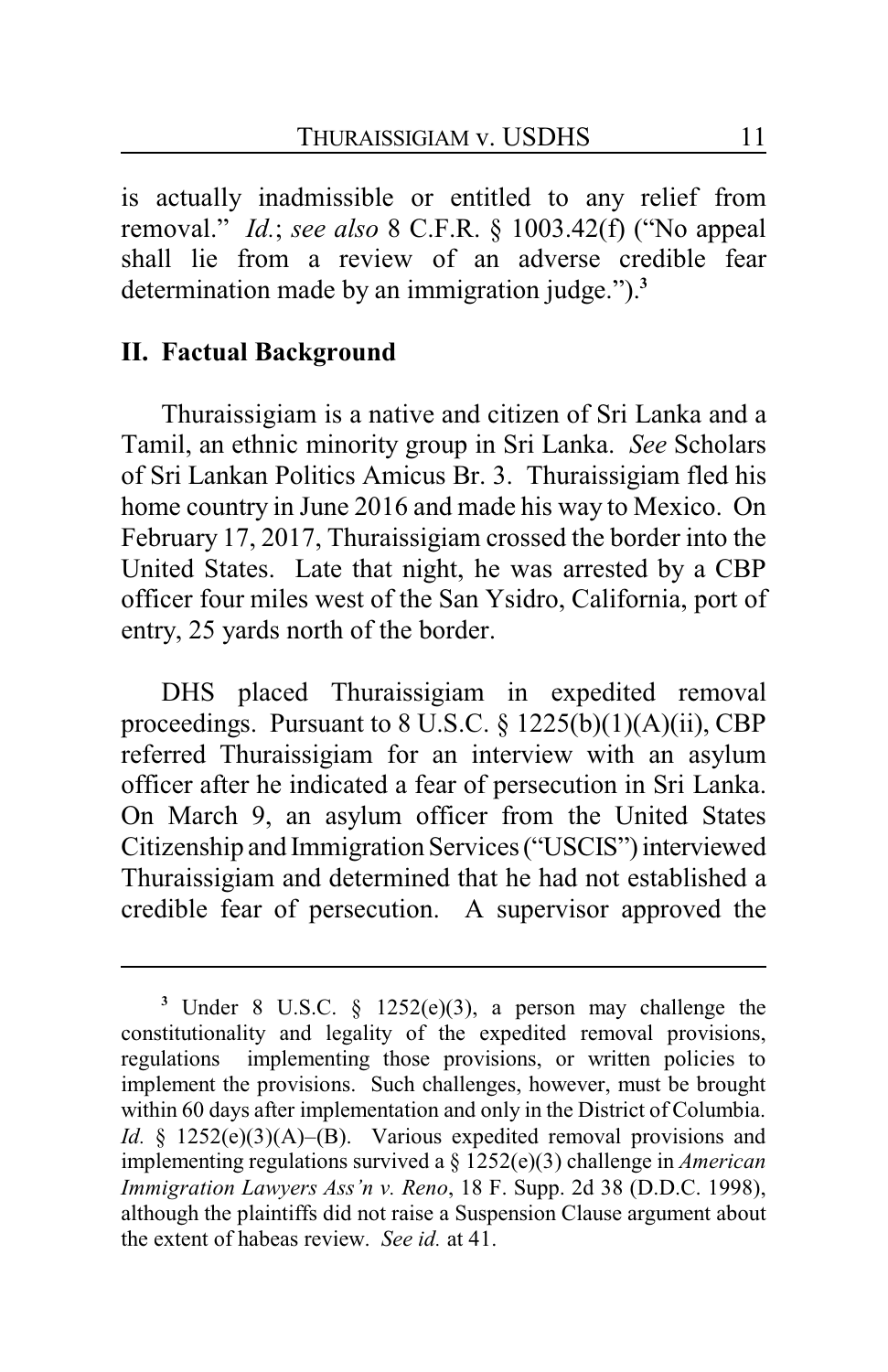decision. Thuraissigiam then requested review by an IJ, who affirmed the negative credible fear finding in a check-box decision and returned the case to DHS for Thuraissigiam's removal.

## **III. District Court Proceedings**

In January 2018, Thuraissigiam filed a habeas petition in federal district court, naming as respondents DHS, several of its constituent agencies, and individual agency officials. Thuraissigiam argued that his "expedited removal order violated his statutory, regulatory, and constitutional rights," sought to vacate the order, and requested relief in the form of a "new, meaningful opportunity to apply for asylum and other relief from removal." Thuraissigiam alleged that in Sri Lanka he had been harassed for supporting a Tamil political candidate. In 2007, he was "detained and beaten" by Sri Lankan army officers, and told not to support the candidate. In 2014, after Thuraissigiam continued to support the candidate, government intelligence officers kidnapped, bound, and beat him during an interrogation about his political activities. Thuraissigiam alleged that he "was lowered into a well, simulating drowning, threatened with death, and then suffocated, causing him to lose suffocated, causing him to lose consciousness."

Thuraissigiam also made various factual allegations about the expedited removal procedures to which he was subject after being apprehended. For one, he alleged that the asylum officer failed to "elicit all relevant and useful information bearing on whether the applicant has a credible fear of persecution or torture" in violation of 8 C.F.R. § 208.30(d) and "failed to consider relevant country conditions evidence" in violation of 8 U.S.C.  $\S$  1225(b)(1)(B)(v) and 8 C.F.R.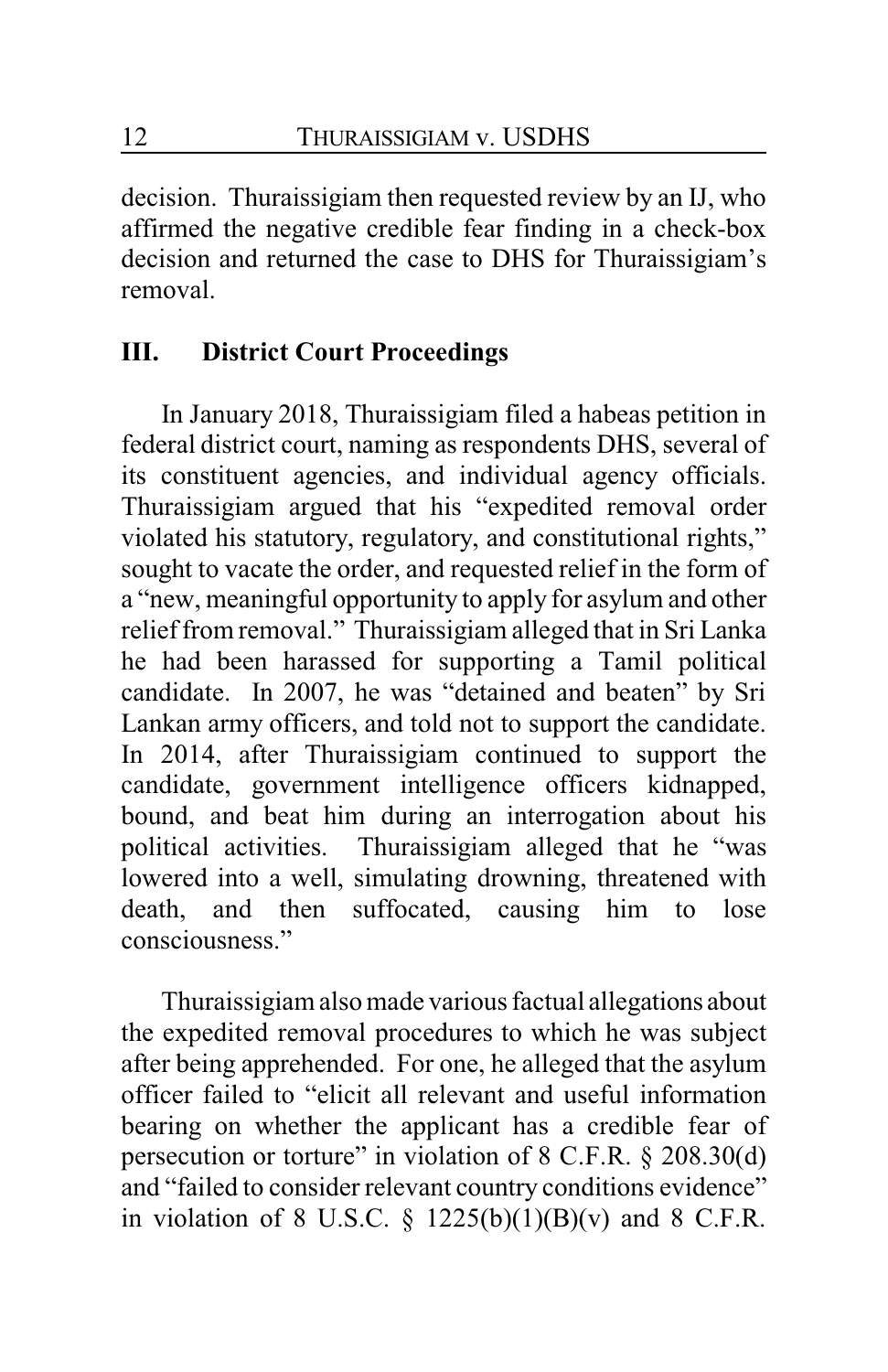§ 208.30(e)(2). Thuraissigiam also alleged that there were "communication problems" between the asylum officer, Thuraissigiam, and the translator, in violation of 8 C.F.R.  $§$  208.30(d)(1)–(2). Thuraissigiam alleged that the IJ hearing included the same procedural and substantive flaws, and that at both hearings, he was unaware whether "information he offered would be shared with the Sri Lankan government." Thuraissigiam's petition asserted two causes of action:

First, DHS' credible fear screening deprived Thuraissigiam "of a meaningful right to apply for asylum" and other forms of relief, in violation of 8 U.S.C. § 1225(b)(1), its implementing regulations, and the United States Convention Against Torture, implemented in the Foreign Affairs Reform and Restructuring Act of 1998 ("FARRA"), Pub. L. No. 105-277, div. G., Title XXII, § 2242, 112 Stat. 2681 (1998). The asylum officer and IJ also violated those statutes "by applying an incorrect legal standard" to Thuraissigiam's credible fear application.

Second, the asylum officer and IJ violated Thuraissigiam's rights under the Due Process Clause of the Fifth Amendment by "not providing him with a meaningful opportunity to establish his claims, failing to comply with the applicable statutory and regulatory requirements, and in not providing him with a reasoned explanation for their decisions."

The district court dismissed the habeas petition for lack of subject matter jurisdiction. *Thuraissigiam v. U.S. Dep't of Homeland Sec.*, 287 F. Supp. 3d 1077 (S.D. Cal. 2018). Relying on our precedents, the district court concluded that 8 U.S.C. § 1252(e) did not authorize jurisdiction over the claims in Thuraissigiam's petition. *Id.* at 1082. Next, the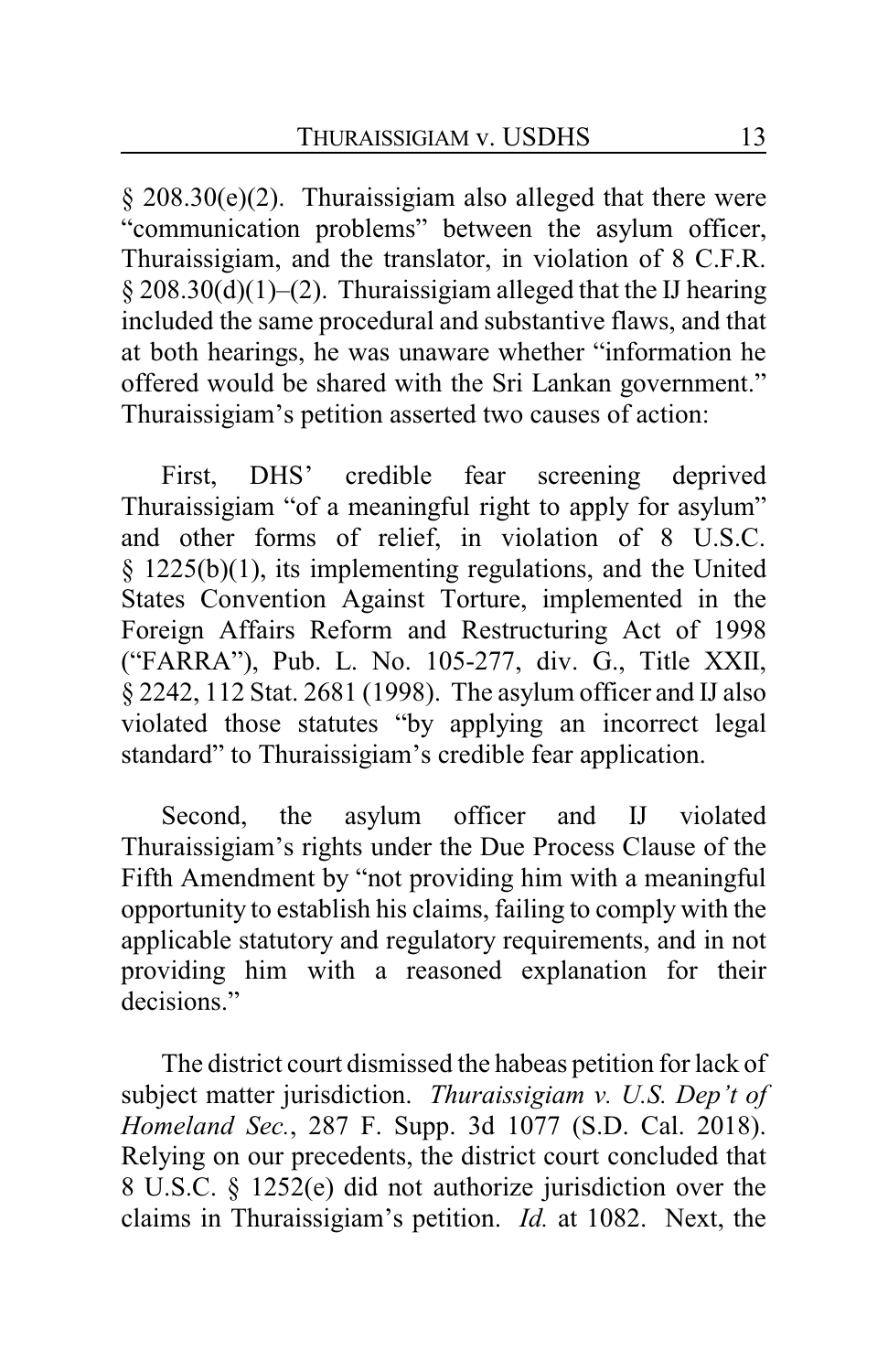court rejected Thuraissigiam's SuspensionClause arguments. Although the court concluded that Thuraissigiam could invoke the Suspension Clause, it held that the statute's "strict restraints" on habeas review of expedited removal orders did not effectively suspend the writ of habeas corpus and were therefore constitutionally sound. *Id.* at 1082–83.**<sup>4</sup>**

Thuraissigiam timely appealed the district court's dismissal and moved for a stay of removal pending appeal. A motions panel of our court initially denied Thuraissigiam's stay motion, but later vacated that order and stayed Thuraissigiam's removal pending appeal.

#### **STANDARD OF REVIEW**

We have jurisdiction under 28 U.S.C. § 1291. We review de novo the district court's dismissal of Thuraissigiam's habeas petition for lack of subject matter jurisdiction. *Bishop Paiute Tribe v. Inyo County*, 863 F.3d 1144, 1151 (9th Cir. 2017); *see also Garcia de Rincon v. Dep't of Homeland Sec.*, 539 F.3d 1133, 1136 (9th Cir. 2008).

#### **DISCUSSION**

We must decide whether a federal district court has jurisdiction to review the claims in Thuraissigiam's petition. We first inquire whether 8 U.S.C. § 1252(e)(2) authorizes jurisdiction over Thuraissigiam's petition. Concluding that  $§ 1252(e)(2)$  does not authorize jurisdiction, we then address

**<sup>4</sup>** The district court also denied various stay motions that Thuraissigiam had filed, concluding that they were moot due to the petition's dismissal. 287 F. Supp. 3d at 1078.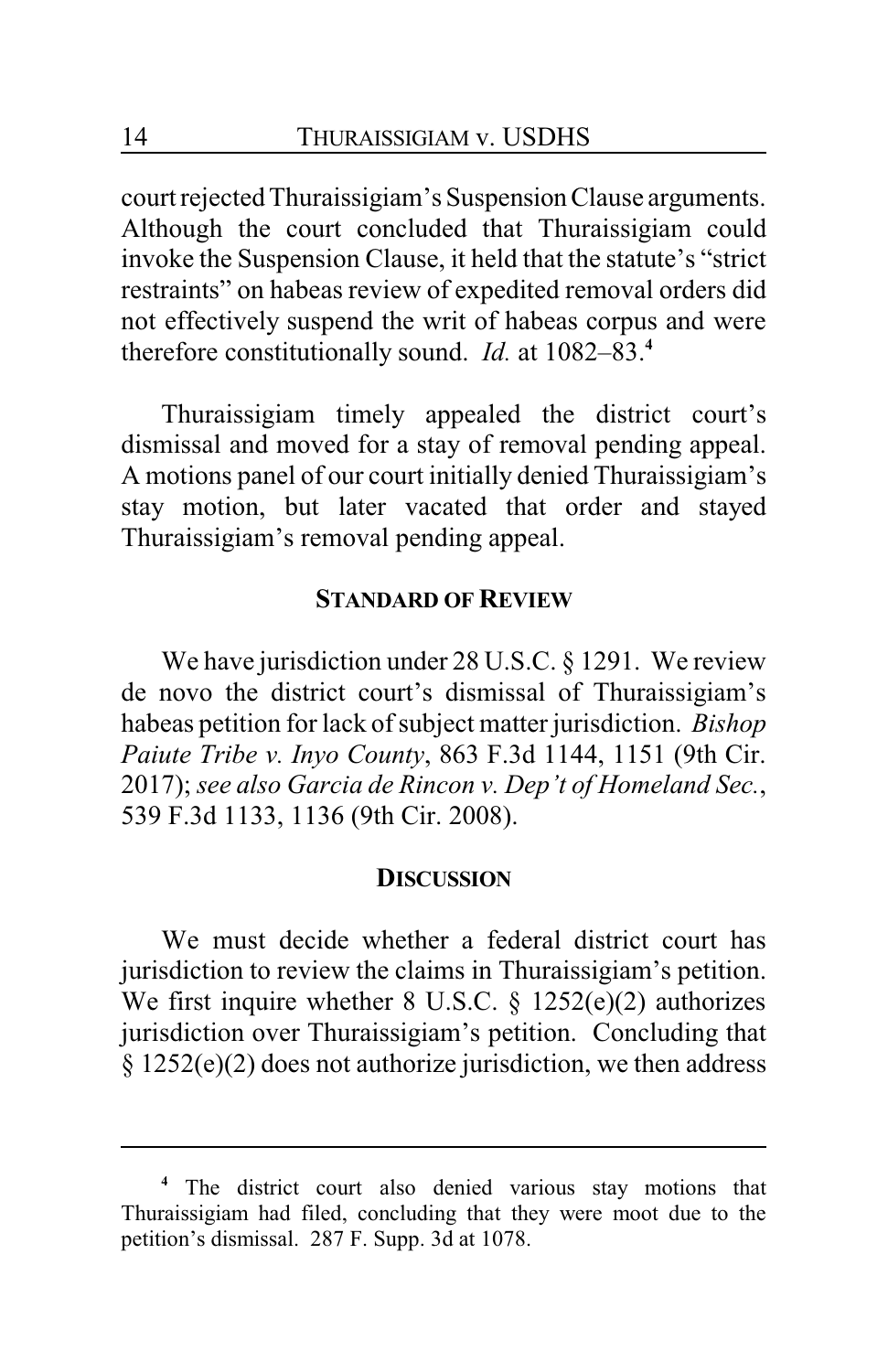whether the provision restricting habeas review violates the Suspension Clause.

## **I. Jurisdiction Under 8 U.S.C. § 1252(e)(2)**

Thuraissigiam contends that 8 U.S.C.  $\S$  1252(e)(2)(B) authorizes review of the statutory, regulatory, and constitutional claims raised in his habeas petition. We disagree. Section 1252(e)(2), including Subsection (B), limits a district court to reviewing three basic factual determinations related to an expedited removal order. Because Thuraissigiam's petition does not challenge any of those determinations, § 1252(e)(2) does not authorize jurisdiction over the petition.

A court applying habeas review under  $\S$  1252(e)(2) is limited to determining:

(A) whether the petitioner is an alien,

(B) whether the petitioner was ordered removed under such section, and

(C) whether the petitioner can prove by a preponderance of the evidence that the petitioner is an alien lawfully admitted for permanent residence, has been admitted as a refugee under section 1157 of this title, or has been granted asylum under section 1158 of this title . . . .

Congress also provided express limitations on review under Subsection (B):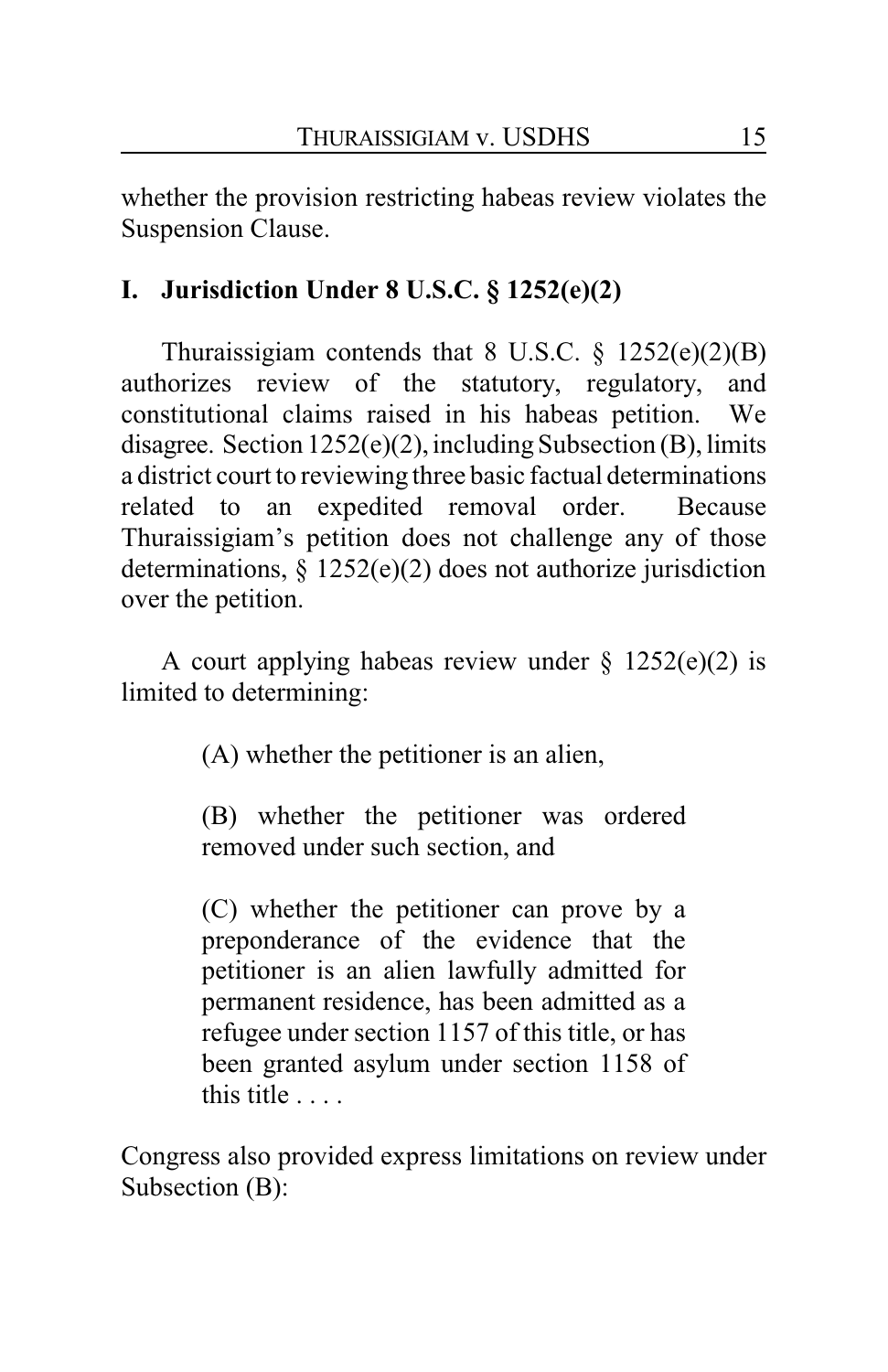In determining whether an alien has been ordered removed under section 1225(b)(1) of this title, the court's inquiry shall be limited to whether such an order in fact was issued and whether it relates to the petitioner. There shall be no review of whether the alien is actually inadmissible or entitled to any relief from removal.

*Id.* § 1252(e)(5). Nonetheless, Thuraissigiam stakes his claim on Subsection (B).

We considered and rejected a nearly identical argument in *Garcia de Rincon*. The petitioner in *Garcia de Rincon* raised a due process challenge to an expedited removal order. 539 F.3d at 1136. Characterizing § 1252(e) as among the "most stringent" jurisdiction-limiting provisions in the immigration statutes, we held that  $\S$  1252(e)(2) permits review only of "habeas petitions alleging that the petitioner is not an alien or was never subject to an expedited removal order." *Id.* at 1135, 1139. We therefore lacked jurisdiction because the petitioner's due process claims were not encompassed by those enumerated grounds. *Id.* at 1139. Likewise, Thuraissigiam's claims of procedural violations are plainly not claims about whether Thuraissigiam "was never subject to an expedited removal order." 8 U.S.C. § 1252(e).

Thuraissigiam contends that such a reading of Subsection (B) renders superfluous the prohibition in  $\S$  1252(e)(5) against "review of whether the alien is actually inadmissible or entitled to any relief from removal." However, § 1252(e)(5) functions not to repeat § 1252(e)(2)(B), but to explain it. Moreover, Thuraissigiam's petition is barred by the first sentence in  $\S$  1252(e)(5), not the second sentence.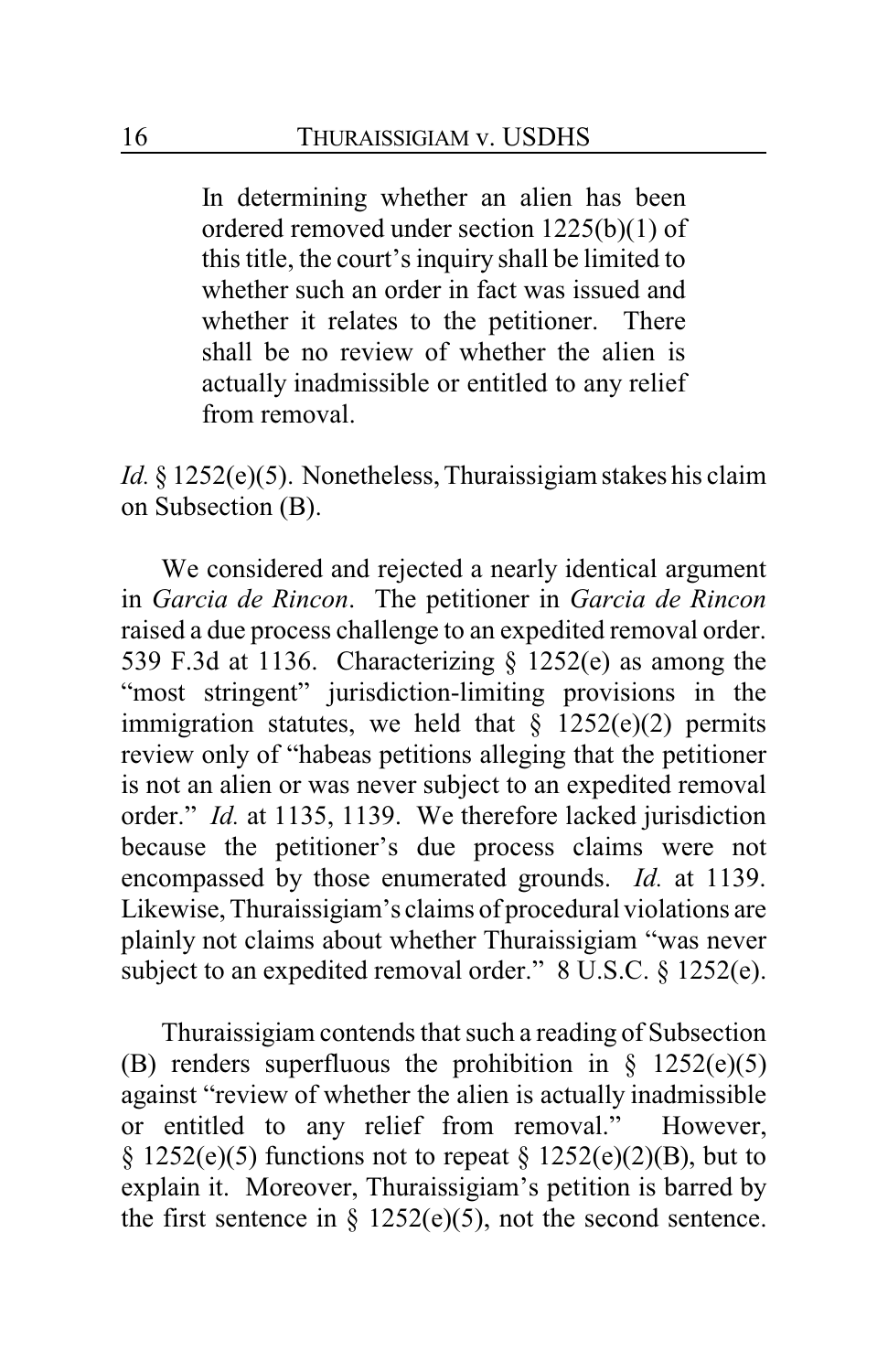Because he asks the district court to review the government's procedures, those claims are beyond the scope of "whether such an [expedited removal] order in fact was issued and whether it relates to the petitioner."**<sup>5</sup>** 8 U.S.C. § 1252(e); *see also United States v. Barajas-Alvarado*, 655 F.3d 1077, 1082 (9th Cir. 2011) (reaffirming that jurisdiction under § 1252(e)(2) "does not extend to review of the claim that an alien was wrongfully deprived of the administrative review permitted under the statute and applicable regulations").

Thuraissigiam relies on *Smith v. U.S. Customs & Border Protection*, 741 F.3d 1016 (9th Cir. 2014), to contend that we have adopted a more expansive view of Subsection (B). Specifically, he contends that *Smith* reviewed "whether the petitioner belonged in the expedited removal system," and that a court may thus review his petition. *Smith*, however, does not support Thuraissigiam's argument. In *Smith*, CBP placed the petitioner, a Canadian citizen arriving at the border, in expedited removal proceedings for lacking certain documents. *Id.* at 1019. The petitioner alleged that CBP exceeded its authority under the expedited removal statute because certain document requirements are waived for Canadians, and argued that Subsection (B) authorized review. *Id.* at 1019, 1021. "Accepting [petitioner's] theory at face value," we reviewed whether CBP in fact classified him as an "intending immigrant." *Id.* at 1021. Concluding that CBP had done so, we held that  $\S 1252(e)(2)$  "permit [ted] us to go no

**<sup>5</sup>** Thuraissigiam also makes a structural argument, contending that because Congress provided for some review of asylum claims even in expedited removal cases, Congress must not have intended to strip judicial review to "police the boundaries of those limits." This argument ignores the plain language of the statute, which evidences Congress' intent to do just that.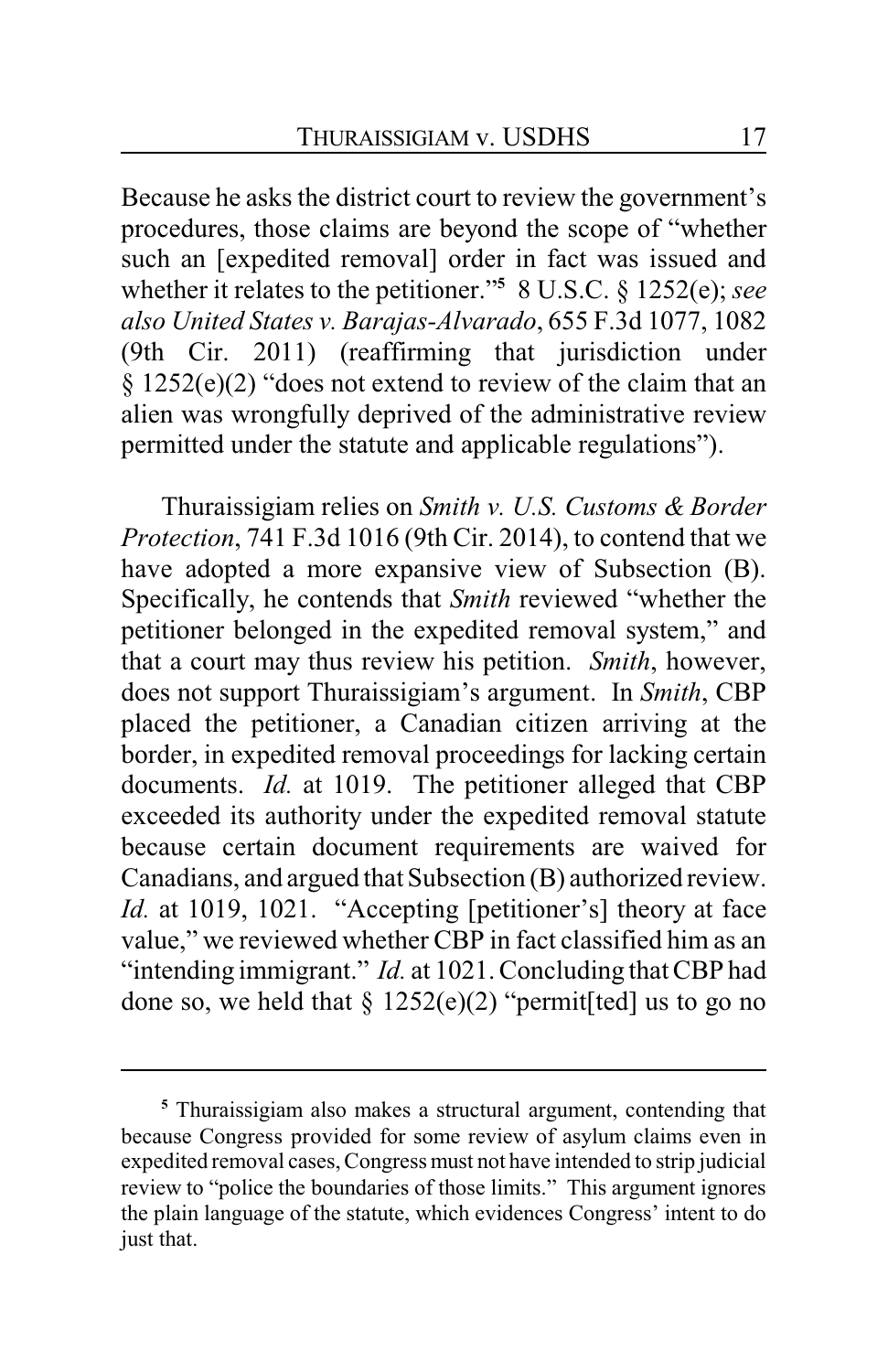further" and did not discuss the merits of CBP's classification. *Id.* at 1021–22 & n.4.**<sup>6</sup>** Therefore, *Smith* reviewed only how CBP classified the petitioner, which is fairly encompassed by whether "[the petitioner] was ordered removed" under the expedited removal provision. *Id.* at 1022 (internal quotation marks omitted). By contrast, Thuraissigiam asks the district court to pass judgment on the procedures leading to his removal order. The limited review provided under § 1252(e)(2) does not encompass such claims.**<sup>7</sup>**

Therefore, in line with our precedents, we conclude that § 1252(e) does not authorize habeas review of Thuraissigiam's petition. We do not here address Thuraissigiam's request that we apply the canon of constitutional avoidance to interpret  $\S$  1252(e) to provide jurisdiction over his legal claims. That canon only comes into play if we conclude that  $\S$  1252(e) raises serious constitutional questions; thus, we first address Thuraissigiam's Suspension Clause argument before contemplating the application of that canon. *See St. Cyr*, 533 U.S. at 299–300, 314 (explaining constitutional avoidance canon and applying it upon concluding that the statute in question raised serious constitutional questions).

**<sup>6</sup>** The *Smith* petitioner also contended that § 1252(e)(2) violated the Suspension Clause, but we did not reach the argument because we held that the statute permitted limited review of his petition. 741 F.3d at 1022 n.6.

<sup>&</sup>lt;sup>7</sup> We have held that in appeals from convictions for criminal reentry, a defendant may collaterally attack a removal order that forms the basis for his conviction. *See United States v. Ochoa-Oregel*, 904 F.3d 682, 686 (9thCir. 2018) (considering collateral attack on expedited removal order). But that rule does not apply to this case.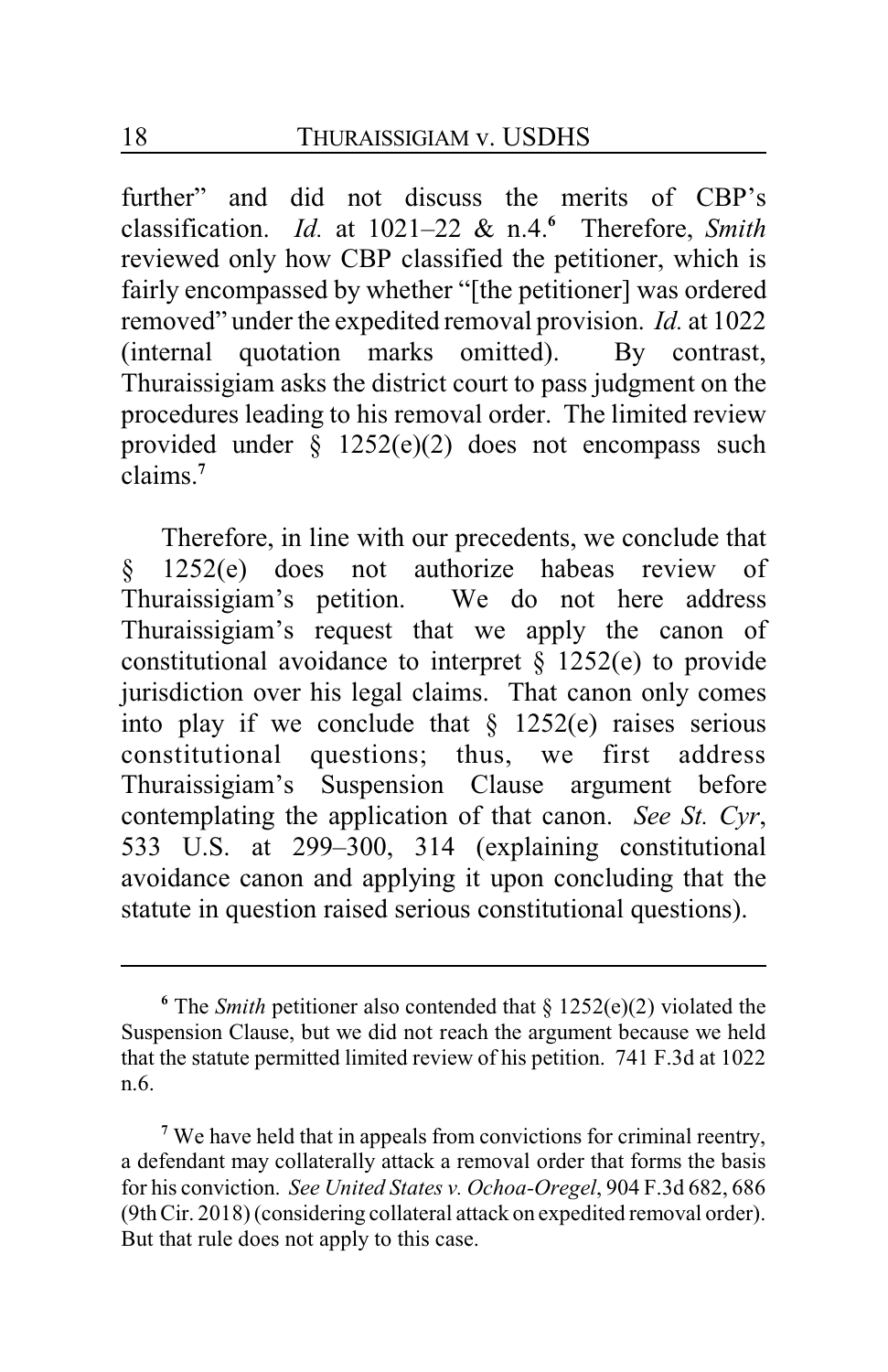### **II. Suspension Clause**

The Suspension Clause mandates, "The Privilege of the Writ of Habeas Corpus shall not be suspended, unless when in Cases of Rebellion or Invasion the public Safety may require it." U.S. Const. art. I, § 9, cl. 2. Our nation's founders viewed the writ as a "vital instrument" to secure individual liberty. *Boumediene*, 553 U.S. at 743. "The Clause protects the rights of the detained by a means consistent with the essential design of the Constitution. It ensures that, except during periods of formal suspension, the Judiciary will have a time-tested device, the writ, to maintain the 'delicate balance of governance' that is itself the surest safeguard of liberty." *Id.* at 745 (citing *Hamdi v. Rumsfeld*, 542 U.S. 507, 536 (2004) (opinion of O'Connor, J.)). The Suspension Clause prevents Congress from passing a statute that effectivelysuspends the writ absent rebellion or invasion. *See Felker v. Turpin*, 518 U.S. 651, 663–64 (1996). Thus, the question in this case is whether 8 U.S.C.  $\frac{1252(e)(2)}{2}$ effectively suspends the writ. Put another way, the question is whether the habeas review available to Thuraissigiam under  $\frac{1252(e)(2)}{2}$  satisfies the requirements of the Suspension Clause.

The Supreme Court has not yet answered that question. In fact, the Court has rarely addressed who may invoke the Suspension Clause and the extent of review the Clause requires. For example, only in *Boumediene* has the Court concluded that a statute violated the Suspension Clause. Gerald L. Neuman, *The Habeas Corpus Suspension Clause After* Boumediene v. Bush, 110 Colum. L. Rev. 537, 538 (2010). In the Court's other most recent Suspension Clause case, *St. Cyr*, the Court, after extensive analysis of the Suspension Clause issues at play, interpreted the statute to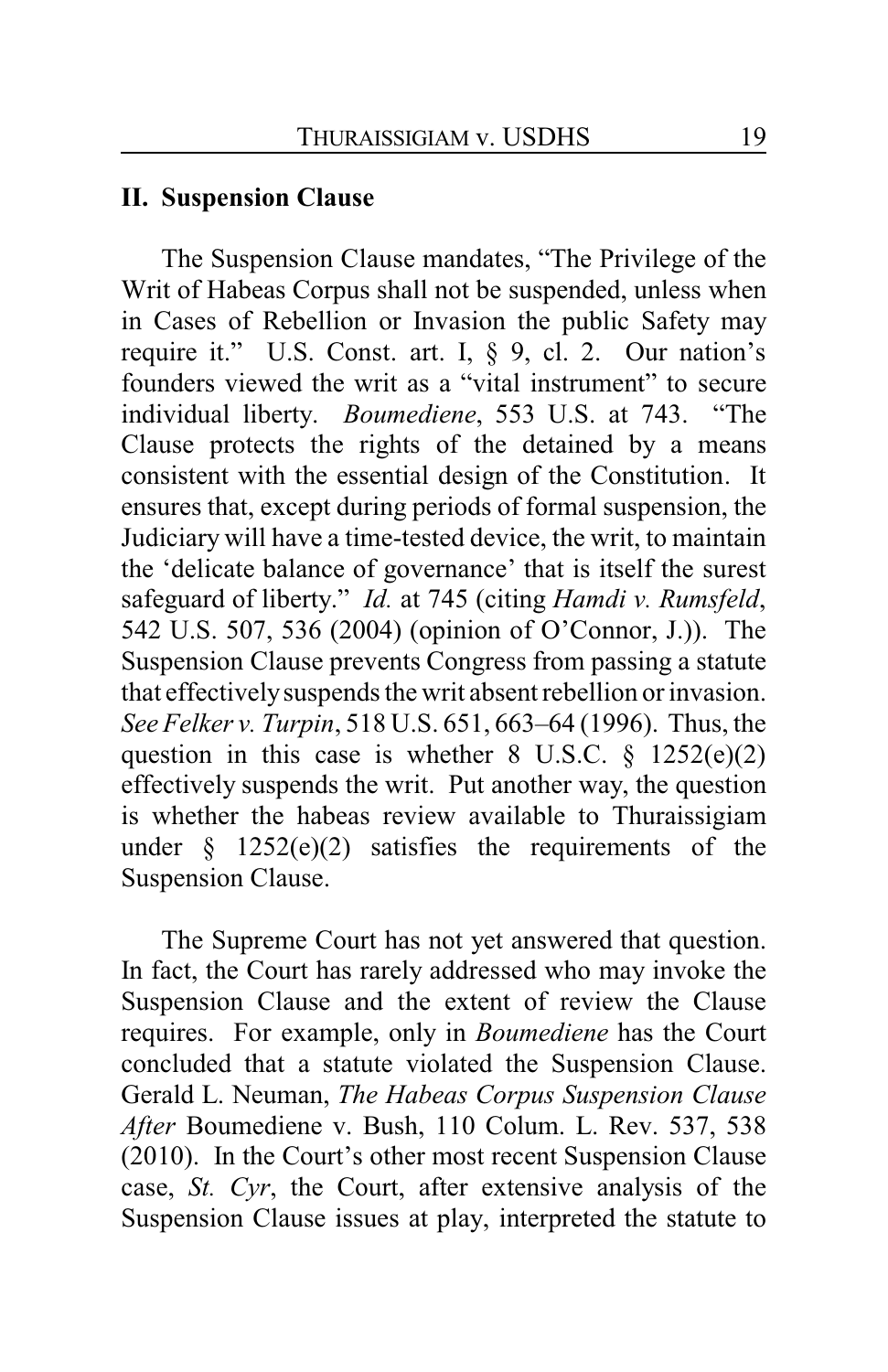avoid those issues. 533 U.S. at 336–37. Of the federal courts of appeals, only the Third Circuit has addressed the precise question before us, whether  $\S$  1252(e)(2) as applied to noncitizen petitioners in expedited removal violates the Suspension Clause. *See Castro v. U.S. Dep't of Homeland Sec.*, 835 F.3d 422 (3d Cir. 2016) (concluding that, due to their status, such petitioners could not invoke the Suspension Clause), *cert. denied*, 137 S. Ct. 1581 (2017).

*Boumediene* traced the writ of habeas corpus to its origins as a tool of the English crown, citing the detailed historical account in Paul D. Halliday and G. Edward White, *The Suspension Clause: English Text, Imperial Contexts, and American Implications*, 94 Va. L. Rev. 575 (2008). 553 U.S. at 740. As Halliday and White explain, the writ in England was the vehicle "to determine the rightness of constraints imposed on the bodies of the king's subjects of all kinds." 94 Va. L. Rev. at 607. The writ was on occasion suspended in England. *Id.* at 619; *see Boumediene*, 553 U.S. at 741. According to *Boumediene*, that history "no doubt confirmed [the Framers'] view that pendular swings to and away from individual liberty were endemic to undivided, uncontrolled power." *Id.* at 742; *see also* Amanda L. Tyler, *A "Second Magna Carta": The English Habeas Corpus Act and the Statutory Origins of the Habeas Privilege*, 91 Notre Dame L. Rev. 1949, 1985–86 (2016) (describing how suspensions of the writ in colonial America motivated the States' desire to import similar habeas protections after gaining independence); Halliday & White, 94 Va. L. Rev. at 671 (highlighting the Framers' desire to restore "the traditional order of writs and suspensions").

As *Boumediene* summed it up, the Suspension Clause is rooted in the Framers' first-hand experience "that the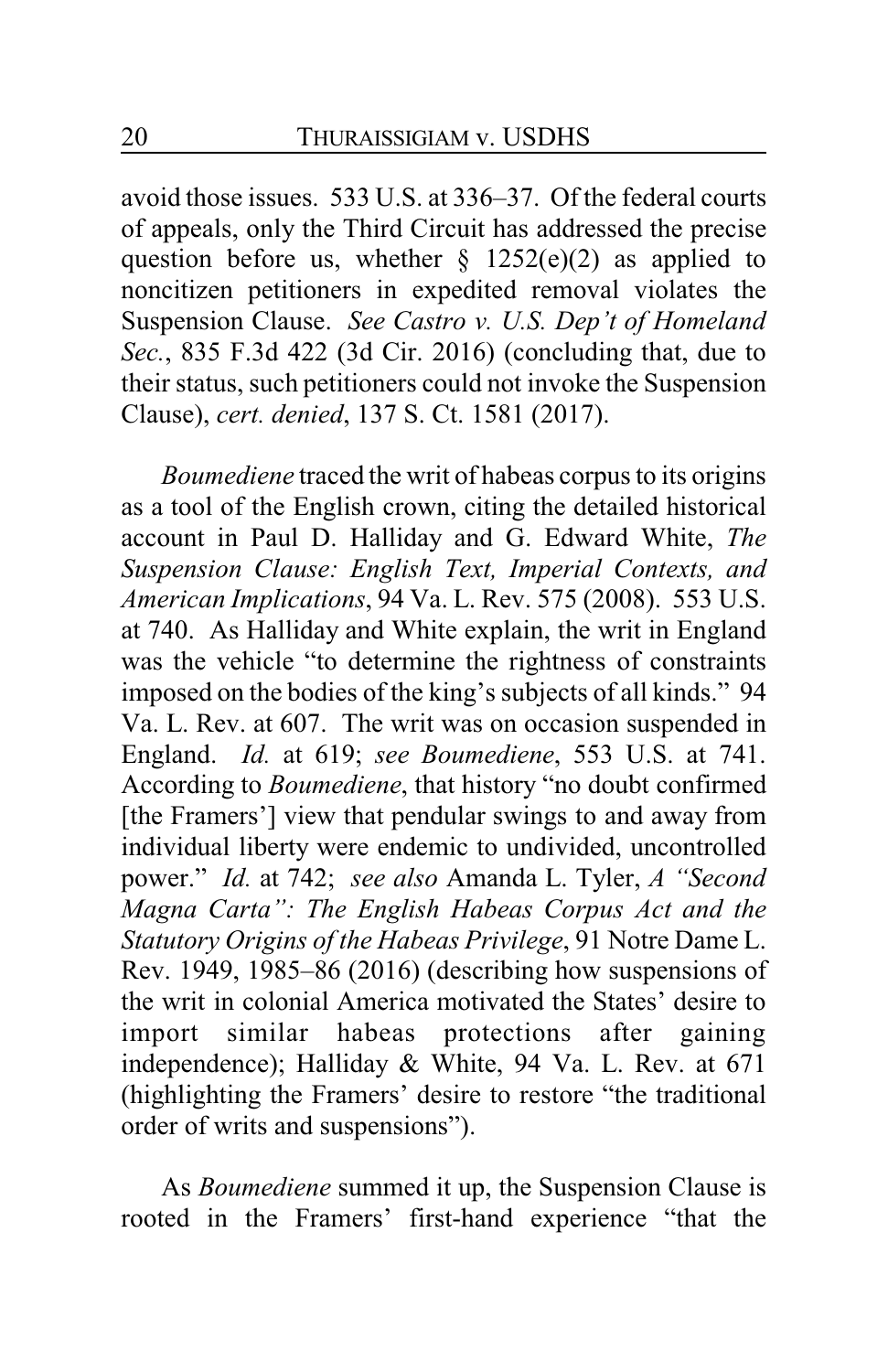common-law writ all too often had been insufficient to guard against the abuse of monarchial power." 553 U.S. at 739–40. The Clause, therefore, is "not merely about suspending the privilege of the writ of habeas corpus, but about the meaning of the 'privilege of the writ' itself." Halliday & White, 94 Va. L. Rev. at 699. "Indeed, common law habeas corpus was, above all, an adaptable remedy . . . [whose] precise application and scope changed depending upon the circumstances." *Boumediene*, 553 U.S. at 779–80 (citing, *inter alia*, Richard H. Fallon, Jr. & Daniel J. Meltzer, *Habeas Corpus Jurisdiction, Substantive Rights, and the War on Terror*, 120 Harv. L. Rev. 2029, 2102 (2007)).

In examining how the Supreme Court has defined the Suspension Clause's requirements, *Boumediene* is our starting point, even if it does not provide a direct answer to Thuraissigiam's challenge. *Boumediene* and its predecessors, like *St. Cyr*, do provide an analytical blueprint. We therefore review those precedents before deciding how best to apply their principles to this appeal.

### **A.** *Boumediene v. Bush*

In *Boumediene*, the Supreme Court struck down a War on Terror-era law after detainees at the Guantanamo Bay prison in Cuba brought a Suspension Clause challenge. 553 U.S. at 732–33. In the wake of the September 11, 2001, attacks, the U.S. Department of Defense created Combatant Status Review Tribunals ("CSRTs") to decide if detainees were "enemy combatants." *Id.* at 733. The *Boumediene* petitioners, who had all appeared before CSRTs and been deemed enemy combatants, sought a writ of habeas corpus under the general habeas statute, 28 U.S.C. § 2241. *Id.* at 734. After protracted litigation, Congress passed the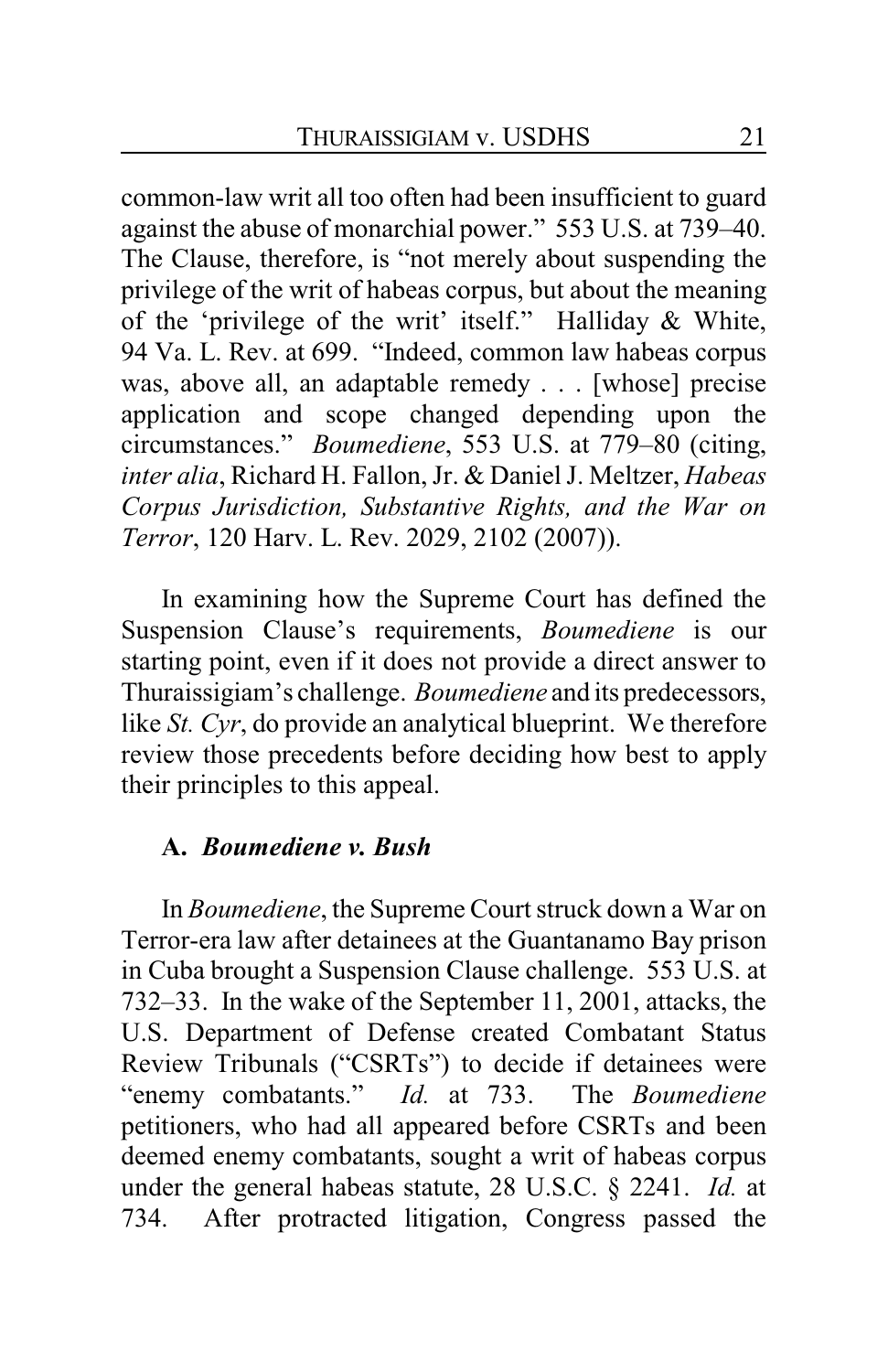Detainee Treatment Act of 2005 ("DTA"), which amended § 2241 to bar judicial review of habeas petitions filed by Guantanamo detainees and to vest review of CSRT decisions exclusively in the D.C. Circuit. *Id.* at 735 (citing DTA § 1005(e), 119 Stat. 2742). Section 7 of the Military Commissions Act of 2006 ("MCA") made those provisions retroactive. *Id.* at 736. *See generally Hamad v. Gates*, 732 F.3d 990, 996–99 (9th Cir. 2013) (describing *Boumediene*'s place in the line of Guantanamo detainee cases). The Court took a two-step approach to evaluating the detainees' challenge to the MCA.

At step one, the Court evaluated whether the Guantanamo detainees – as enemy combatants detained on foreign soil – could even invoke the Suspension Clause. *See Boumediene*, 553 U.S. at 739. In so doing, the Court affirmed that although the writ's protections may have expanded since the Constitution's drafting, "at the absolute minimum," the Clause protects the writ as it existed in 1789. *Id.* at 746 (citing *St. Cyr*, 533 U.S. at 301). The Court therefore examined historical authorities to determine the scope of the writ in 1789, and whether it ran to "an enemy alien detained abroad." *Id.* at 752. Although noting that "at common law a petitioner's status as an alien was not a categorical bar to habeas corpus," the Court concluded that the historical record did not provide a definitive answer. *Id.* at 747, 752. Instead, the Court turned to its extraterritoriality precedents and from them concluded that "questions of extraterritoriality turn on objective factors and practical concerns, not formalism." *Id.* at 764. *Boumediene* drew from *Johnson v. Eisentrager*, 339 U.S. 763 (1950), another case about the extraterritorial application of the Suspension Clause, three non-exclusive factors relevant to the Clause's extraterritorial scope: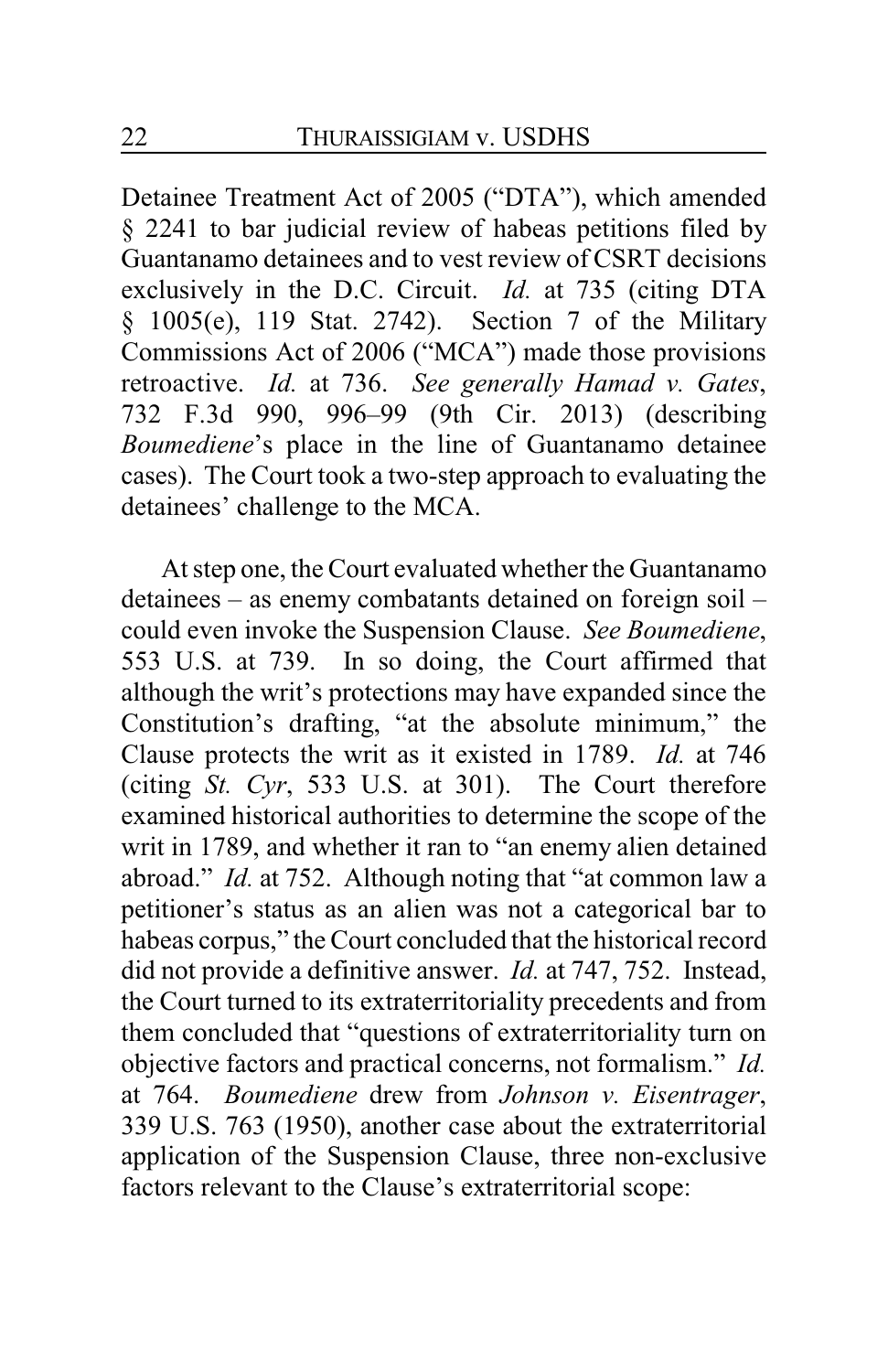(1) the citizenship and status of the detainee and the adequacy of the process through which that status determination was made: (2) the nature of the sites where apprehension and then detention took place; and (3) the practical obstacles inherent in resolving the prisoner's entitlement to the writ.

553 U.S. at 766.**<sup>8</sup>** Applying those factors, the Court concluded that the detainees could invoke the Suspension Clause. *Id.* at 771.

At step two, the Court considered whether Congress had suspended the writ without an adequate substitute. The Court acknowledged that there are "few precedents addressingwhat features an adequate substitute for habeas corpus must contain." *Id.* at 772. For example, the Court had previously upheld provisions of the Antiterrorism and Effective Death PenaltyAct of 1996 ("AEDPA") against a Suspension Clause challenge because the provisions "did not constitute a substantial departure from common-law habeas procedures." *Id.* at 774 (citing *Felker*, 518 U.S. at 664); *see also* Neuman, 110 Colum. L. Rev. at 542 (stating that "what matters is the substance, not the form, of the Great Writ," and that "Congress can rename or reconfigure the procedure by which courts examine the lawfulness of detention," as long as the substitute is adequate).

**<sup>8</sup>** In *Rasul v. Bush*, 542 U.S. 466 (2004), the Court had first discussed *Eisentrager*'s applicability to the question of who may invoke the Suspension Clause. *Id.* at 487 (Kennedy, J., concurring) ("A faithful application of*Eisentrager*, then, requires an initial inquiry into the general circumstances of the detention to determine whether the Court has the authority to entertain the petition and to grant relief after considering all of the facts presented.").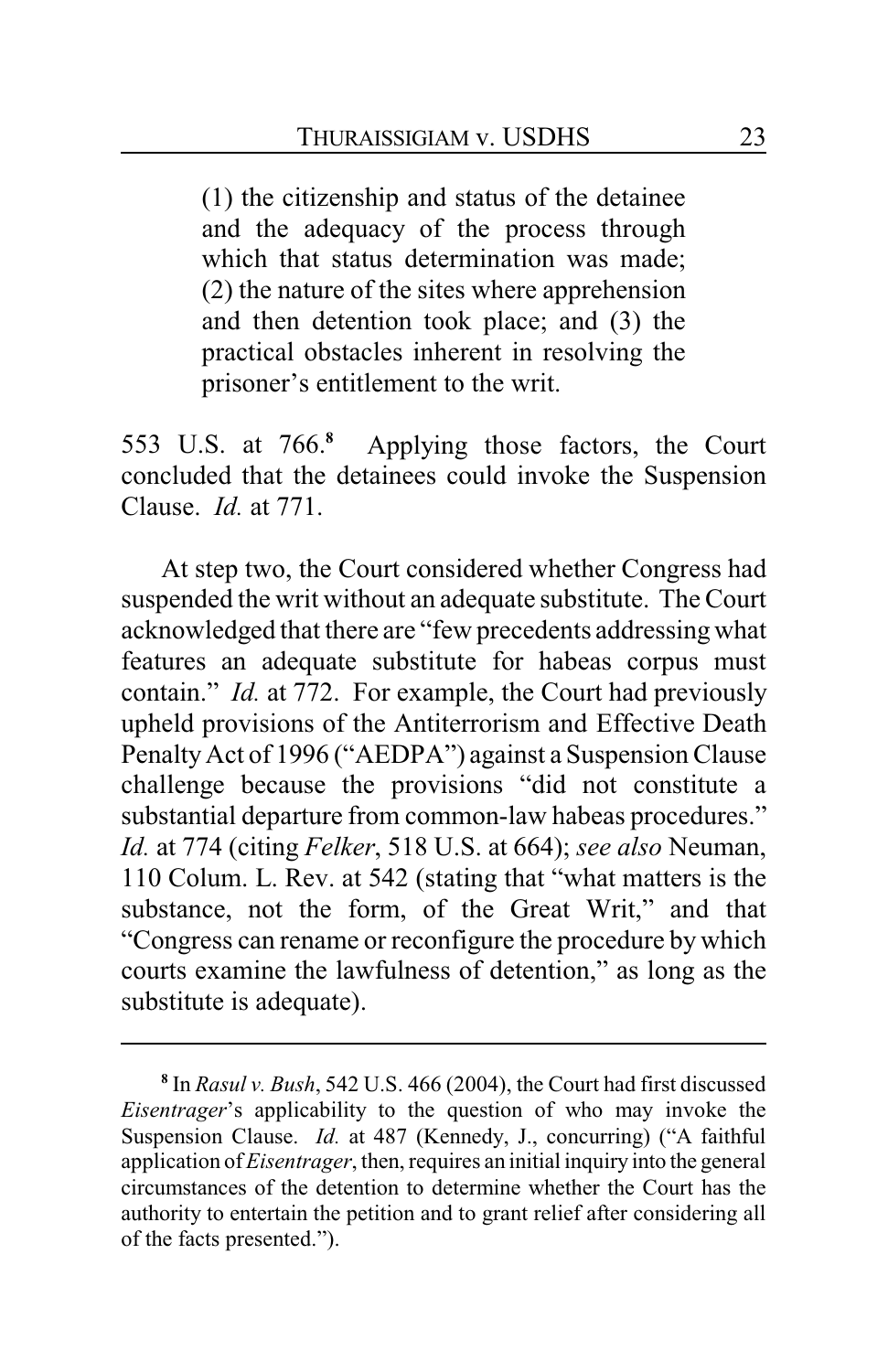In *Boumediene*, the Court gleaned from its precedents two "easily identified attributes of any constitutionally adequate habeas corpus proceeding." 553 U.S. at 779. First, the "privilege of habeas corpus entitles the prisoner to a meaningful opportunity to demonstrate that he is being held pursuant to 'the erroneous application or interpretation' of relevant law." *Id.* (quoting *St. Cyr*, 533 U.S. at 302). Second, "the habeas court must have the power to order the conditional release of an individual unlawfully detained." *Id.*  Beyond those minimum requirements, "depending on the circumstances, more may be required." *Id*.

The Court further emphasized that "the necessary scope of habeas review in part depends upon the rigor of any earlier proceedings." *Id.* at 781; *see also id.* at 786 (noting that "habeas corpus review may be more circumscribed if the underlying detention proceedings are more thorough"). For that reason, courts sitting in habeas afford deference when reviewing another court's decision, but when a petitioner is "detained by executive order . . . the need for collateral review is most pressing." *Id.* at 783. To be effective, the "habeas court must have sufficient authority to conduct a meaningful review of both the cause for detention and the Executive's power to detain." *Id.* Applying those principles to the CSRTs and D.C. Circuit review, the Court concluded that the MCA did not provide an adequate substitute because the D.C. Circuit could not "consider newly discovered evidence that could not have been made part of the CSRT record." *Id.* at 790. The Court then concluded that it was not possible to read into the statute provisions for the procedures necessaryto satisfy the Suspension Clause, and therefore held it unconstitutional. *Id.* at 792.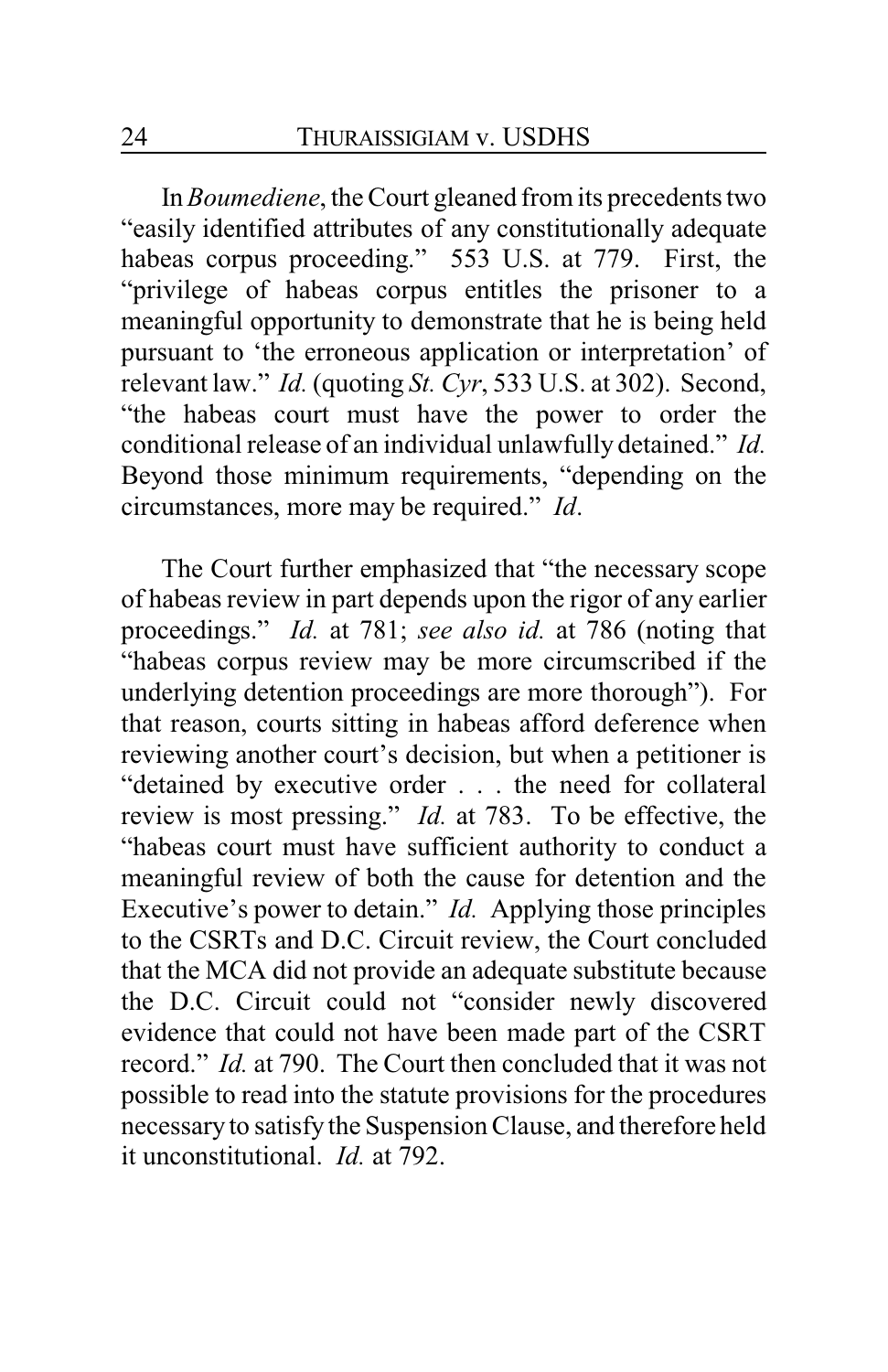*Boumediene* provides an analytical template for evaluating a Suspension Clause challenge: at step one, we examine whether the Suspension Clause applies to the petitioner; and, if so, at step two, we examine whether the substitute procedure provides review that satisfies the Clause. How more specifically to apply that template is less clear, given that the Court generated its three-factor test at step one in light of the extraterritoriality question in *Boumediene*. *See id.* at 764, 766. Those factors, as both parties acknowledge, do not map precisely onto this case because Thuraissigiam was apprehended and is detained on U.S. soil.**<sup>9</sup>** Yet, the manner in which the Court divined those factors informs our approach here. *Boumediene* relied on *Eisentrager* and related cases, but also looked to 1789-era application of the writ to determine whether petitioners similarly situated to Guantanamo detainees had been able to invoke the Clause. Although the Court emphasized that the history was not dispositive, it made clear that "settled precedents or legal commentaries in 1789 . . . can be instructive." *Id.* at 739.**<sup>10</sup>**

**<sup>9</sup>** We too have applied the three *Boumediene* factors more readily when asking whether a noncitizen outside the United States – again, unlike Thuraissigiam – can claim the Constitution's protections. *See Ibrahim v. Dep't of Homeland Sec.*, 669 F.3d 983, 995 (9th Cir. 2012) (evaluating extraterritoriality in context of First and Fifth Amendment claims).

<sup>&</sup>lt;sup>10</sup> Indeed, the Supreme Court's proposition that the Suspension Clause at least protects the writ as it existed in 1789 "necessarily invites reference to history when interpreting and applying the Suspension Clause." Amanda L. Tyler, *Habeas Corpus in Wartime* 9 (2017); *see also Omar v. McHugh*, 646 F.3d 13, 19 (D.C. Cir. 2011) (Kavanaugh, J.) ("[H]istory matters: In habeas cases, we seek guidance from history 'addressing the specific question before us.'" (quoting *Boumediene*, 553 U.S. at 746)).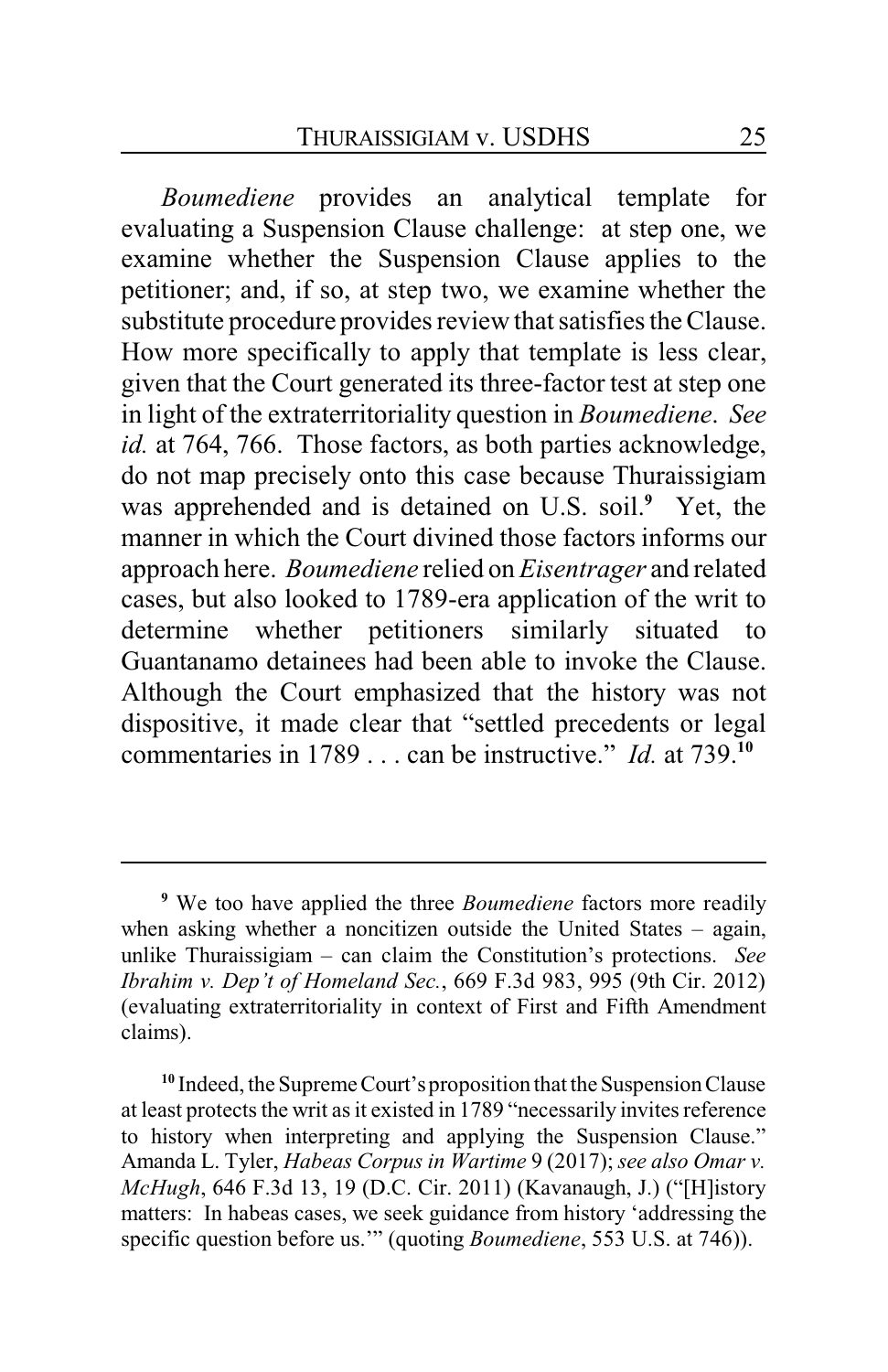At step two, *Boumediene* held that, at a minimum, the Suspension Clause entitles a petitioner "to a meaningful opportunity to demonstrate he is being held to 'the erroneous application or interpretation' of relevant law." *Id.* at 779 (quoting *St. Cyr*, 533 U.S. at 302). In considering whether the Clause required more in the circumstances of *Boumediene*, the Court impliedly considered the rigor and character of the proceedings preceding habeas review. Also relevant to Thuraissigiam's case, the Court affirmed that the Suspension Clause protects "a right of first importance," even in circumstances – such as national security, in *Boumediene* – where the executive's power is at its zenith. *Id.* at 797–98.

## **B.** *INS v. St. Cyr*

*St. Cyr*, which predated *Boumediene* by several years, sheds additional light on the Court's approach to Suspension Clause questions. The petitioner, St. Cyr, was a lawful permanent resident admitted to the United States in 1986. 533 U.S. at 293. In 1996, St. Cyr pleaded guilty to a criminal charge that made him removable, although under pre-AEDPA law (applicable at the time of his conviction), he was eligible for a discretionary waiver from the Attorney General. *Id.* After AEDPA was passed, the government began removal proceedings, with the Attorney General interpreting AEDPA to have removed his discretion to grant St. Cyr a waiver. *Id.* St. Cyr filed a habeas petition alleging that the Attorney General's interpretation was erroneous because St. Cyr's conviction predated AEDPA. *Id.* After the district court and Second Circuit agreed with St. Cyr, the government argued to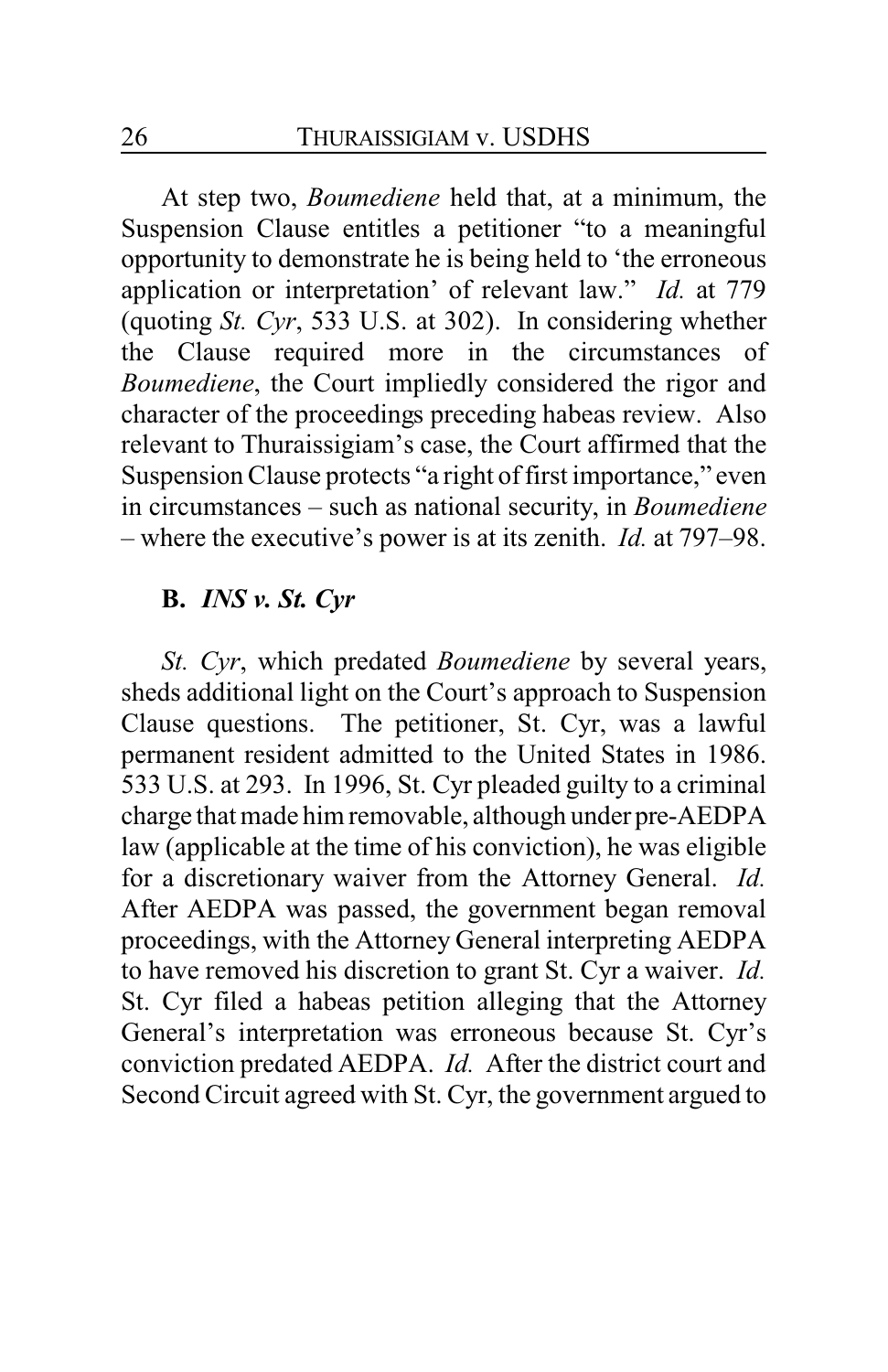the Supreme Court that the courts lacked jurisdiction to review the Attorney General's interpretation. *Id.* at 297–98.

The Court stated that the government's position had to overcome several presumptions, chief among them the "strong presumption in favor of judicial review of administrative action and the longstanding rule requiring a clear statement of congressional intent to repeal habeas jurisdiction." *Id.* at 298 (citing *Ex parte Yerger*, 75 U.S. (8 Wall.) 85, 102 (1869)). To address whether the statute raised serious Suspension Clause questions, the Court started from the principle that "[b]ecause of [the] Clause, some 'judicial intervention in deportation cases' is unquestionably 'required by the Constitution.'" *Id.* at 300 (citing *Heikkila v. Barber*, 345 U.S. 229, 235 (1953)). Because "at the absolute minimum, the Suspension Clause protects the writ 'as it existed in 1789,'" the Court looked at the writ's application before and after the drafting of the Constitution. *Id.* at 301 (quoting *Felker*, 518 U.S. at 663–64). Legal and historical authorities indicated that in both England and the United States "the writ of habeas corpus has served as a means of reviewing the legality of Executive detention, and it is in that context that its protections have been strongest." *Id.*  Moreover, the writ was available both to "nonenemy aliens as well as citizens" and "encompassed detentions based on errors of law, including the erroneous application or interpretation of statutes." *Id.* at 301–02.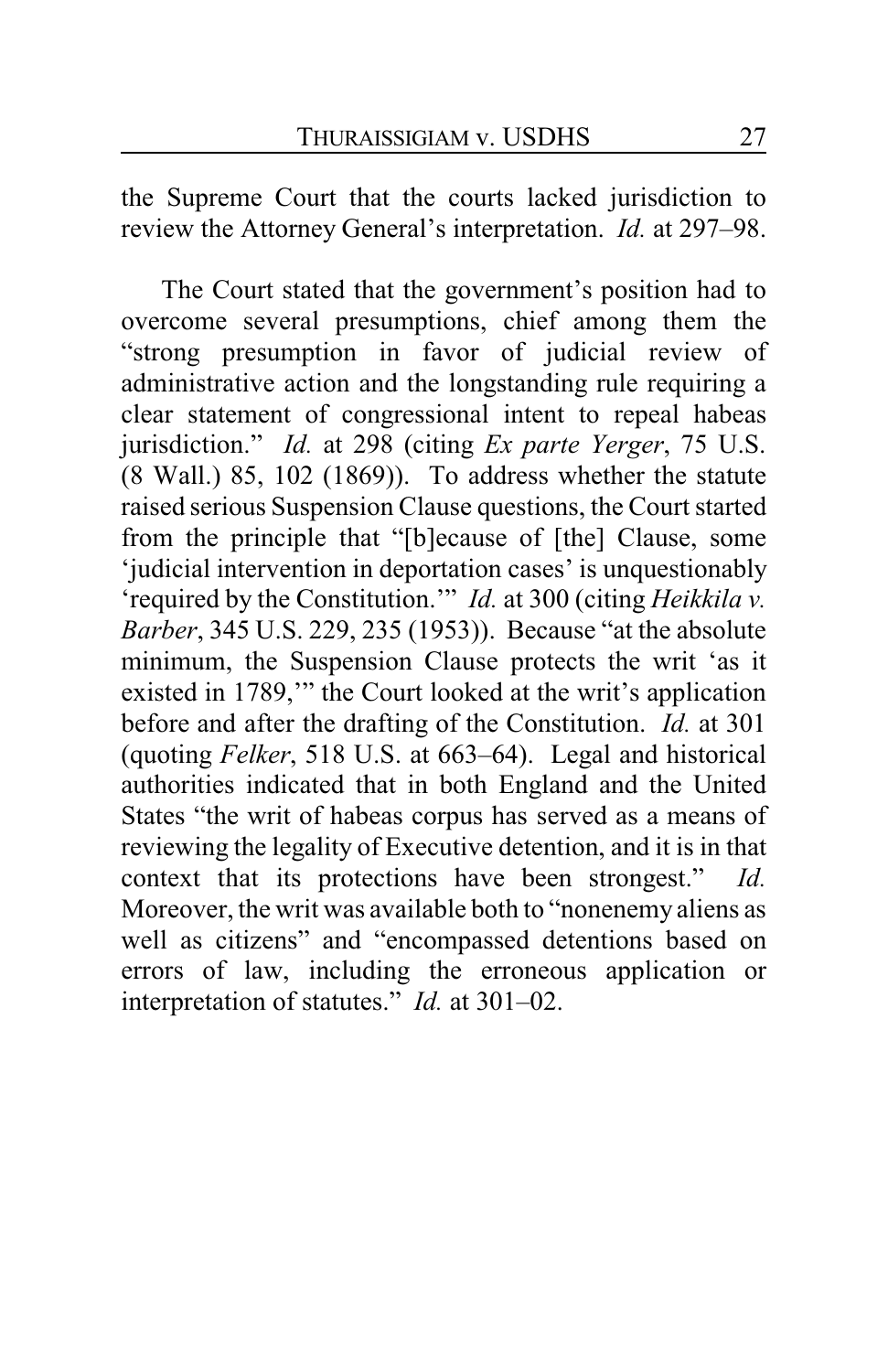*St. Cyr* also looked to the so-called "finality era,"**<sup>11</sup>** during which the statutory scheme precluded judicial intervention in immigration enforcement, except as required by the Constitution. *Id.* at 304–06. Despite that statutory bar, the Court in the finality era "allow[ed] for review on habeas of questions of law." *Id.* at 304. Accordingly, the government's reading of the statute – to prohibit *any* judicial review of the Attorney General's interpretation – raised "Suspension Clause questions that . . . are difficult and significant." *Id.* More directly, "to conclude that the writ is no longer available in this context would represent a departure from historical practice in immigration law." *Id.* at 305. After canvassing that historical practice, and noting that it was consistent with the writ's "common-law antecedents," the Court concluded that St. Cyr could have brought his habeas claims under that regime. *Id.* at 308. Thus, due to the serious constitutional questions raised, and because Congress had not provided a "clear, unambiguous, and express" intent to preclude habeas jurisdiction over questions of law, the Court concluded that the statutes at issue did not repeal habeas jurisdiction. *Id.* at 314.

*St. Cyr* further illuminates how to approach both *Boumediene* steps. Like *Boumediene*, *St. Cyr* looked to the 1789-era historical application of the writ. *St. Cyr* also looked to the finality era because it provides evidence of what

**<sup>11</sup>** The "finality era" refers to "an approximately sixty-year period when federal immigration law rendered final (hence, the 'finality' era) the Executive's decisions to admit, exclude, or deport noncitizens. This period began with the passage of the Immigration Act of 1891, ch. 551, 26 Stat. 1084, and concluded when Congress enacted the Immigration and Nationality Act of 1952, Pub. L. No. 82-414, 66 Stat. 163, which permitted judicial review of deportation orders through declaratory judgment actions in federal district courts." *Castro*, 835 F.3d at 436.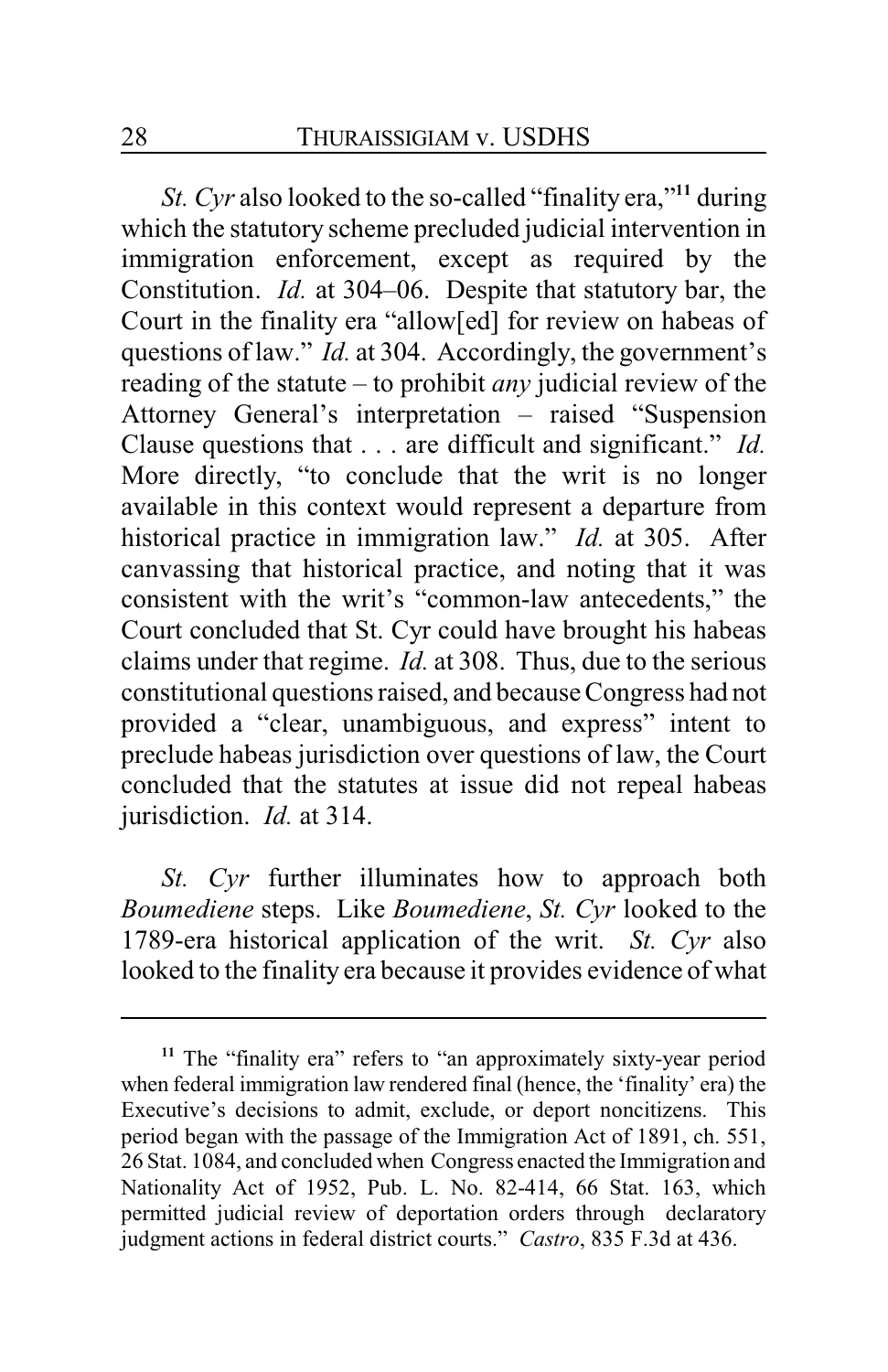degree of habeas review is required under the Suspension Clause and to whom such review is guaranteed in the immigration enforcement context. *St. Cyr*'s resort to prior habeas cases aligns with *Boumediene*'s similar reliance on *Eisentrager*to resolve ambiguities in the 1789-era application of the writ. That *St. Cyr* ultimately avoided the Suspension Clause question does not diminish its wisdom or relevance as an example of the Court's analytical *approach* to Suspension Clause questions. Consistent with *Boumediene* and *St. Cyr*, we conclude that both the common-law history of the writ and the Court's finality era cases are relevant to what and whom the Suspension Clause protects. *See also Flores-Miramontes v. INS*, 212 F.3d 1133, 1141–43 (9th Cir. 2000) (relying on common-law history and finality era cases in addressing Suspension Clause challenge); *see also Trinidad y Garcia v. Thomas*, 683 F.3d 952, 960 (9th Cir. 2012) (en banc) (Thomas, J., concurring) (discussing finality era cases as evidence of rights protected by the Suspension Clause).

## **C. The Third Circuit's Decision in** *Castro*

Before addressing Thuraissigiam's Suspension Clause challenge, we discuss the Third Circuit's decision in *Castro*, which involved an analogous challenge to § 1252(e).**<sup>12</sup>** The

<sup>&</sup>lt;sup>12</sup> The government's contention that the Second and Seventh Circuits have addressed the question before us is incorrect. Neither case addresses the Suspension Clause. *See Shunaula v. Holder*, 732 F.3d 143, 147 (2d Cir. 2013) (addressing due process challenge to  $\S$  1252(e)(2) and § 1252(a)(2)(A)); *Khan v. Holder*, 608 F.3d 325, 328 (7th Cir. 2010) (addressing  $\S 1252(e)(2)$  in light of that circuit's "safety valve" doctrine for "judicial correction of bizarre miscarriages of justice"). Likewise, the case cited in the government's Rule 28(j) letter, *Hamama v. Adducci*, 912 F.3d 869 (6th Cir. 2018), does not address the Suspension Clause in the context of the procedures leading up to an expedited removal order.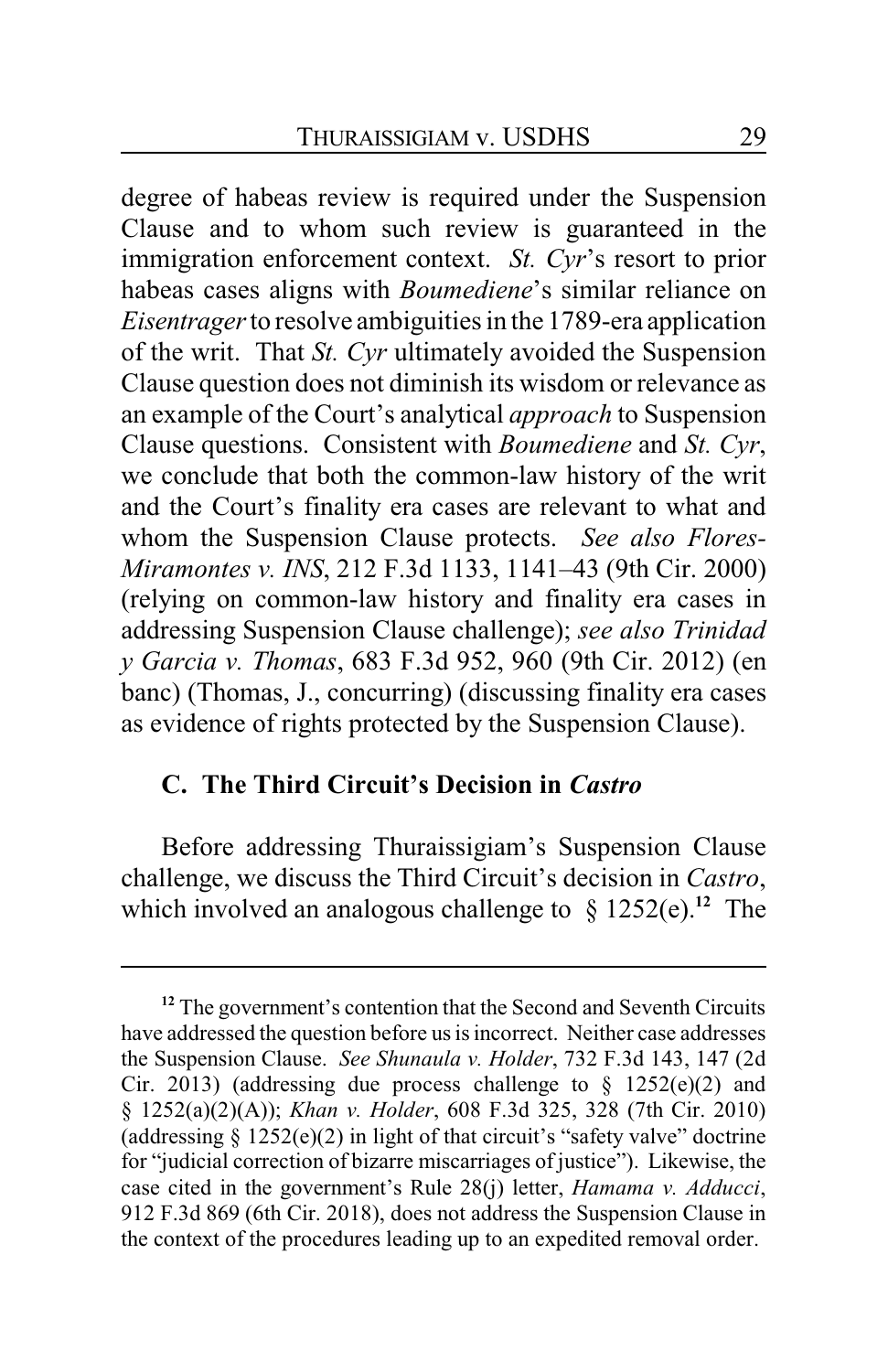Third Circuit concluded that  $\S$  1252(e) does not violate the Suspension Clause as applied to 28 asylum-seeking families who, like Thuraissigiam, raised constitutional, statutory, and regulatory claims relating to their negative credible fear determinations. 835 F.3d at 425, 428. The families were all apprehended shortly after entering the country, placed in expedited removal, and found not to have credible fear. *Id.* at 427–28. As we do, the Third Circuit rejected the argument that  $\S$  1252(e)(2) provides jurisdiction over claims of legal error. *Id.* at 434.

Turning to the petitioners' Suspension Clause challenge, the court opined that the Supreme Court's habeas cases are "perhaps even competing" with the plenary power doctrine. *Id*. After reviewing *Boumediene* and *St. Cyr*, *Castro* discussed the Court's "commitment to the full breadth of [that] doctrine, at least as to aliens at the border seeking initial admission to the country." *Id.* at 443. *Castro* approached step one of *Boumediene* by reference to the petitioners' status in light of *Landon v. Plascencia*, 459 U.S. 21 (1982), a case addressing due process, not habeas, rights. *Castro* concluded that petitioners, as "recent surreptitious entrants," should be treated for constitutional purposes as "alien[s] seeking initial admission to the United States." 835 F.3d at 448. In *Landon*, the Court stated that such a noncitizen "has no constitutional rights regarding his application" for entry into the country. 459 U.S. at 32. Accordingly, the Third Circuit concluded that the petitioners' challenge failed at step one, and did not address whether § 1252(e) was an adequate habeas substitute. 835 F.3d at 446. The court acknowledged that its discussion of the petitioners' status "appear[ed] to ignore" Supreme Court precedent relating to the due process rights of noncitizens physically present in the country, but concluded that no case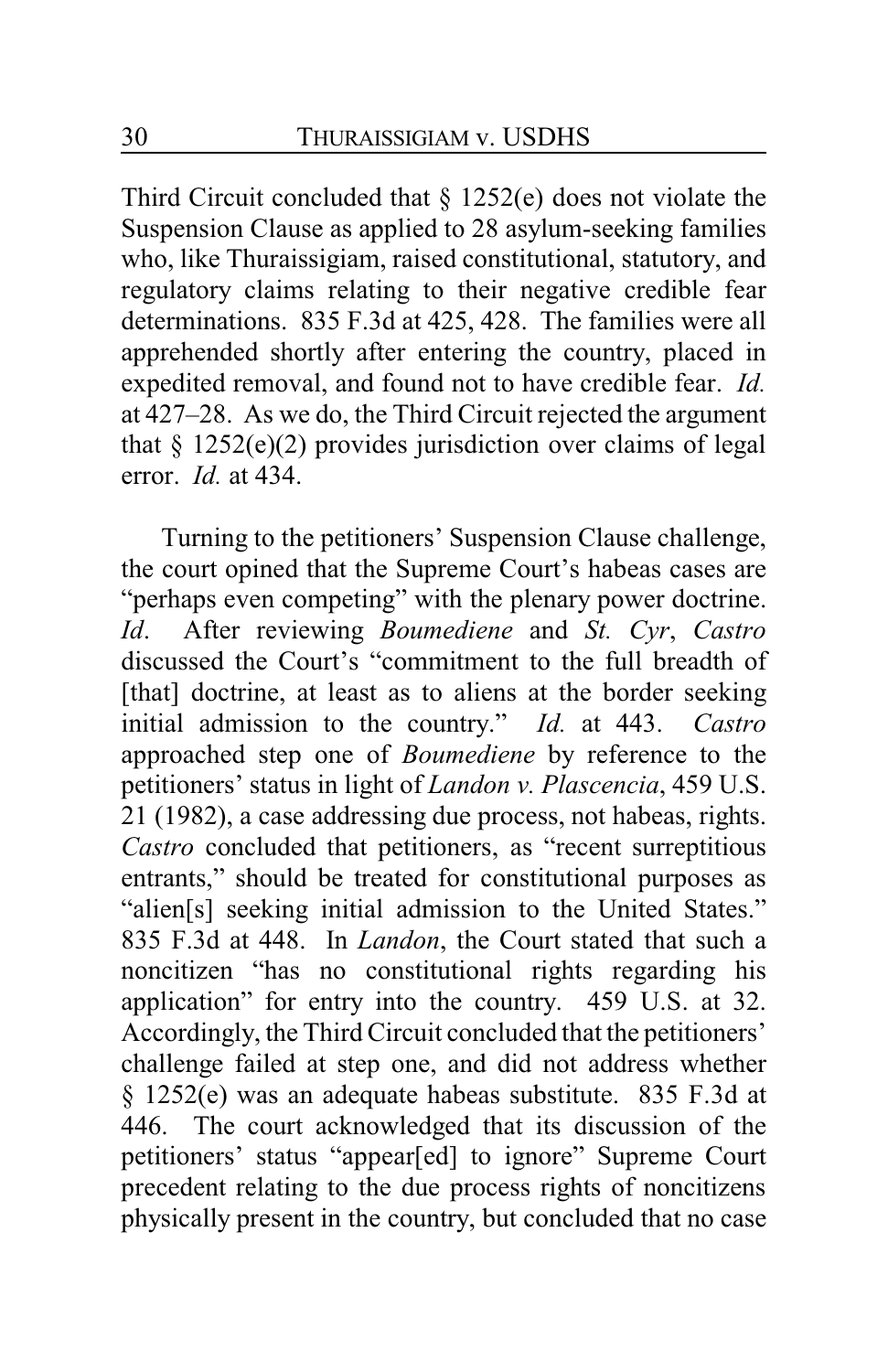had clearly held that "arriving aliens" were entitled to due process protections. *Id.* at 447–48.**<sup>13</sup>**

We disagree with *Castro*'s resolution of how *Boumediene* and *St. Cyr* require us to approach a Suspension Clause challenge. As explained at length above, the Court's mode of analysis in both of those cases addressed the scope of the Suspension Clause by reference to the writ as it stood in 1789 and relevant habeas corpus precedents. *Castro* explained that it did not rely on *St. Cyr*'s description of the Court's habeas approach in immigration cases in the finality era by emphasizing that, unlike the *Castro* petitioners, St. Cyr was a lawful permanent resident, and that *St. Cyr* discussed only what the Suspension Clause *might* protect. *Id.* at 446.

That *St. Cyr* did not affirmatively hold that the Suspension Clause was violated does not render its description of the finality era cases incorrect or its approach irrelevant. Moreover, *Castro*'s decision to rely instead on *Landon* is misplaced. *Landon* held that a permanent resident who traveled abroad and was detained when attempting to reenter the United States should be placed in exclusion

**<sup>13</sup>** After argument, the Third Circuit decided *Osorio-Martinez v. Attorney General*, 893 F.3d 153 (3d Cir. 2018), involving four juvenile petitioners from *Castro*. After their original habeas petitions were dismissed, the juveniles had been granted Special Immigrant Juvenile ("SIJ") status under 8 U.S.C. § 1108(a)(27)(J). *Id.* at 160. Applying *Castro*, the Third Circuit held that § 1252(e) was an unconstitutional suspension of the writ as applied to the petitioners, by virtue of their "significant ties to this country" and the constitutional and statutory rights flowing to SIJ designees under 8 U.S.C. § 1255(a) & (h)(1). *Id.* at 167.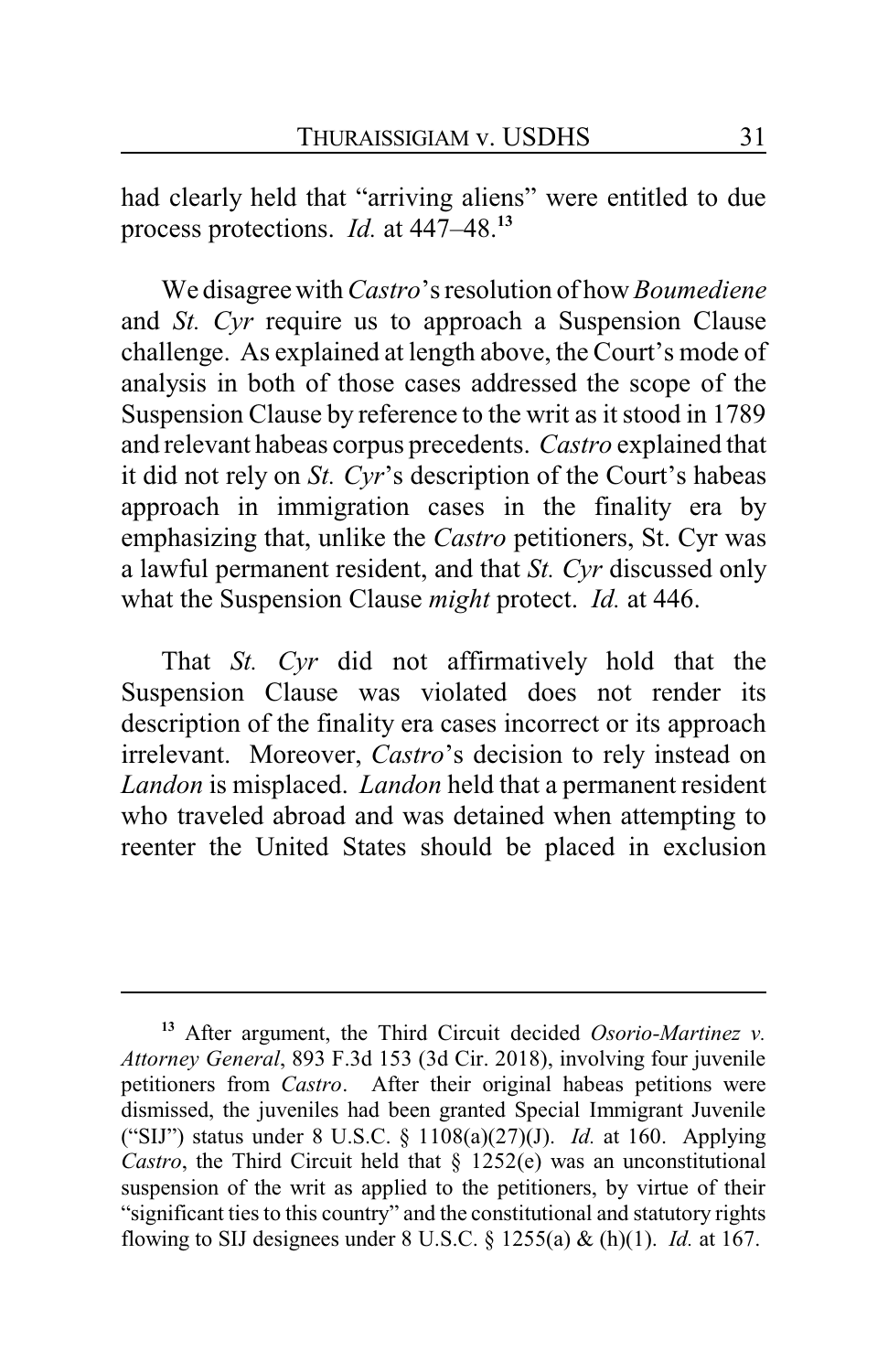proceedings rather than deportation. 459 U.S. at 22.**<sup>14</sup>** Addressing the petitioner's due process challenge to her exclusion proceedings, the Court noted it had "long held that an alien seeking initial admission to the United States requests a privilege and has no constitutional rights regarding his application." *Id.* As explained by Judge Hardiman, the Court in *Landon* did not "purport to resolve a jurisdictional question raising the possibility of an unconstitutional suspension of the writ of habeas corpus"; rather it addressed only the due process rights of a permanent resident. *Castro*, 835 F.3d at 450 (Hardiman, J., concurring dubitante); *see Landon*, 459 U.S. at 32–35. *Landon* could not and did not address the much different question of whether a petitioner like Thuraissigiam may invoke the Suspension Clause.**<sup>15</sup>**

Although often conflated, the rights protected by the Suspension Clause are not identical to those under the Fifth Amendment's guarantee of due process. *See* Lee Kovarsky,

**<sup>14</sup>** At the time, Congress provided that removable noncitizens in the United States were subject to deportation and those seeking initial entry were subject to exclusion. *Id.* at 25. Now all noncitizens are subject to removal, whether via 8 U.S.C. § 1225(b)(1) expedited removal or the removal procedures under 8 U.S.C. § 1229a.

**<sup>15</sup>** Regardless, we disagree with the government's contention and *Castro*'s conclusion that a person like Thuraissigiam lacks all procedural due process rights. *See* 835 F.3d at 447–48. The Supreme Court has been clear that presence matters to due process. *See, e.g.*, *Mathews v. Diaz*, 426 U.S. 67, 77 (1976); *Zadvydas v. Davis*, 533 U.S. 678, 693 (2001). And we have held that a noncitizen situated almost exactly like Thuraissigiam had a constitutional right "to expedited removal proceedings that conformed to the dictates of due process." *United States v. Raya-Vaca*, 771 F.3d 1195, 1203 (9th Cir. 2014); *see also* Immigration Scholars Amicus Br. (explaining why Thuraissigiam has procedural due process rights).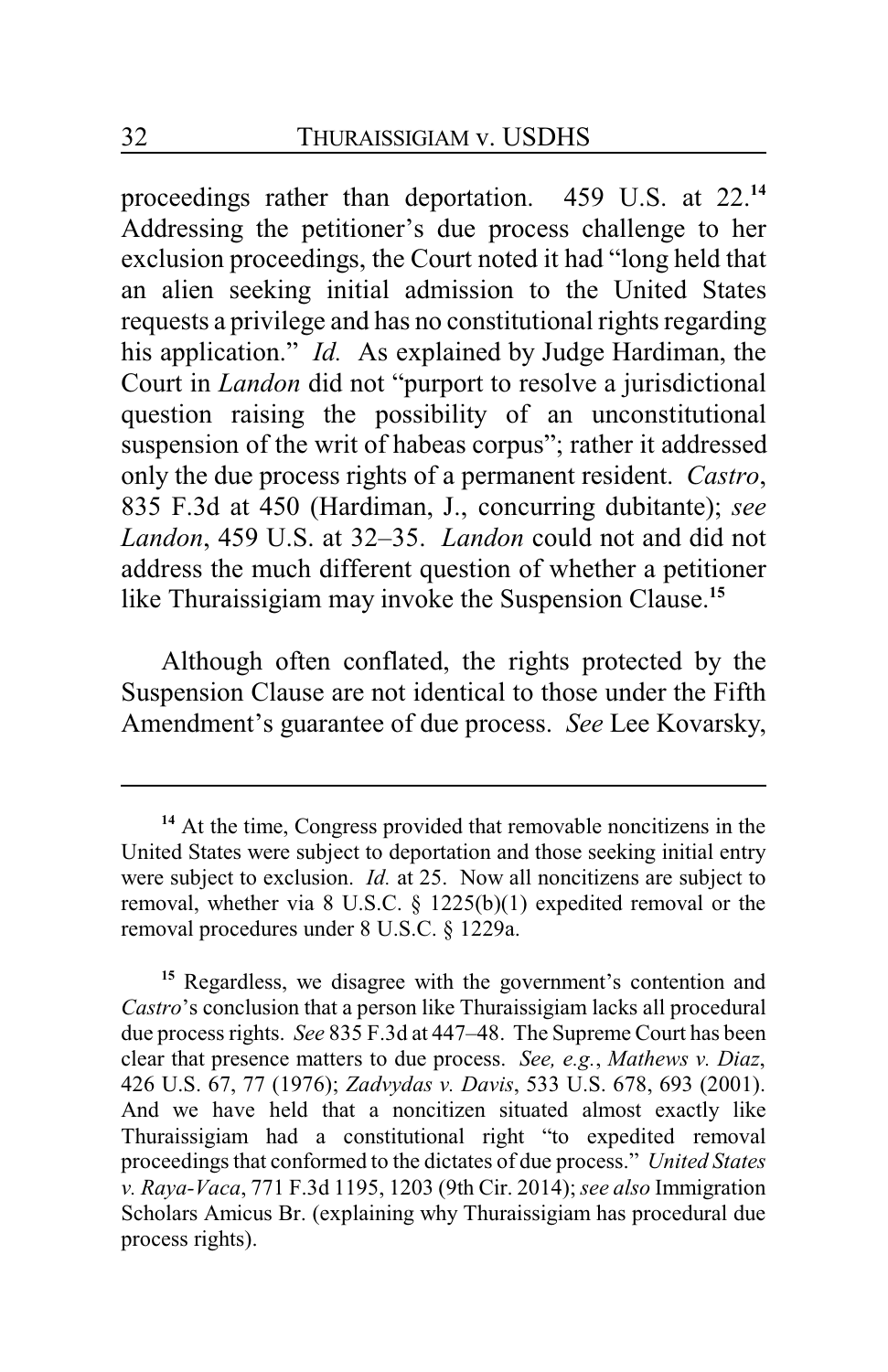*Custodial and Collateral Process: A Response to Professor Garrett*, 98 Cornell L. Rev. Online 1, 1 (2013) ("Due process and the habeas privilege are distinct constitutional phenomena, [but] federal courts almost pathologically confuse them."). It is true that, historically, the Fifth Amendment's due process guarantee and the Suspension Clause have been applied in tandem, as their applicabilitywas rarely disputed. *See* Mary Van Houten, *The Post-*Boumediene *Paradox: Habeas Corpus or Due Process?*, 67 Stan. L. Rev. Online 9, 10 (2014) (observing that these provisions "were almost always jointly applied before *Boumediene*"). But this fact does not mean these rights should be elided, as made clear by the fact that the Constitution, ratified two-and-a-half years before the Fifth Amendment, *see Bute v. People of State of Ill.*, 333 U.S. 640, 650 (1948), presupposed the existence of the writ of habeas corpus, *see Boumediene*, 553 U.S. at 739 ("Protection for the privilege of habeas corpus was one of the few safeguards of liberty specified in a Constitution that, at the outset, had no Bill of Rights."). Indeed, the writ "is almost the only remedy mentioned in the Constitution" as originally ratified. Fallon & Meltzer, 120 Harv. L. Rev. at 2037.

*Boumediene* itself clearly recognized the distinction between the Fifth Amendment's due process rights and the Suspension Clause – providing further reason not to treat *Landon*'s discussion of due process rights as having any bearing on the application of the Suspension Clause. In *Boumediene*, the Court decided that the Guantanamo detainees could invoke the Suspension Clause without addressing whether they had due process rights or whether the CSRTs satisfied due process. 553 U.S. at 785; *see also id.* at 739 (starting from the proposition that "protection for the privilege of habeas corpus was one of the few safeguards of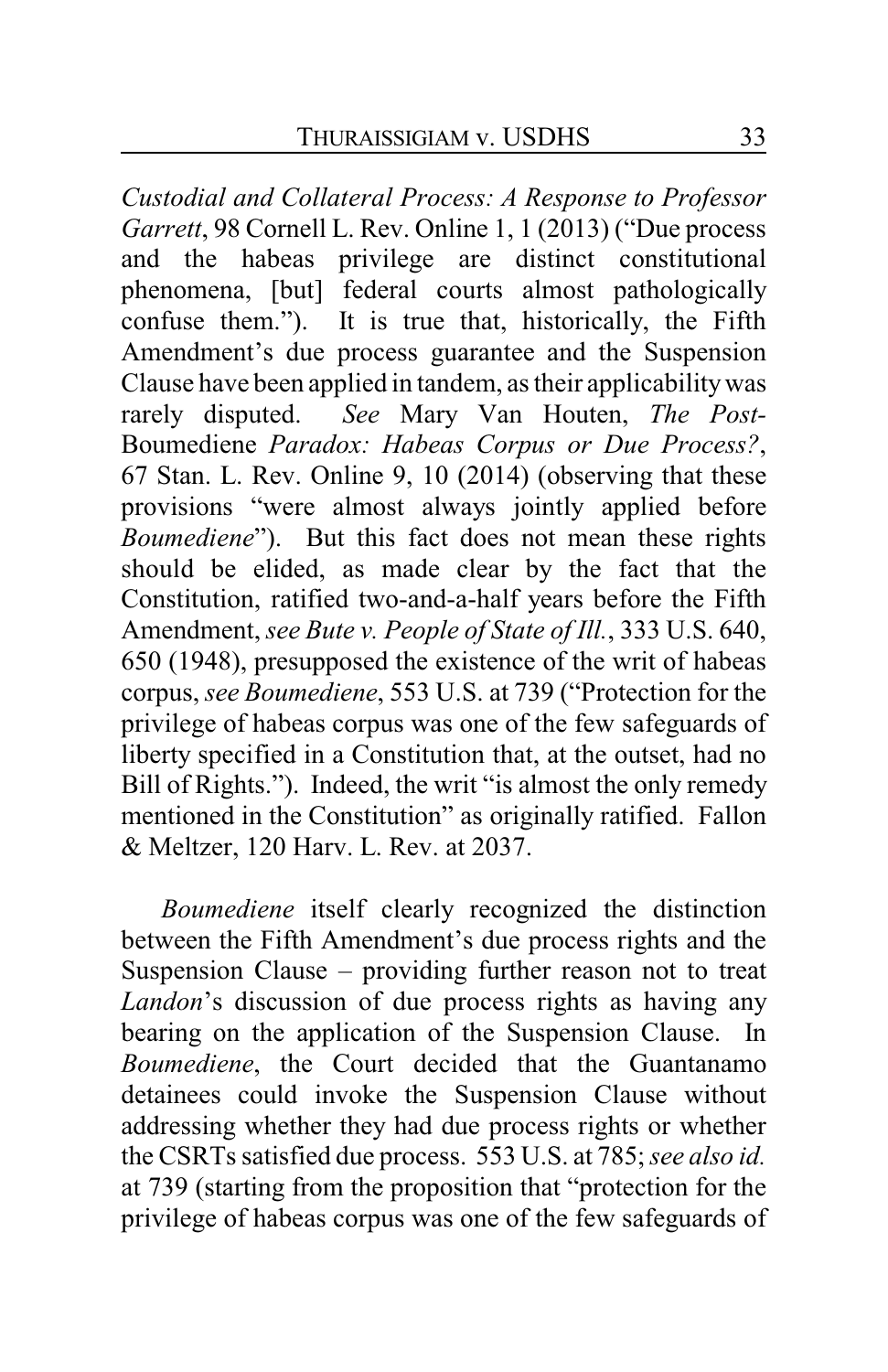liberty specified in a Constitution that, at the outset, had no Bill of Rights[]"); *Flores-Miramontes*, 212 F.3d at 1142 (noting that habeas was available at common law prior to the drafting of the Constitution). The Court in *Boumediene* therefore explicitly declined to link due process rights and Suspension Clause rights. *See Hamad*, 732 F.3d at 999 (noting that *Boumediene* did not address whether the due process clause applied to the Guantanamo detainees); *see also Kiyemba v. Obama*, 555 F.3d 1022, 1027 (D.C. Cir. 2009) (concluding on habeas review that Guantanamo detainees lacked due process rights), *vacated by* 559 U.S. 131 (2010), *reinstated by* 605 F.3d 1046, 1047 (D.C. Cir. 2010). *Landon*, a due process case, is not relevant to whether Thuraissigiam can invoke the Suspension Clause. For that reason, we decline to follow *Castro*'s approach and reject the government's argument that Thuraissigiam's purported lack of due process rights is determinative of whether he can invoke the Suspension Clause.

Instead, in accordance with *Boumediene*, we evaluate Thuraissigiam's Suspension Clause challenge in two steps: First, to determine whether Thuraissigiam may invoke the Suspension Clause, we examine 1789-era practice, the finality era cases, and other relevant precedents. Second, we ask whether  $\frac{1252(e)(2)}{e}$  provides Thuraissigiam a "meaningful opportunity to demonstrate that he is being held pursuant to 'the erroneous application or interpretation' of relevant law." *Boumediene*, 553 U.S. at 779. At step two, we keep in mind that the character of the earlier proceedings bears on the level of habeas review required. *Id.* at 781.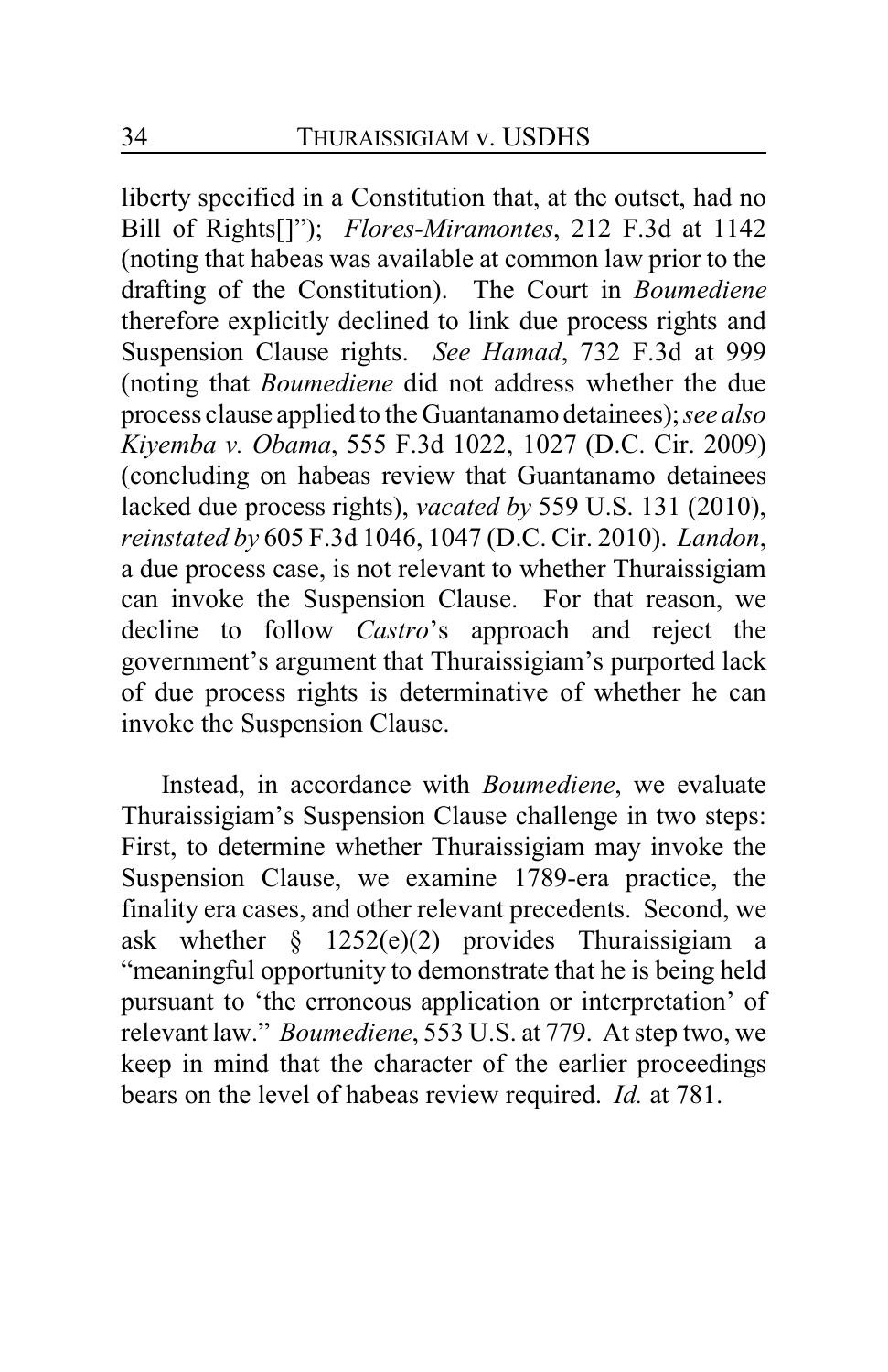### **III. Application**

### **A.** *Garcia de Rincon* **and** *Pena*

At the outset, the government contends that our decisions in *Garcia de Rincon*, 539 F.3d 1133, and *Pena v. Lynch*, 815 F.3d 452 (9th Cir. 2016), require us to affirm. Although in both cases we rejected arguments that  $\frac{1252(e)}{2}$ authorized jurisdiction, neither case answered the constitutional question before us today.

In *Garcia de Rincon*, the petitioner was a noncitizen living in the United States who was stopped at the border attempting to reenter after a visit to Mexico, and placed in expedited removal. 539 F.3d at 1135. After rejecting the petitioner's statutory challenge, we dismissed her argument – "although . . . not articulated" as such – that the Suspension Clause required review of her petition. *Id.* at 1141. The precise question considered was whether "the INA provides no adequate substitute for habeas review and therefore suspends the writ" – a *Boumediene* step two question, although *Garcia de Rincon* never addressed *Boumediene*, which had been decided months earlier. *Id.* We concluded that *Li v. Eddy*, 259 F.3d 1132 (9th Cir. 2001), *vacated on reh'g as moot*, 324 F.3d 1109 (9th Cir. 2003), discredited the petitioner's "generalized due process argument," the only right she sought to vindicate via her petition. *Id. Garcia de Rincon* says nothing about whether Thuraissigiam can invoke the Suspension Clause, whether the Clause requires habeas review of statutory or legal claims, or what the Clause requires for a petitioner like Thuraissigiam who is within the United States. Instead, the case addressed only whether § 1252(e)(2) suspends the writ when a petitioner lacks due process rights. Put in *Boumediene* step-two terms, the due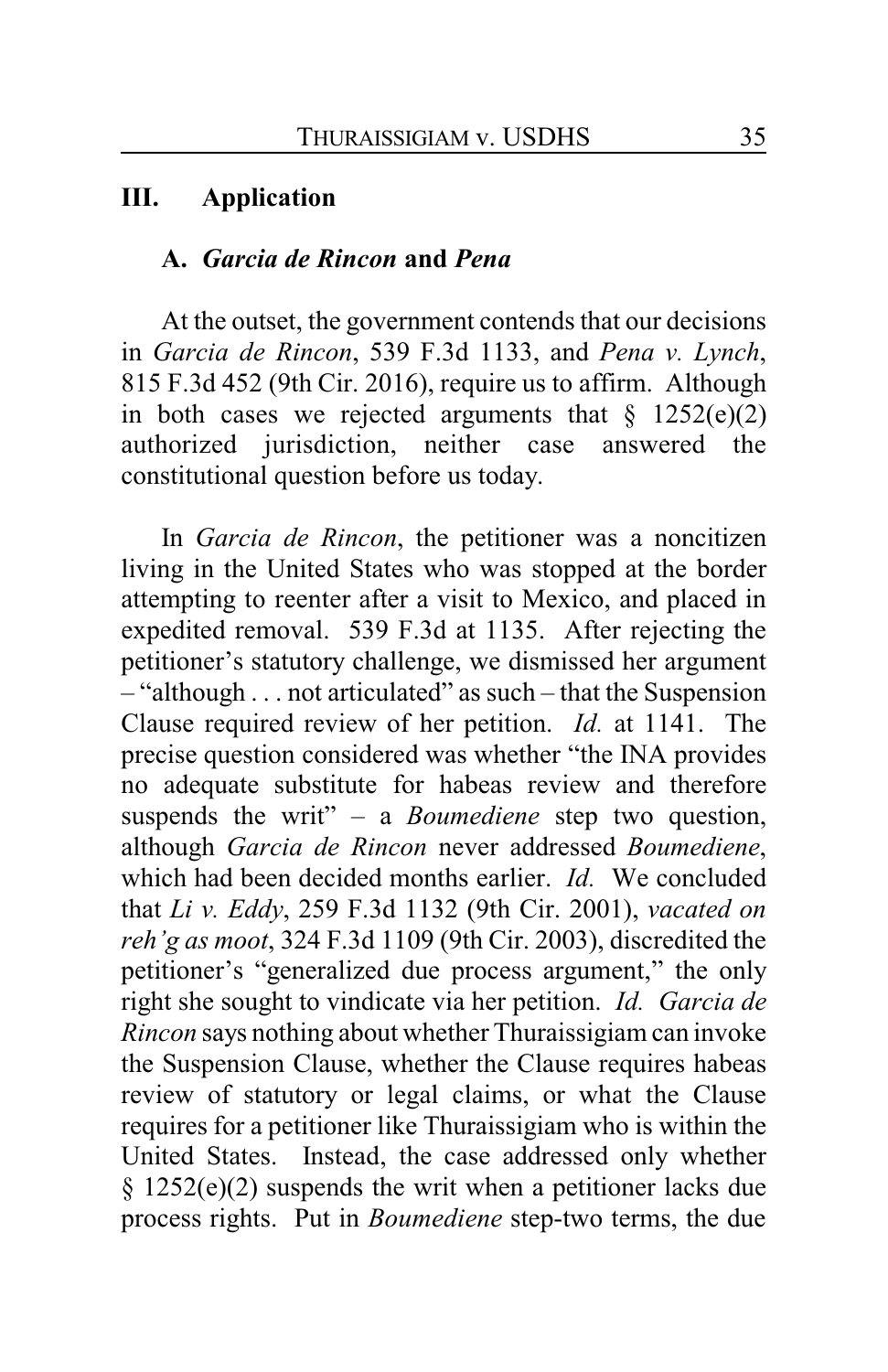process clause was not "relevant law" for the *Garcia de Rincon* petitioner.**<sup>16</sup>**

*Pena* also did not settle the question before us. In *Pena*, a noncitizen placed in expedited removal filed a petition for review of the Board of Immigration Appeals' dismissal of his appeal from an IJ's decision affirming a negative credible fear determination. 815 F.3d at 454. Because the petition was not brought under  $\S$  1252(e)(2), we concluded that we lacked jurisdiction. *Id.* at 457. We went on to note that in *Webster v. Doe*, 486 U.S. 592, 603 (1988), the Court had "suggested that a litigant may be unconstitutionally denied a forum when there is absolutely *no* avenue for judicial review of a colorable claim of constitutional deprivation." 815 F.3d at 456 (emphasis in original). We concluded that Pena's petition did not raise *Webster* concerns because he lacked a colorable constitutional claim,**<sup>17</sup>** and further noted that § 1252(e)(2) provides "some avenues of judicial review." *Id.* at 456–57. All that *Pena* says, therefore, is that § 1252(e) does not implicate the *Webster* doctrine when a petitioner fails to raise colorable constitutional claims. *Pena* never addressed the Suspension Clause.

Because neither *Garcia de Rincon* nor *Pena* addressed whether  $\S 1252(e)(2)$  unlawfully suspends the writ as applied

**<sup>16</sup>** In case there were any doubt, *Smith* subsequently reserved the question of whether, as applied to a noncitizen in expedited removal, the Suspension Clause requires review beyond that provided for in § 1252(e)(2). *See* 741 F.3d at 1022 n.6. That reservation necessarily determined that *Garcia de Rincon* had not settled the question.

**<sup>17</sup>** Pena claimed that the IJ violated due process by failing to elicit a voluntary waiver of his right to counsel, but we noted that that claim was contradicted by the record. *Id.* at 455–56.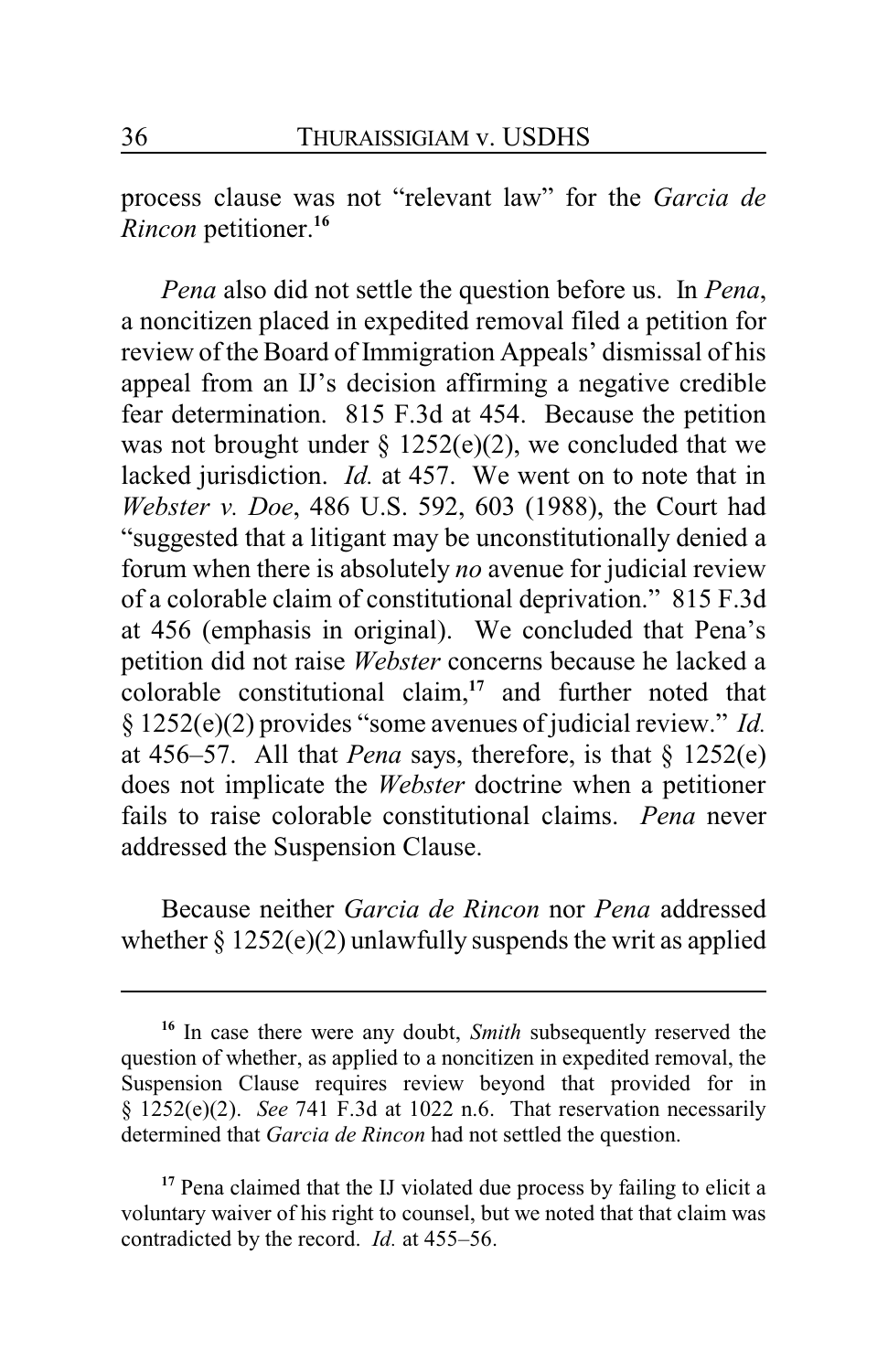to a petitioner like Thuraissigiam, we reject the government's argument that those cases alone require us to affirm.

## **B. Reach of the Suspension Clause**

At *Boumediene* step one, we must consider the reach of the Suspension Clause, or, in other words, whether Thuraissigiam is "barred from seeking the writ or invoking the protections of the Suspension Clause . . . because of [his] status . . . ." *Boumediene*, 553 U.S. at 739. In *Boumediene*, the Court answered this question by reference to its precedents and the common law history of the writ. We therefore do the same.**<sup>18</sup>**

**<sup>18</sup>** As described above, the Court in *Boumediene* generated a threefactor test at step one in light of the extraterritoriality question presented. This test does not clearly fit in the present case, given that Thuraissigiam was apprehended and detained in the United States. *See* 553 U.S. at 764, 766. However, even were we to apply *Boumediene*'s three-factor test here, it would, as in *Boumediene*, support application of the Suspension Clause.

The first factor, Thuraissigiam's "citizenship and status" and "the adequacy of the process through which that status determination was made," *Id.* at 766, weighs in favor of applying the Suspension Clause. Thuraissigiam is a foreign national who contests his status – he contends that he has a credible fear of persecution and therefore qualifies as a refugee entitled to asylum. Like the CRST process at issue in *Boumediene*, the determination as to whether a noncitizen has a credible fear is not made via a "rigorous adversarial process to test the legality of [his] detention." *Id.* at 767. The determination is made by an asylum officer, 8 C.F.R. § 208.30(d), and although the noncitizen may consult others and even have them present a statement at the end of the interview, 8 C.F.R. § 208.30(d)(4), other hallmarks of the adversarial process are lacking. If the noncitizen then chooses to contest an asylum officer's negative credible fear determination, the noncitizen is entitled only to cursory review by an IJ. 8 C.F.R. § 208.30(g); 8 C.F.R. § 1208.39(g)(2).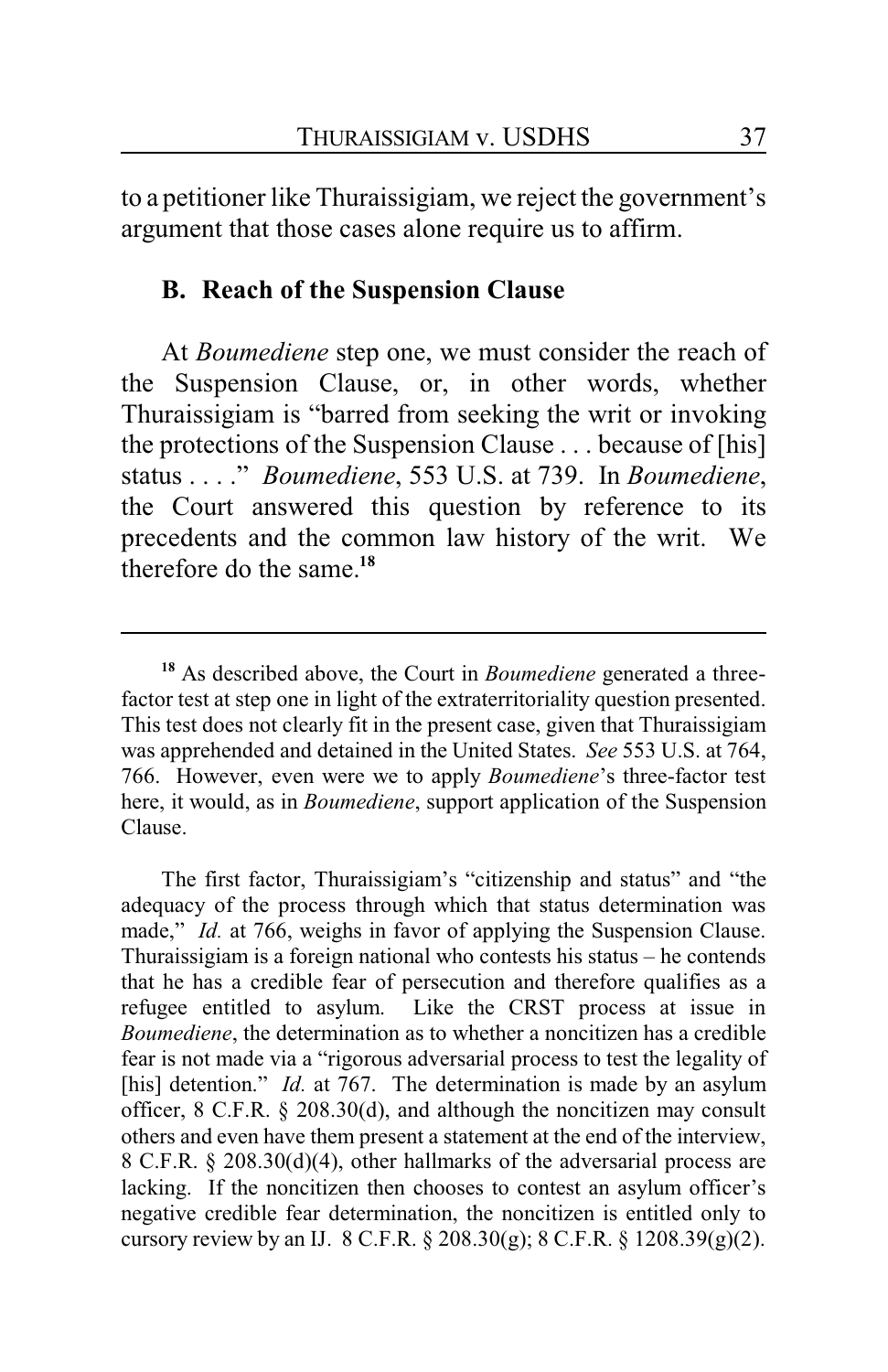As explained, in *St. Cyr*, the Court canvassed cases from England and historical accounts to conclude that the writ was available before 1789 to "nonenemy aliens as well as to citizens." 533 U.S. at 301; *accord Boumediene*, 553 U.S. at 747 ("We know that at common law a petitioner's status as an

Critically, unlike in *Boumediene*, a noncitizen cannot seek review of the credible fear determination in an Article III court. *See* 8 U.S.C. § 1252(e)(2); *cf. Boumediene*, 553 U.S. at 767 ("And although the detainee can seek review of his status determination in the Court of Appeals, that review process cannot cure all defects in the earlier proceedings."). Accordingly, the procedural protections available to Thuraissigiam and other noncitizens in expedited removal "fall well short of the procedures and adversarial mechanisms that would eliminate the need for habeas corpus review." *Boumediene*, 553 U.S. at 767 (internal quotation marks omitted).

As to the second factor, there is no question that Thuraissigiam was apprehended and detained within the sovereign territory of the United States. This factor weighs strongly in favor of finding Thuraissigiam has rights under the Suspension Clause. *See id.* at 768–69. The government insists that the nature and length of a noncitizen's detention is relevant to this factor. Not so. *Boumediene* only invokes these considerations under step two. The second factor (under step one) is wholly focused on the level and duration of control exerted by the United States over the territory – which is not at issue here, where the territory is the United States. *Boumediene*, 553 U.S. at 768–69.

As in *Boumediene*, the third factor is somewhat equivocal: "there are costs to holding the Suspension Clause applicable in a case of [asylumseekers in expedited removal proceedings.]" *Id.* at 769. But "[c]ompliance with any judicial process requires some incremental expenditure of resources," and direct review by the courts already exists and functions in non-expedited removal proceedings. *Id.* Thus, here, as in *Boumediene*, "[w]hile we are sensitive to [the government's] concerns, we do not find them dispositive." *Id.*

Consequently, *Boumediene*'s extraterritorial step one factors, if they were relevant here, would support application of the Suspension Clause.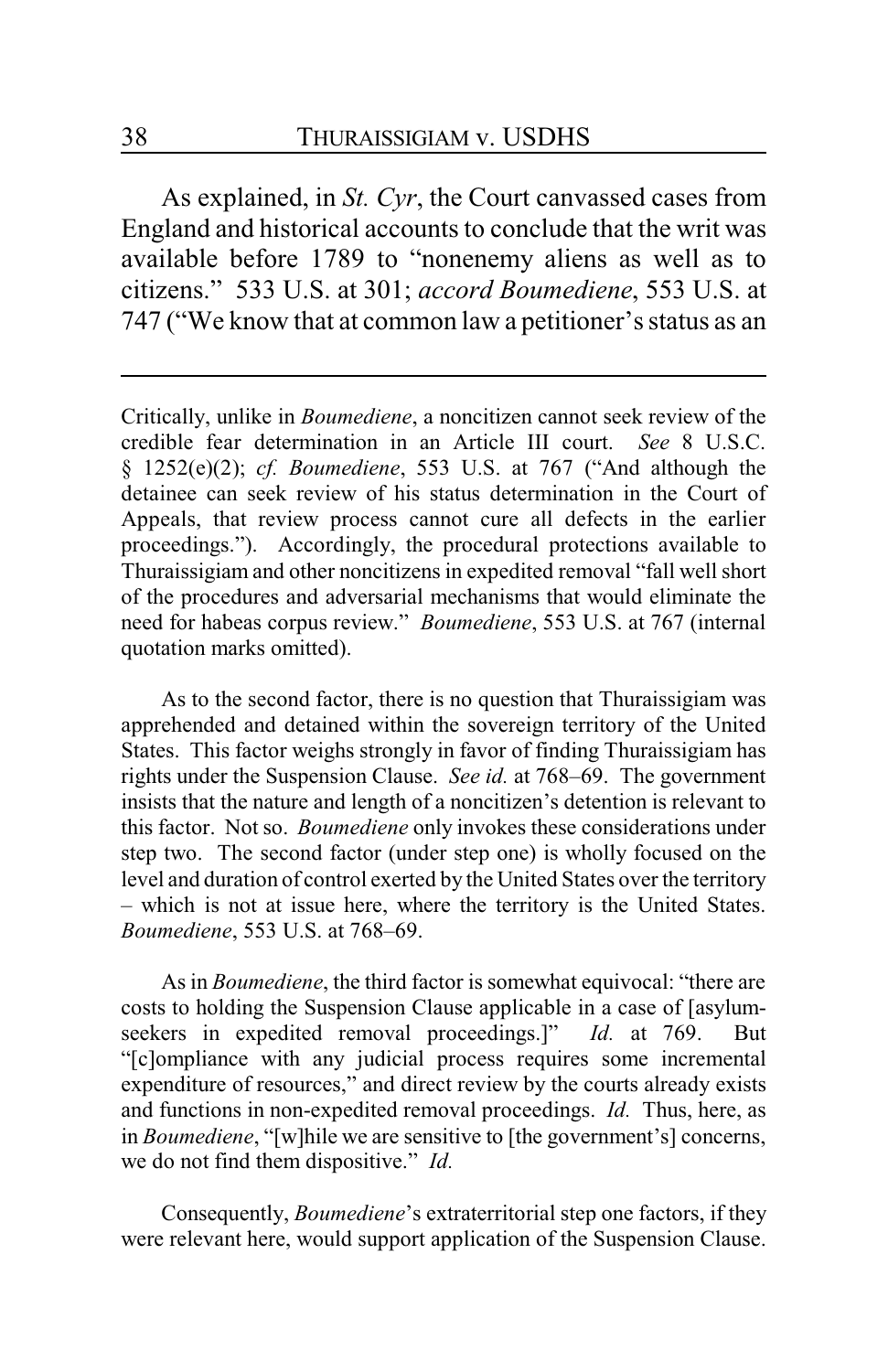alien was not a categorical bar to habeas corpus relief."); *Rasul*, 542 U.S. at 481 ("At common law, courts exercised habeas jurisdiction over the claims of aliens detained within sovereign territory of the realm. . . ."); *see also* Gerald L. Neuman, *Habeas Corpus, Executive Detention, and the Removal of Aliens*, 98 Colum. L. Rev. 961, 989–90 (1998) (collecting cases).

After the adoption of the Constitution and its Suspension Clause, courts in the United States applied the same approach. For example, in *Ex parte D'Olivera*, 7 F. Cas. 853 (C.C.D. Mass. 1813) (No. 3,967), a federal court in Massachusetts permitted an arrested noncitizen seaman to invoke habeas. In later years, the Supreme Court continued to hold that habeas was available to noncitizens – even excluded noncitizens stopped at the border. *United States v. Jung Ah Lung*, 124 U.S. 621, 628–32 (1888); *see also* Neuman, 98 Colum. L. Rev. at 1006. Cases throughout the finality era, from the 1890s to the 1950s, which carry significant weight here, held firm to this constitutional premise. In *Nishimura Ekiu v. United States*, 142 U.S. 651 (1892), the Court affirmed that despite the finality law, "[a]n alien immigrant, prevented from landing by any such officer claiming authority to do so under an act of congress, and thereby restrained of his liberty, is doubtless entitled to a writ of *habeas corpus*to ascertain whether the restraint is lawful." *Id.* at 660.

The Court continued that approach later in the finality era. *Gegiow v. Uhl*, 239 U.S. 3, 9 (1915) ("The courts are not forbidden by the [finality] statute to consider whether the reasons, when they are given, agree with the requirements of the act."). In *Gegiow*, for example, the Court reversed the government's legal conclusion that the petitioner was subject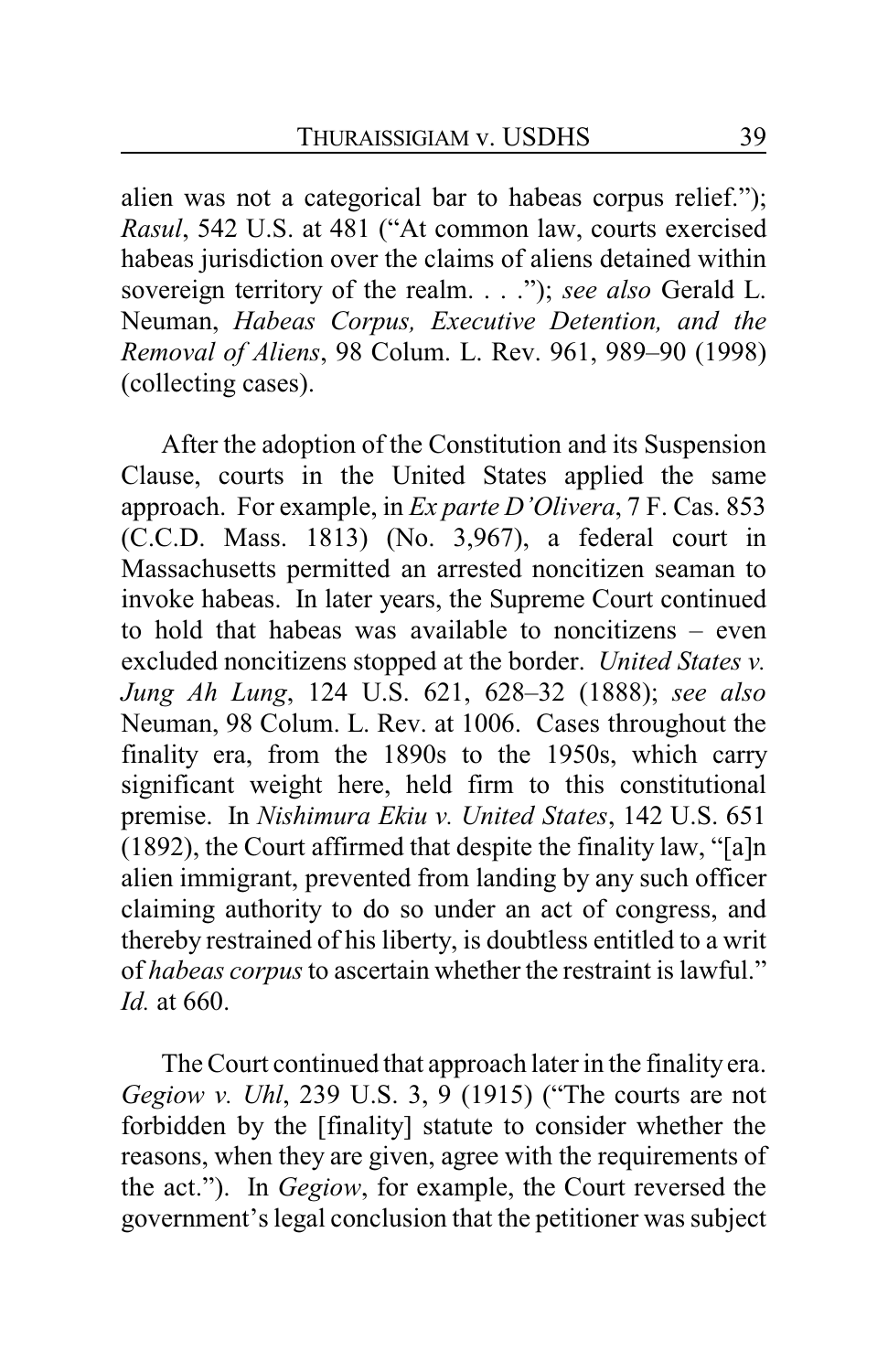to exclusion as a public charge based on a lack of labor opportunities in his immediate destination. *Id.* at 9–10; *see also Shaughnessy v. United States ex rel. Mezei*, 345 U.S. 206, 212–13 (1953) (stating that even though a noncitizen who had not entered the country lacks due process, he "may by habeas corpus test the validity of his exclusion"); *United States ex rel. Knauff v. Shaughnessy*, 338 U.S. 537, 544 (1950) (addressing, but rejecting, noncitizen's "contention that the regulations were not 'reasonable' as they were required to be [under a federal statute]"). In *United States ex rel. Accardi v. Shaughnessy*, the Court granted habeas on legal grounds to a noncitizen who entered from Canada "without immigration inspection and without an immigration visa." 347 U.S. 260, 262, 268 (1954). In *Heikkila*, the Court explained that the Constitution was the source for habeas review during the finality era, 345 U.S. at 234–35, and in *St. Cyr*, the Court clarified that the Suspension Clause was the specific source of such review. *See* 533 U.S. at 304. Indeed, the government points to no alternative reading.

More broadly, the government offers no convincing reason to discount the finality era, nor does it offer a competing account of the common-law scope of the writ or of the finality era. The government, citing *Mezei*, 345 U.S. at 214, answers *Boumediene* step one by contending that Thuraissigiam, "as an alien apprehended immediately after crossing the border illegally, is no different from other aliens at the border, and is therefore 'assimilated to [that] status' for constitutional purposes." However, *Mezei*spoke only of such assimilation for the purposes of due process, and it otherwise *affirmed* the principle that habeas is available even when a petitioner lacks due process rights. *Id.* at 213. And, crucially, *Boumediene* never linked Suspension Clause rights to due process rights. The government provides no authority from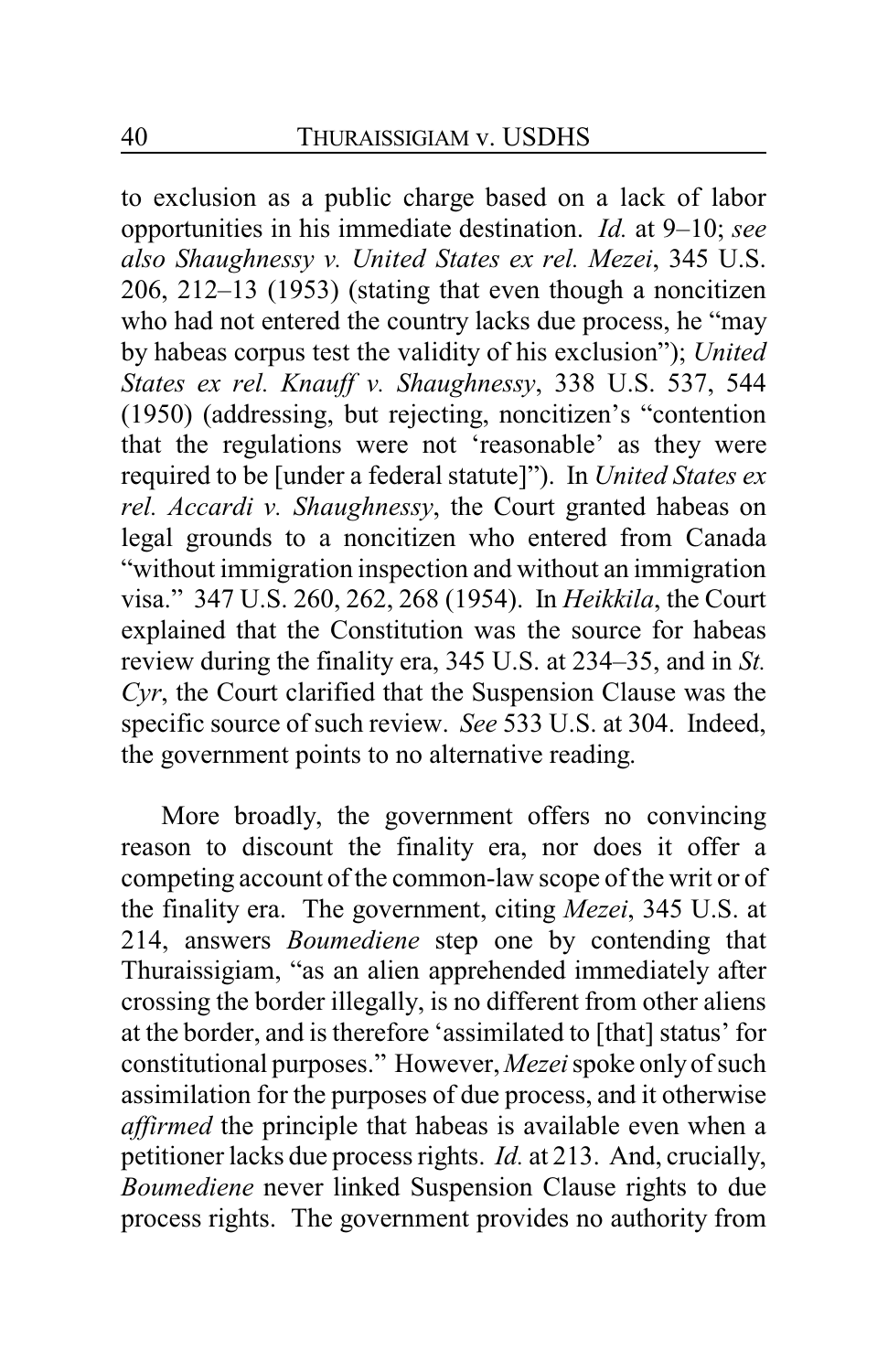*Suspension Clause cases* to support its contention that Thuraissigiam lacks Suspension Clause rights. Because in the finality era the Court permitted even arriving noncitizens to invoke habeas review, we conclude that Thuraissigiam, who was arrested within the United States, may invoke the Suspension Clause.**<sup>19</sup>**

## **C. Compliance with the Suspension Clause**

Having concluded that Thuraissigiam may invoke the Suspension Clause, we must consider at *Boumediene* step two whether habeas review under  $\S$  1252(e) is so limited so as effectively to suspend the writ as applied to Thuraissigiam. At a minimum, the Suspension Clause "entitles the [petitioner] to a meaningful opportunity to demonstrate that he is being held pursuant to 'the erroneous application or interpretation of relevant law.'" *Boumediene*, 553 U.S. at 779 (quoting *St. Cyr*, 553 U.S. at 302).

Congress may modify the scope of habeas review so long as the review "is neither inadequate nor ineffective to test the legality of a person's detention." *Swain v. Pressley*, 430 U.S. 372, 381 (1977); *see Crater v. Galarza*, 491 F.3d 1119, 1124–25 (9th Cir. 2007) (noting, in the context of a challenge to AEDPA, that not all restrictions on habeas review effectively suspend the writ). We bear in mind that "[a]t its historical core, the writ of habeas corpus has served as a

<sup>&</sup>lt;sup>19</sup> In so doing, we reject any argument that only noncitizens who have "been lawfully admitted" may invoke the SuspensionClause. Because the writ is an indispensable separation of powers mechanism, "[t]he test for determining the scope of this provision must not be subject to manipulation by those whose power it is designed to restrain." *Boumediene*, 553 U.S. at 765–66.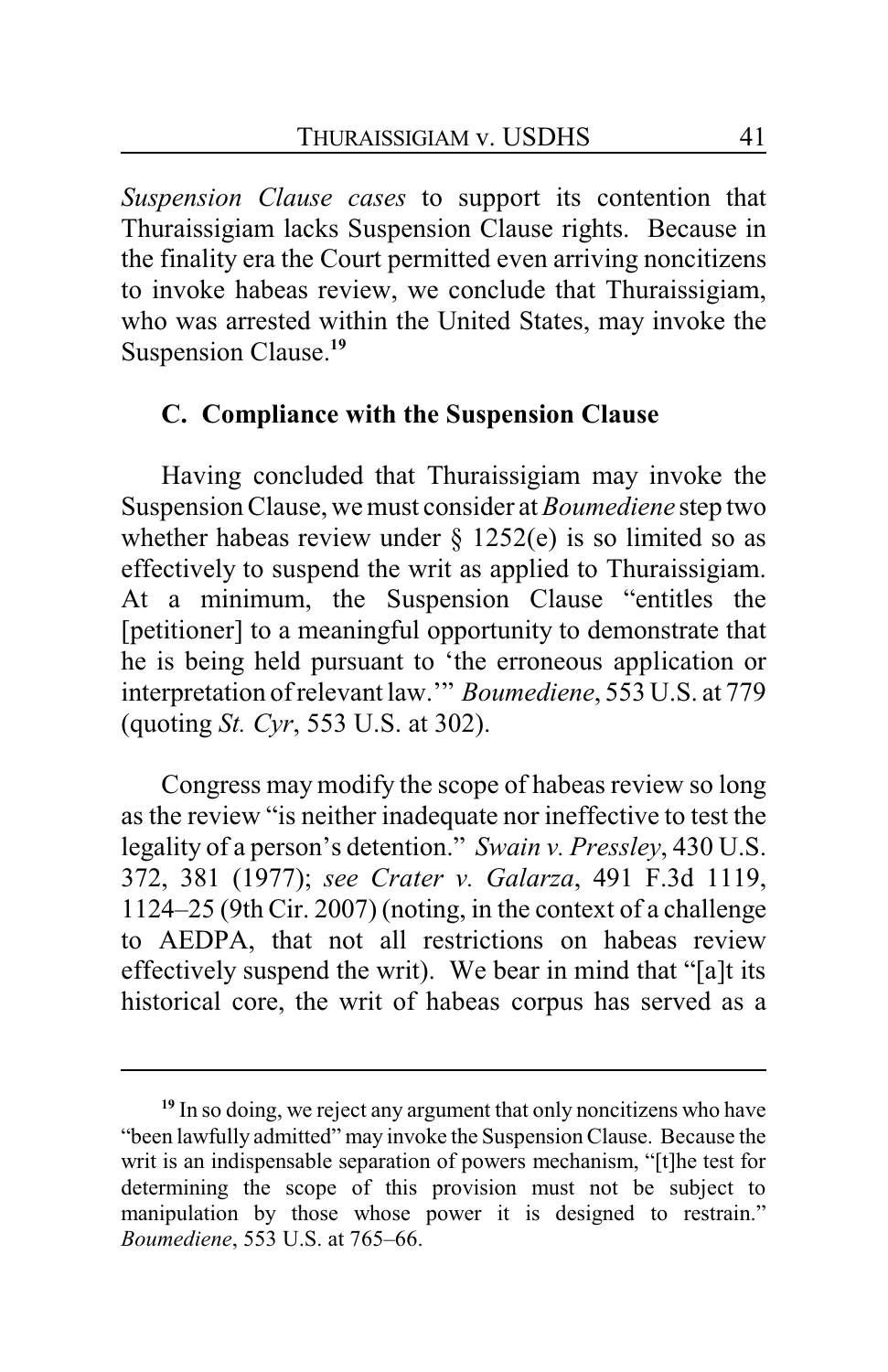means of reviewing the legality of Executive detention, and it is in that context that its protections have been strongest." *St. Cyr*, 533 U.S. at 300–01; *see also Boumediene*, 553 U.S. at 783 (noting that in cases of executive detention, "the need for habeas corpus is more urgent"). Therefore, when evaluating whether a substitute is adequate, we consider "the rigor of any earlier proceedings" and "the intended duration of the detention and the reasons for it." *Id.* at 781, 783.

The government urges a different approach to step two. The government contends that Thuraissigiam's status matters to the extent of review the Suspension Clause requires. The government even suggests we should apply the *Boumediene* step one extraterritorial factors to determine whether § 1252(e)(2) provides sufficient review. However, those factors have no bearing on step two; only step one considers the petitioner's status. *See Boumediene*, 533 U.S. at 773–93 (considering, without any reference to Guantanamo detainees' status, whether the DTA was an adequate habeas statute by assessing "the sum total of procedural protections afforded to the detainee at all stages, direct and collateral"). Both logically and as applied in *Boumediene*, the circumstances relevant to step two – the extent of review the Suspension Clause requires  $-$  are those relating to the detainer, not the detainee. We also reject the government's contention that because, in its view, Thuraissigiam lacks due process rights, there are no rights for the Suspension Clause to protect. *Boumediene* foreclosed that argument by holding that, whether or not due process was satisfied, the Suspension Clause might require more. 553 U.S. at 785.

As a reminder, Thuraissigiam's petition contends that the government denied him a "fair procedure," "appl[ied] an incorrect legal standard" to his credible fear contentions, and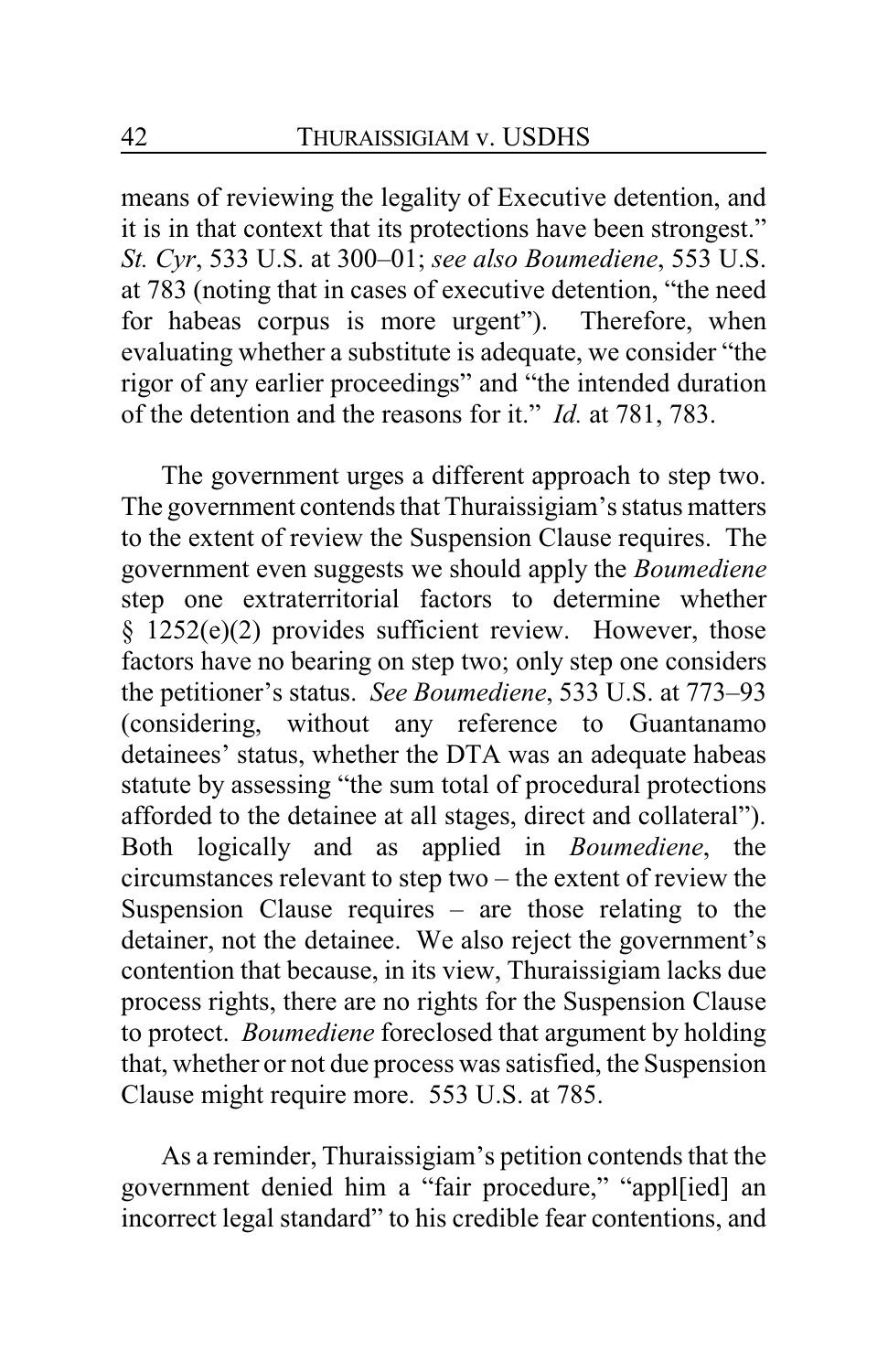"fail[ed] to comply with the applicable statutory and regulatory requirements." The core of his claim is that the government failed to follow the required procedures and apply the correct legal standards when evaluating his credible fear claim. As Thuraissigiam's brief states: "Petitioner's claims merely assert his right to the meaningful credible fear procedure to which he is entitled under the immigration statute, regulations, and Constitution." We therefore consider whether the Suspension Clause requires review of those claims.**<sup>20</sup>** We conclude that the Clause requires such review in Thuraissigiam's case and that because  $\S 1252(e)(2)$  fails to provide a meaningful opportunity for such review, it raises serious Suspension Clause questions.

At step two, the finality era again informs our analysis of what the Suspension Clause requires when a removal order is challenged. Finality era precedent establishes that the Court regularly reviewed on habeas "claims for statutory as well as constitutional error in deportation proceedings" and "claims

**<sup>20</sup>** Thuraissigiam's petition indicates that he might be asking a federal court to review the agency's credible fear determination, as he contends that he "can show a significant possibility of prevailing on his claims for asylum and other forms of relief." The government accordingly contends that Thuraissigiam's petition instead requests "ultimate application of a legal standard to factual determinations and weighing of evidence underlying the Executive's negative credible-fear findings." However, we read Thuraissigiam's petition to be explaining why, in his view, DHS' procedural errors matter, particularly given his express assertion that he only wants review of the procedural errors. We therefore do not consider here whether the Suspension Clause requires judicial review of DHS' credible fear determination on the merits. *Cf. Ortiz-Alfaro v. Holder*, 694 F.3d 955, 958 (9th Cir. 2012) (noting, based on *St. Cyr*, that "depriving [petitioner] the opportunity for judicial review of a determination that he lacks a reasonable fear of persecution could raise serious constitutional concerns").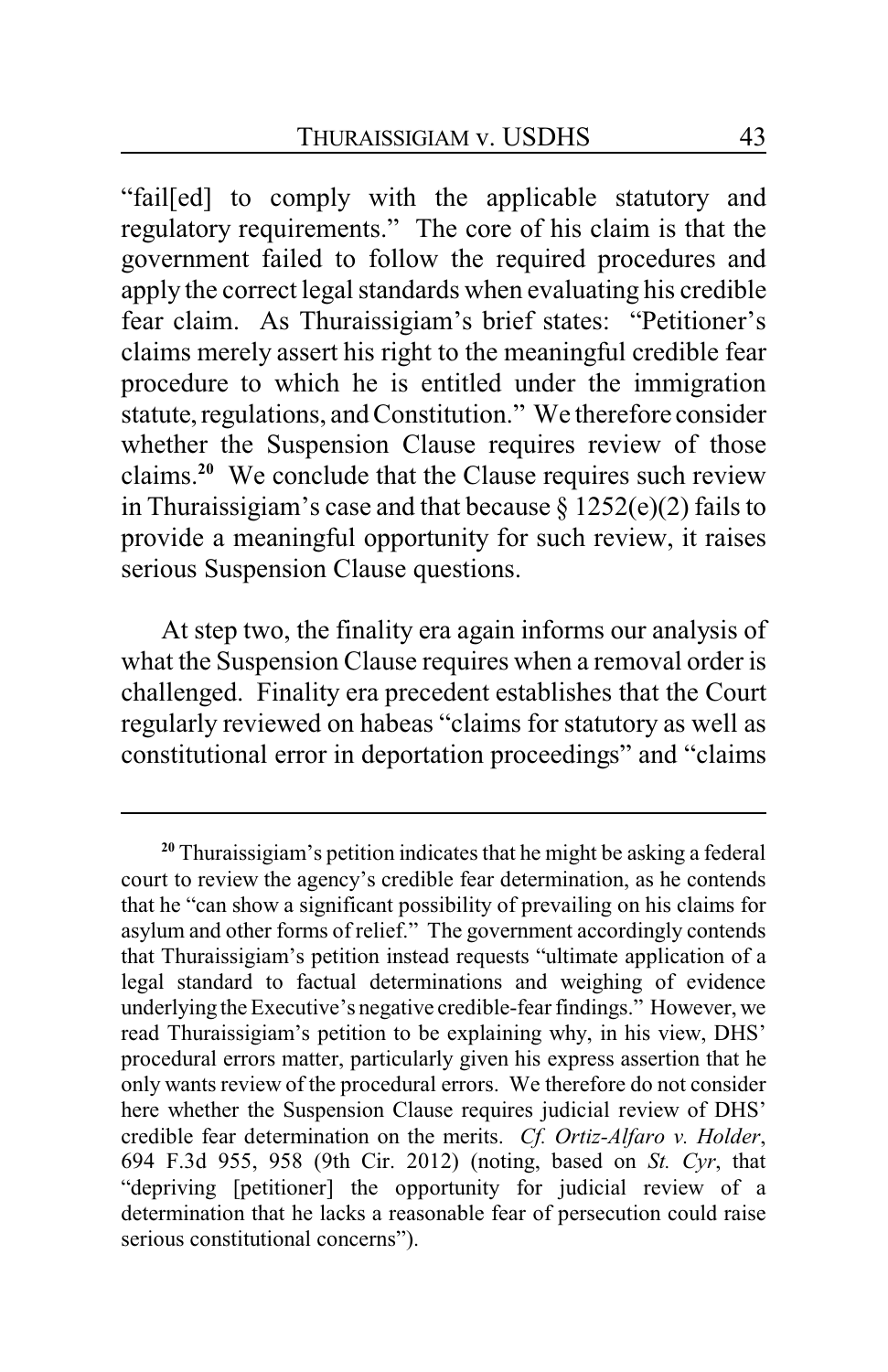that deportation hearings were conducted unfairly." *Flores-Miramontes*, 212 F.3d at 1143 (citing, *inter alia*, *Fong Haw Tan v. Phelan*, 333 U.S. 6, 8–10 (1948) (interpreting statute on habeas)); *Kessler v. Strecker*, 307 U.S. 22, 33–34 (1939) (same)). In *Gegiow*, the Court also reviewed the executive's application of a legal standard to undisputed facts, concluding that the government had incorrectly determined that the petitioner was likely to become a public charge. 239 U.S. at 9–10. Similarly, we have interpreted the nature of habeas review, encompassing inquiryinto "the erroneous application or interpretation of statutes," *St. Cyr*, 533 U.S. at 302, to require that "mixed questions of fact and law – those involving an application of law to undisputed fact . . . be provided meaningful judicial review." *Ramadan v. Gonzales*, 479 F.3d 646, 652 (9th Cir. 2007) (per curiam).

Thuraissigiam and *amici* point us to other examples of the Court reviewing not just pure legal questions like the one at issue in *St. Cyr*, but also the application of a legal standard to undisputed facts. *See, e.g.*, *Hansen v. Haff*, 291 U.S. 559, 562–63 (1934) (rejecting government determination that "petitioner's entry was for the purpose" of immoral relations); *Mahler v. Eby*, 264 U.S. 32, 44 (1924) (holding that the government failed to comply "with all the statutory requirements"). Those cases suggest that the Suspension Clause requires review of legal and mixed questions of law and fact related to removal orders, including expedited removal orders.

As in *Boumediene*, the decision to place a noncitizen in expedited removal and the finding of whether that noncitizen has a credible fear are both executive determinations, meaning that the requirements of habeas are "more urgent." *Cf. Boumediene*, 553 U.S. at 783. While the duration of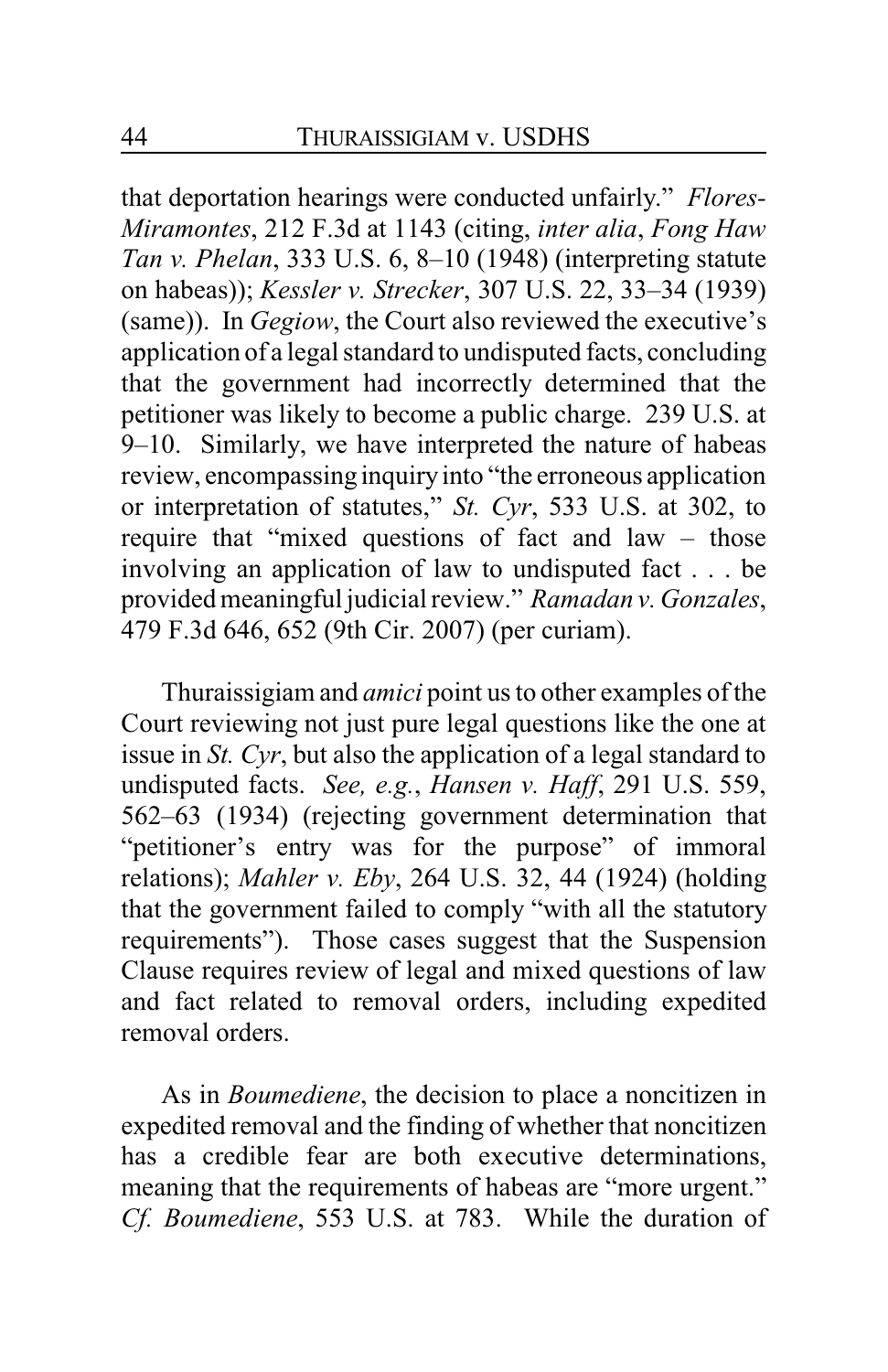Thuraissigiam's detention may seem to cut against review, the Court has recognized that an excluded person's "movements are restrained by authority of the United States." *Mezei*, 345 U.S. at 213. Moreover, "it would be difficult to say that [Thuraissigiam] was not imprisoned, theoretically as well as practically, when to turn him back meant that he must get into a vessel against his wish and be carried to [Sri Lanka]." *Chin Yow v. United States*, 208 U.S. 8, 12 (1908). The finality era cases also demonstrate that habeas is a viable means of reviewing exclusion and removal orders.

Most important, habeas review provides important oversight of whether DHS complied with the required credible fear procedures.**<sup>21</sup>** Under the existing administrative scheme, there are no rigorous adversarial proceedings prior to a negative credible fear determination. First, the credible fear interview is initiated only after the CBP officer identifies a noncitizen who fears persecution and refers that individual to a USCIS officer. *See* 8 C.F.R. § 235.3(b)(4); *see also* Refugee and Human Rights Amicus Br. 11–12. A noncitizen can consult with someone at his own expense before his asylum officer interview, but only as long as such consultation does not "unreasonably delay the process and is at no expense to the government."  $8$  C.F.R.  $\S$  208.30(d)(4). Before the IJ hearing, a noncitizen in expedited removal may

**<sup>21</sup>** Section 1252(e)(2) also restricts judicial oversight of whether the agency properly placed a person in expedited removal in the first place: "The troubling reality of the expedited removal procedure is that a CBP officer can create the  $\S 1182(a)(7)$  charge by deciding to convert the person's status from a non-immigrant with valid papers to an intending immigrant without the proper papers, and then that same officer, free from the risk of judicial oversight, can confirm his or her suspicions of the person's intentions and find the person guilty of that charge." *Khan*, 608 F.3d at 329.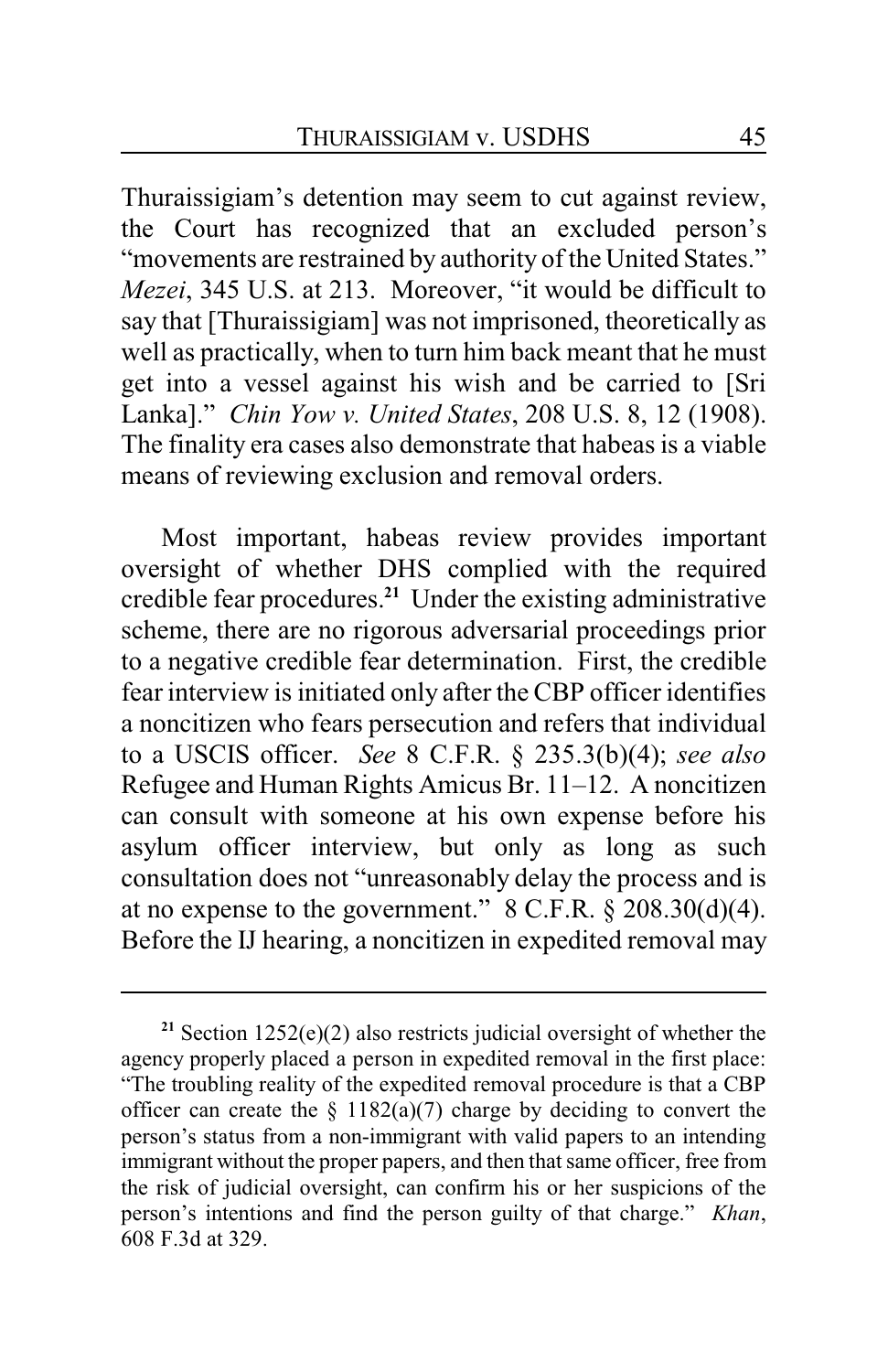again consult with someone at his own expense, but the period to obtain such assistance is extremely abbreviated: an IJ "shall conclude the review to the maximum extent practicable within 24 hours" of the supervisory officer's approval of the asylum officer's determination. 8 C.F.R. § 1003.42(c), (e). Such review may take place "in person or via telephonic or video connection." Jaya Ramji, *Legislating Away International Law: The Refugee Provisions of the Illegal Immigration Reform and Immigrant Responsibility Act*, 37 Stan. J. Int'l L. 117, 134 –41 (2001). There is also no requirement that the IJ provide reasons for her decision. Indeed, in this case, the IJ simply checked a box on a form stating that the immigration officer's decision was "Affirmed."

These meager procedural protections are compounded by the fact that  $\S$  1252(e)(2) prevents any judicial review of whether DHS *complied* with the procedures in an individual case, or applied the correct legal standards.**<sup>22</sup>** We think it obvious that the constitutional minimum – whether Thuraissigiam was detained pursuant to the "erroneous interpretation or application of relevant law" – is not satisfied by such a scheme.**<sup>23</sup>** Our conclusion is bolstered by the Third

**<sup>22</sup>** One *amicus* brief describes reports that the agency does not always follow the required procedures. *See* Refugee and Human Rights Amicus Br. 16–27; *see also* Michele R. Pistone & John J. Hoeffner, *Rules Are Made to Be Broken: How the Process of Expedited Removal Fails Asylum Seekers*, 20 Geo. Immigr. L.J. 167, 175–93 (2006) (describing procedural errors commonly committed during the expedited removal process). If true, those reports only underscore the need for judicial review.

**<sup>23</sup>** A petitioner's perceived ultimate desire – as Judge Hardiman put it in *Castro*, to "alter their status in the United States in the hope of avoiding release to their homelands," 835 F.3d at 450–51 (Hardiman, J.,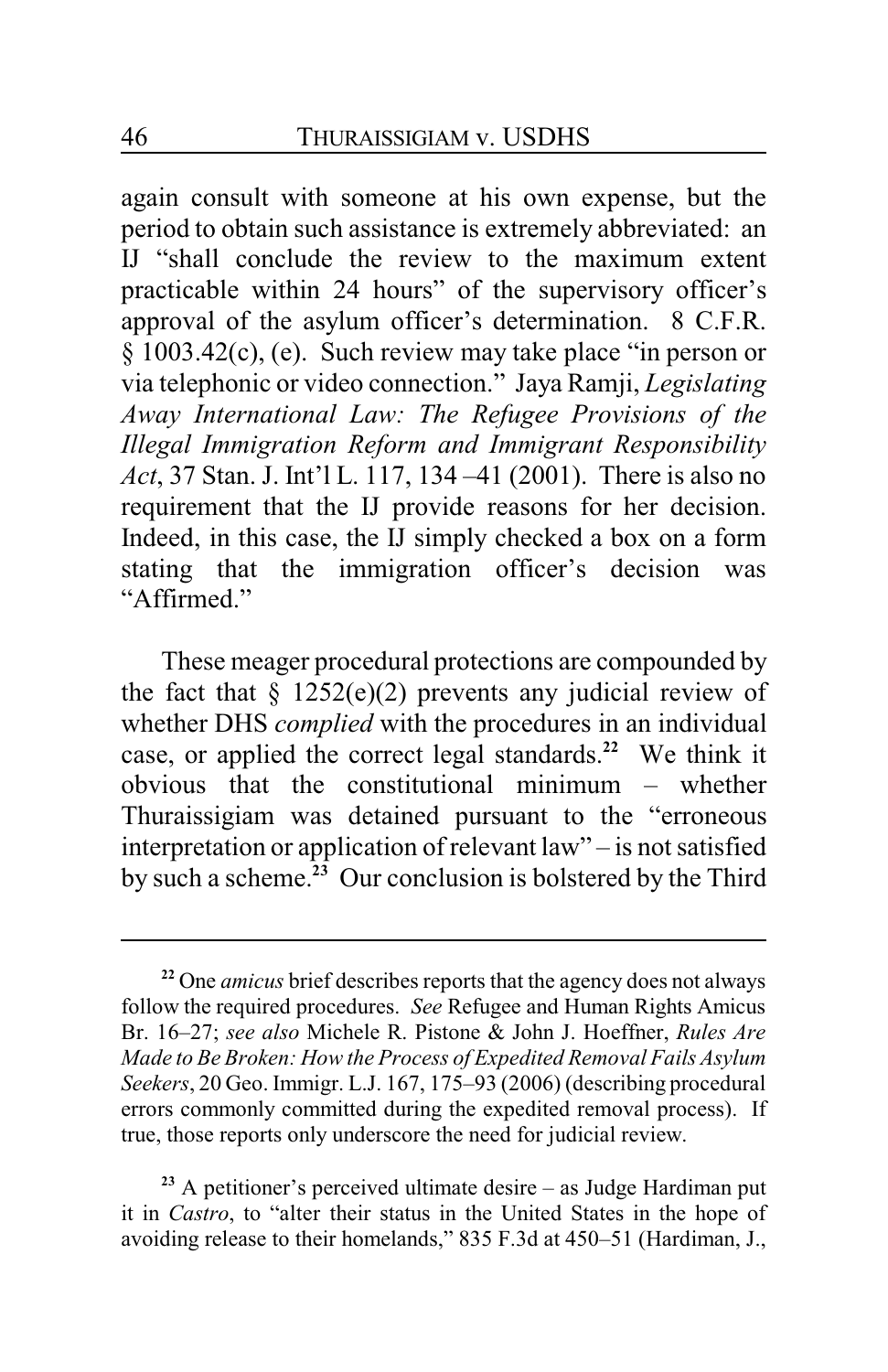Circuit's recent decision in *Osorio-Martinez*. As *Osorio-Martinez* put it, § 1252(e)(2) fails to provide "even [that] 'uncontroversial' baseline of review" required by *Boumediene*. 893 F.3d at 177. Because the statute prevented the district court from considering whether the agency lawfully applied the expedited removal statute, it *a fortiori* precluded review of "the erroneous application or interpretation of relevant law." *Id.* (citing *Boumediene*, 553 U.S. at 779). So too here, because  $\S 1252(e)(2)$  prevents a court from reviewing claims of procedural error relating to a negative credible fear determination, it precludes review of the agency's application of relevant law and thus raises serious Suspension Clause questions.**<sup>24</sup>** Plenary power concerns cannot in all circumstances overwhelm the "fundamental procedural protections of habeas corpus . . . , a right of first importance." *Boumediene*, 553 U.S. at 798.

## **IV. The Canon of Constitutional Avoidance**

We further decline to interpret  $\S 1252(e)(2)$  to avoid the serious Suspension Clause problems engendered by the statute. The constitutional avoidance canon applies "if an otherwise acceptable construction of a statute would raise

concurring dubitante) – is not relevant where a petitioner challenges the fairness of specific procedures leading to an expedited removal order.

**<sup>24</sup>** Because Thuraissigiam's petition does not present the question, we do not consider one *amicus*' argument that "there is a compelling case for allowing habeas courts to review factual challenges to an expedited removal order." Scholars of Habeas Corpus Law Amicus Br. 18. "Generally . . . the court will not consider arguments raised only in amicus briefs." *United States v. Wahchumwah*, 710 F.3d 862, 868 (9thCir. 2013) (citation omitted); *see also Russian River Watershed Prot. Comm. v. City of Santa Rosa*, 142 F.3d 1136, 1141 n.1 (9th Cir. 1998).